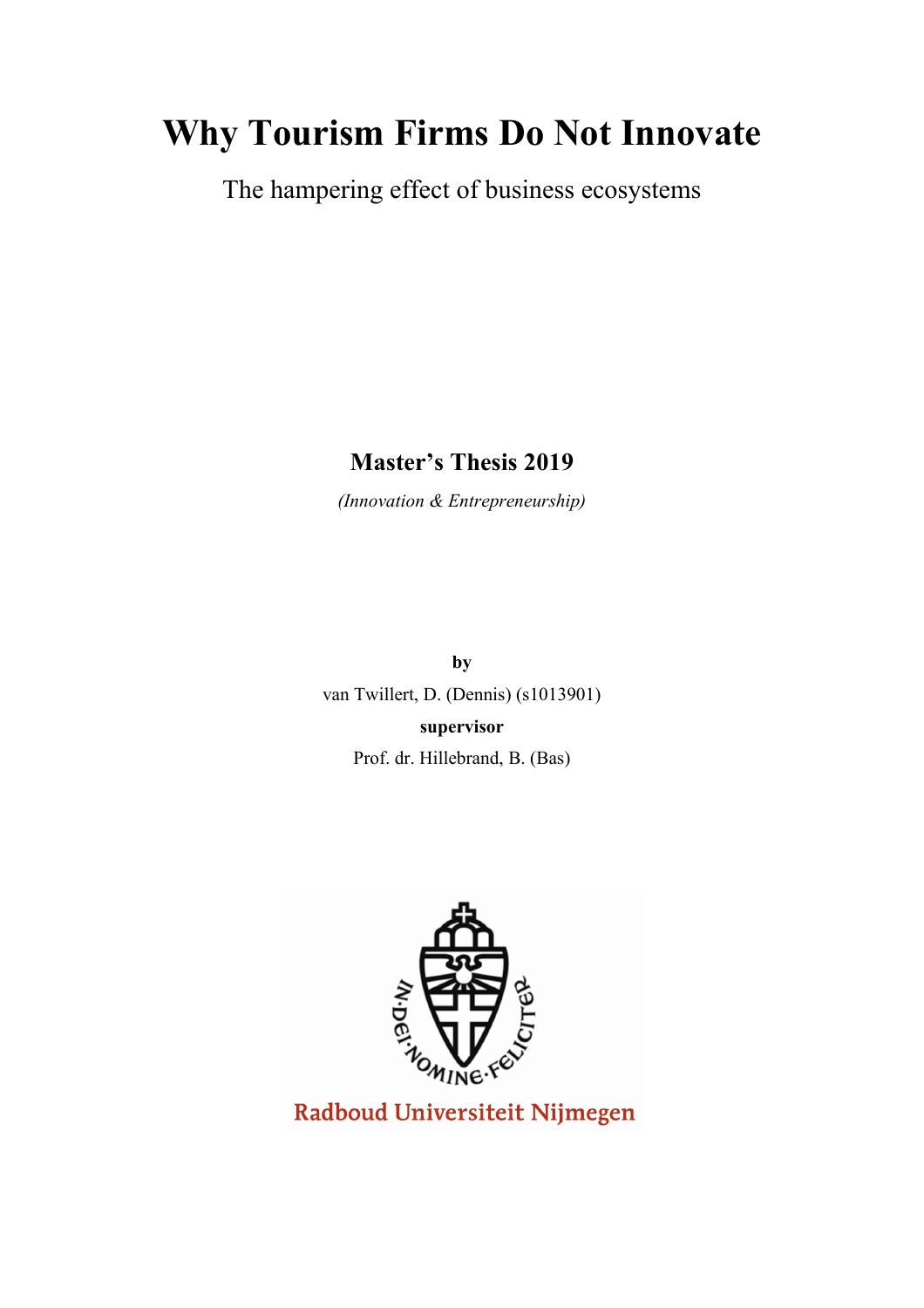# **Why Tourism Firms Do Not Innovate**

The hampering effect of business ecosystems

**Master's Thesis 2019**

*(Innovation & Entrepreneurship)*

**Date**: 17 - 06 - 2019

**Name**: van Twillert, D. (Dennis) **Student number**: s1013901

**Supervisor**: Prof. dr. Hillebrand, B. (Bas) **Second examiner:** dr. Essers, C. (Caroline)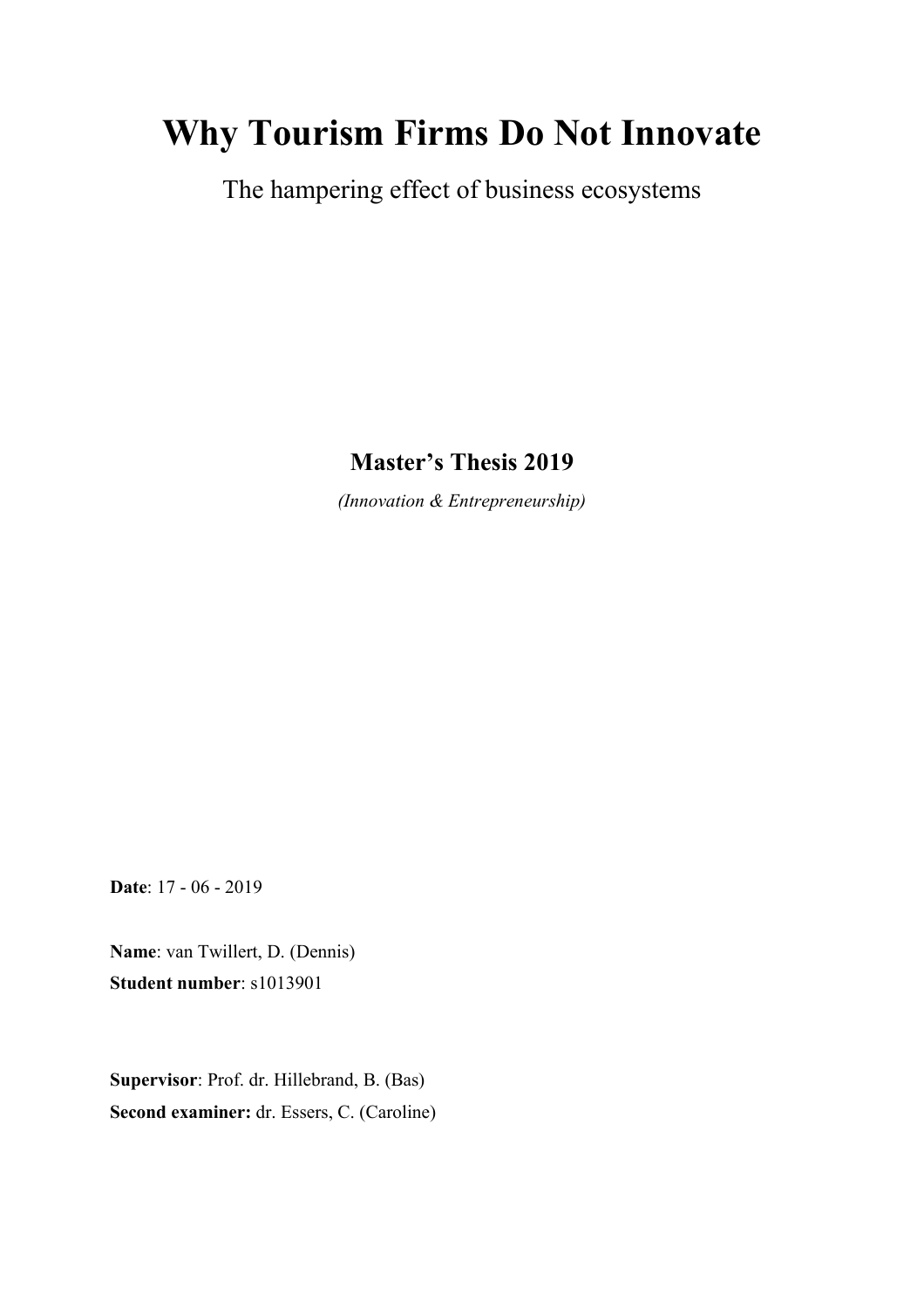# **Preface**

Hereby I proudly present my master's thesis *'Why tourism firms do not innovate'*. My interest for this topic was raised because of my background in the hospitality industry. The topic of innovation in the hotel industry seemed very relevant for me, and I saw this thesis as an opportunity to use and improve my professional hospitality network, which it did.

I took a lot of satisfaction out of this study, and I got into contact with hundreds of interesting hotel managers, and some interesting discussions about the topic.

Finally, I thank Prof. dr. Hillebrand for his supervison, and his structured approach throughout this process. I thank dr. Essers for her time and effort into delivering feedback on my thesis proposal.

I hope you enjoy reading this thesis, and I hope it will give new insights!

Dennis van Twillert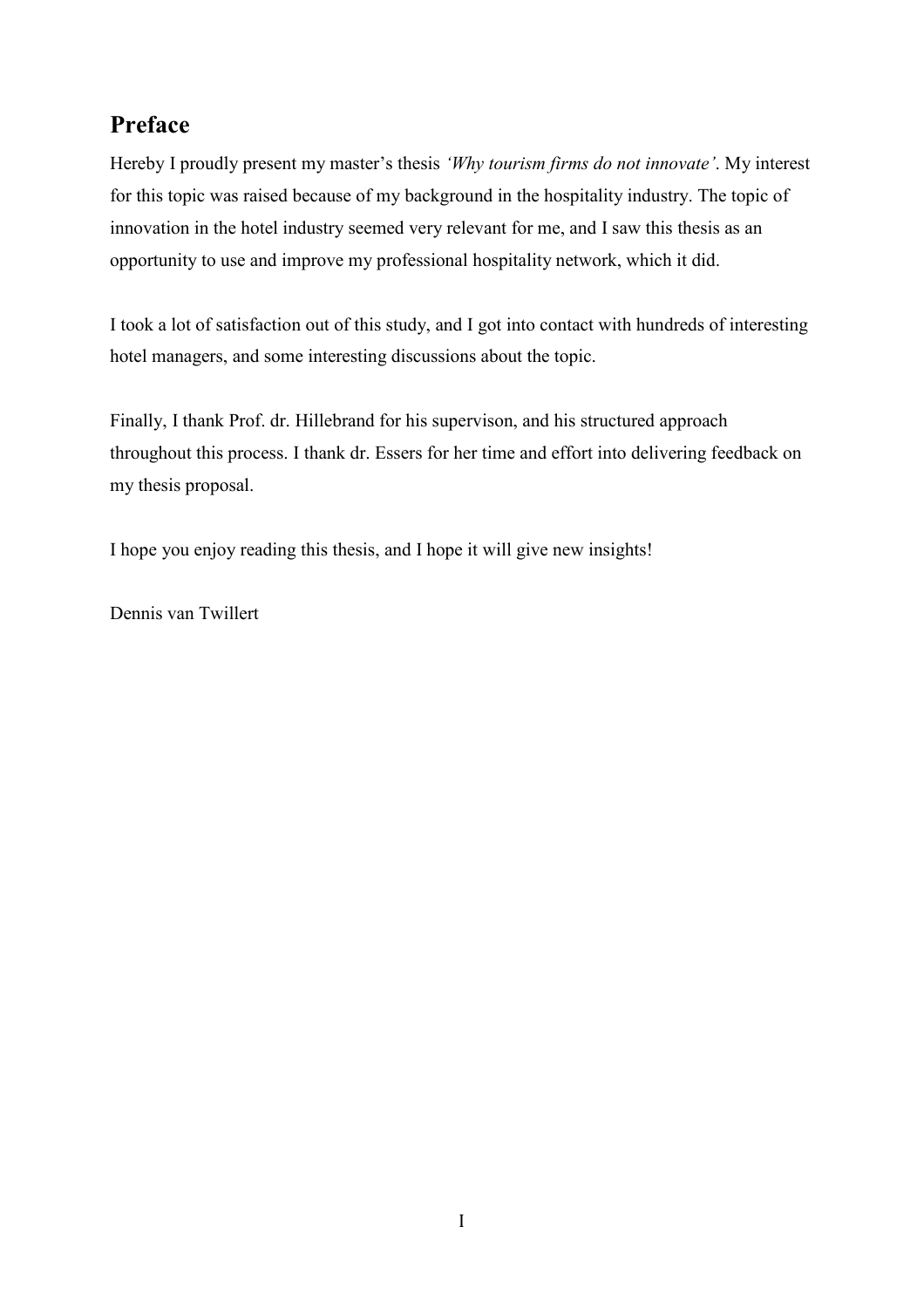### **Abstract**

The current society is rapidly evolving with advancing technologies. These developments create opportunities for new businesses to take the competitive lead, which disrupts current established markets. Established firms must be flexible, and be willing to give up on certain parts of their organization in order to stay ahead in their market. Firms must be 'willing to cannibalize'. Firms can cannibalize on sales, investments, and capabilities.

This study explored the concept of a fourth dimension of willingness to cannibalize, namely on relationships. A quantitative explorative research was conducted by means of an online survey method. 179 hotel managers with functions as innovation manager, general manager, or owner, have participated in the survey, delivering valuable insights into the hampering effect of ecosystems in the hotel industry.

Results show that a hampering effect of ecosystems in the hotel industry does exist. However, the effect is more complex than originally thought. Hotel firms are convinced they need their loyalty to business partners in order to achieve radical product innovation. This could mean a very dangerous dynamic for the future of hotel firms. These firms are thus not just blind towards better alternative business relationships, they are blind towards what it takes to achieve radical product innovation.

In the end difficult decisions like changing infrastructure and losing investments on property will eventually become reality. In order not to be forced to innovate more radical in order to survive, hotel firms must make the hard choice earlier than later, and cannibalize on their relationships, to stay loyal to their own firm and employees, and get ahead in the market.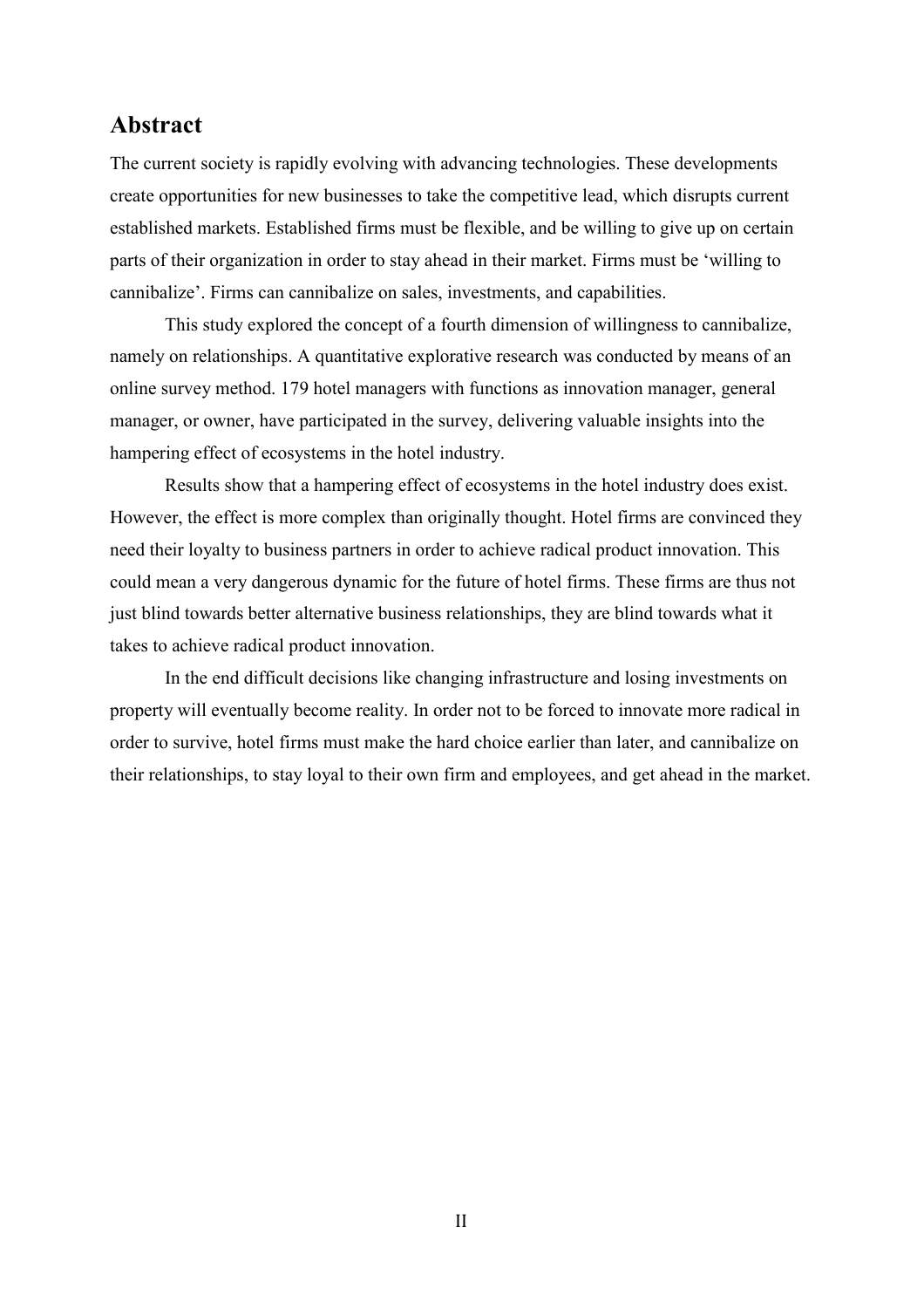# **Table of contents**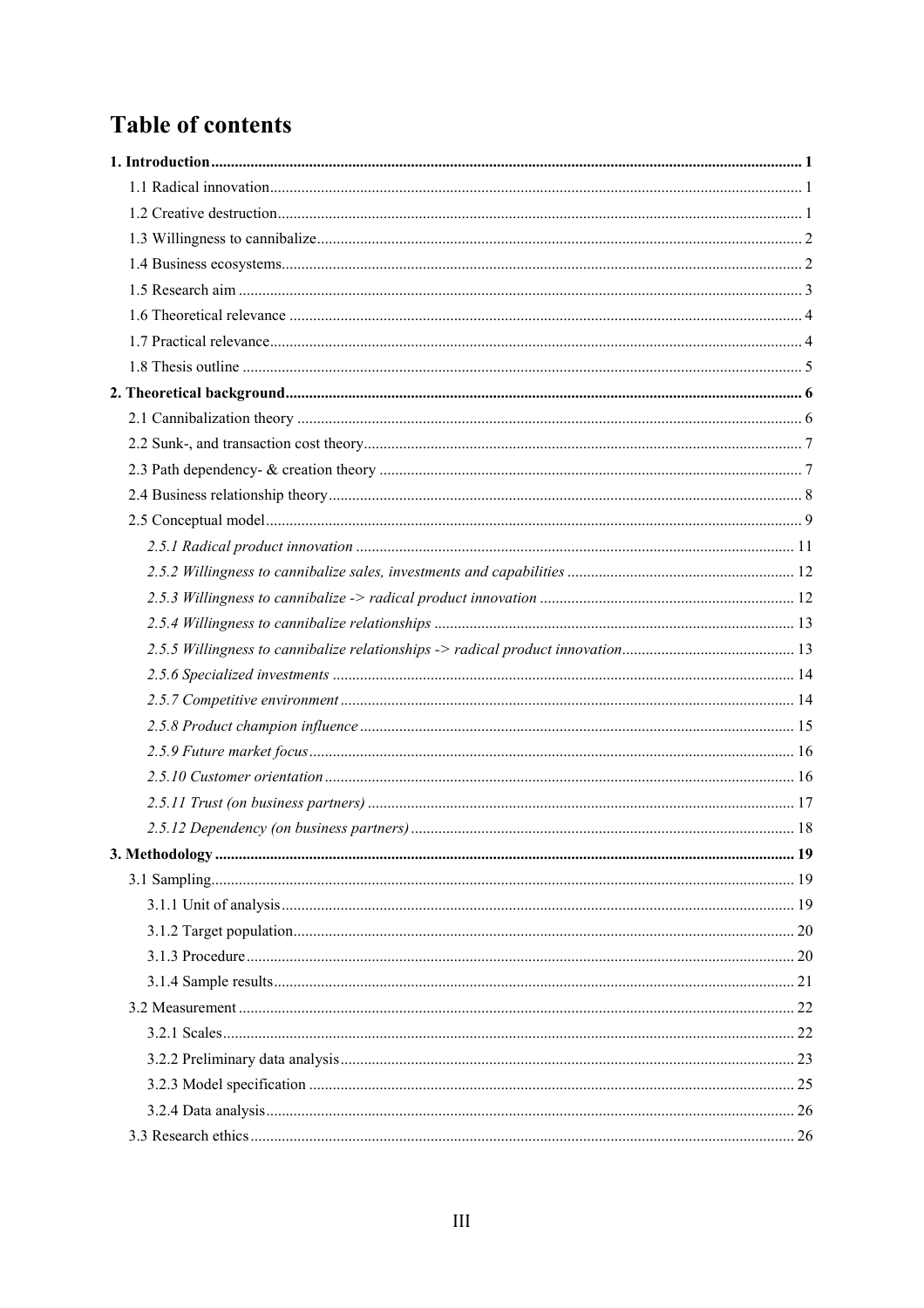| Appendix III – Construct reliability of quantitative pilot study 1  Error! Bookmark not defined.                      |  |
|-----------------------------------------------------------------------------------------------------------------------|--|
| Appendix IV – Construct reliability of quantitative pilot study 2  Error! Bookmark not defined.                       |  |
|                                                                                                                       |  |
| Appendix VI - Construct reliability and convergent validity Error! Bookmark not defined.                              |  |
|                                                                                                                       |  |
| Appendix VIII - LinkedIn's 'permission to send survey' message  Error! Bookmark not defined.                          |  |
|                                                                                                                       |  |
|                                                                                                                       |  |
|                                                                                                                       |  |
| Appendix XII - Descriptive statistics per item (including normality curve histograms) Error! Bookmark not<br>defined. |  |
| Appendix XIII - Assessment of significance on explained variance  Error! Bookmark not defined.                        |  |
| Appendix XIV - Estimation results of the hypothesized model (only established frms) Error! Bookmark not<br>defined.2  |  |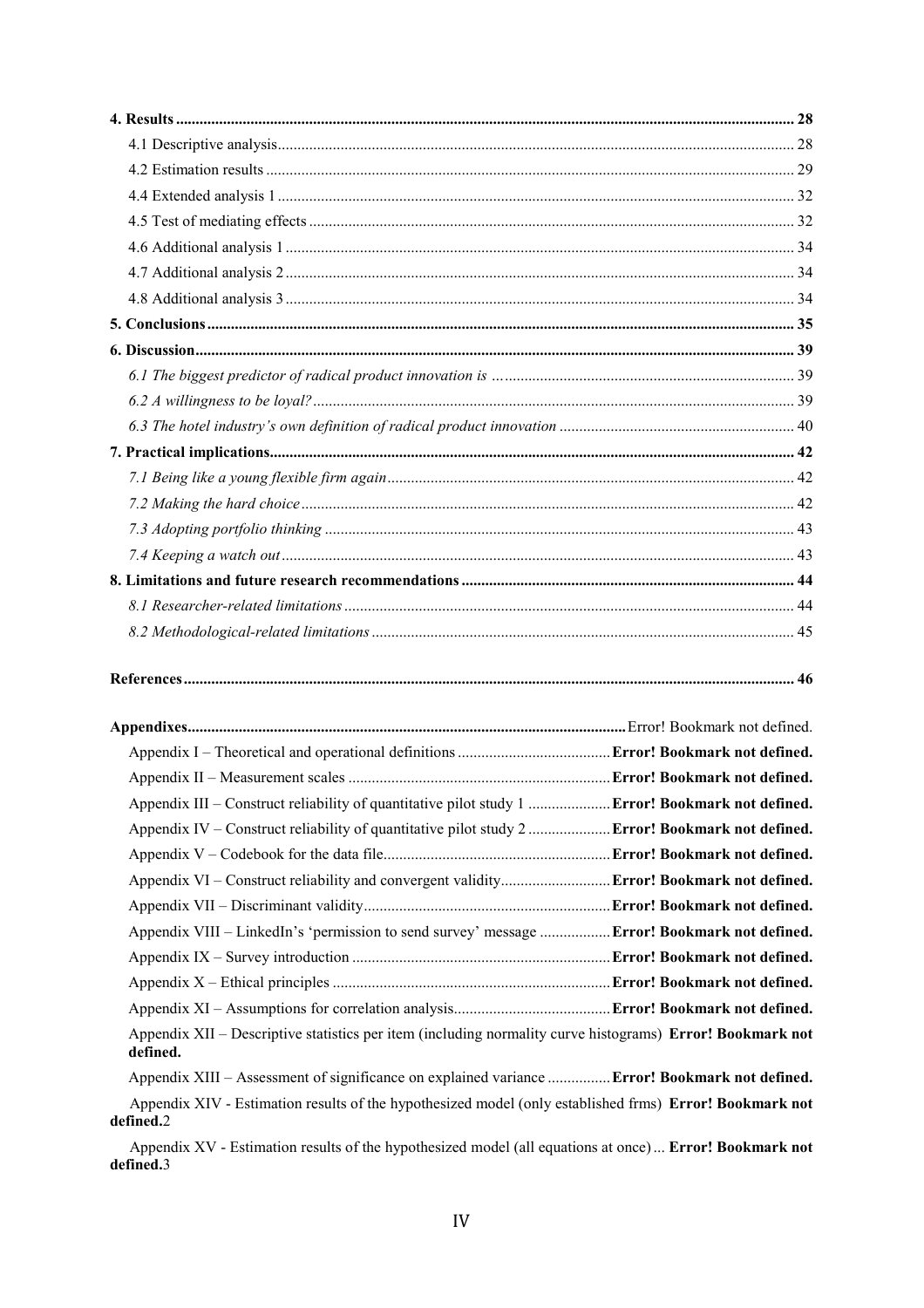Appendix XVI - Estimation results of the hypothesized model (only large firms)......... **Error! Bookmark not defined.**4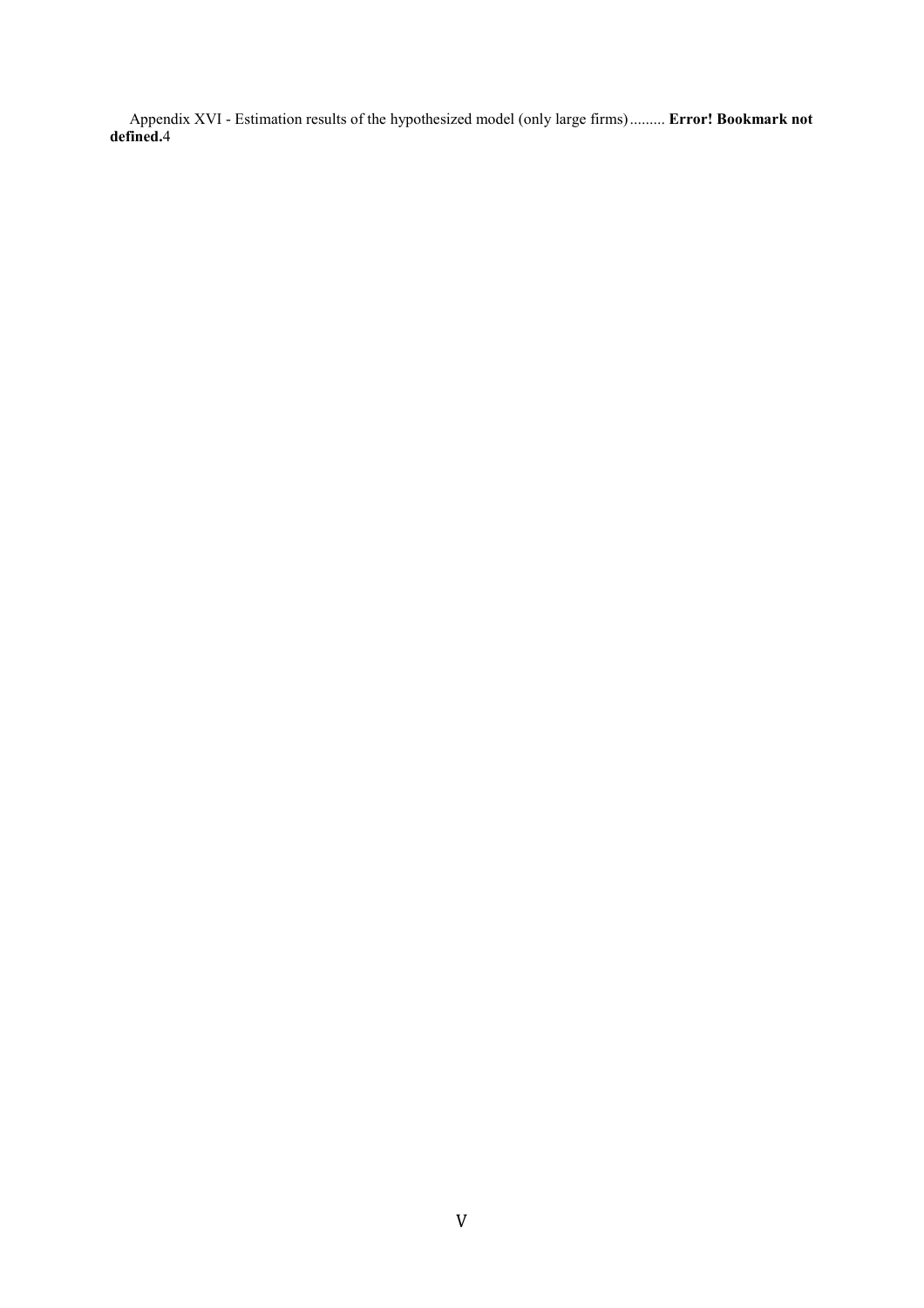# <span id="page-7-0"></span>**1. Introduction**

The current society is rapidly evolving with advancing technologies. These developments create opportunities for new businesses to take the competitive lead (Rip & Kemp, 1998), which disrupts current established markets. The threat forces established firms to innovate at some point in time, in order to survive. Every firm innovates in their own way and pace. Some firms are used to innovate by improving their current product portfolio, while others innovate by implementing totally new products that disrupt either the market, and their own firm. This firm innovativeness refers to a willingness to implement totally new business ideas (Rubera & Kirca, 2012). Low scores on firm innovativeness, the product improvements, are considered as incremental innovation, and disruptive new business ideas are considered radical innovations.

#### <span id="page-7-1"></span>**1.1 Radical innovation**

Radical innovation is of big importance for the survival of the firm (Mahajan & Wind, 1992). When firms know how to implement radical innovations, it can lead to a long-lasting advantage for the firm. However, when this type of innovation is being ignored and firms only improve their products, it can lead to the destruction of a firm's success (Foster, 1986). Radical innovation generally increases the firm's value much more than incremental innovation does (Rubera  $\&$  Kirca, 2012). Firms in the tourism industry seem not to be very innovative, because they focus on improvements rather than disruptive new products. New technology indeed created a window of opportunity here, since Airbnb is able to enter the hotel market because of its revolutionized and disruptive business model (Hou, 2018).

#### <span id="page-7-2"></span>**1.2 Creative destruction**

Achieving high firm innovativeness requires a certain business mindset. Established firms that want to be ahead in their market, must be willing to replace current, some successful, products, to make way for new innovative products, thereby changing their own organization. The replacement of products for the process of innovation, is called 'creative destruction' (Schumpeter, 1942). When firms are not willing to engage in creative destruction, other firms will do it for them.

Established firms are often at a disadvantage in achieving radical innovation, as these firms have their routines in place that give the firm success in their usual way of working. However, this leads to inflexibility, which is crucial for innovation. This rigidness of a firm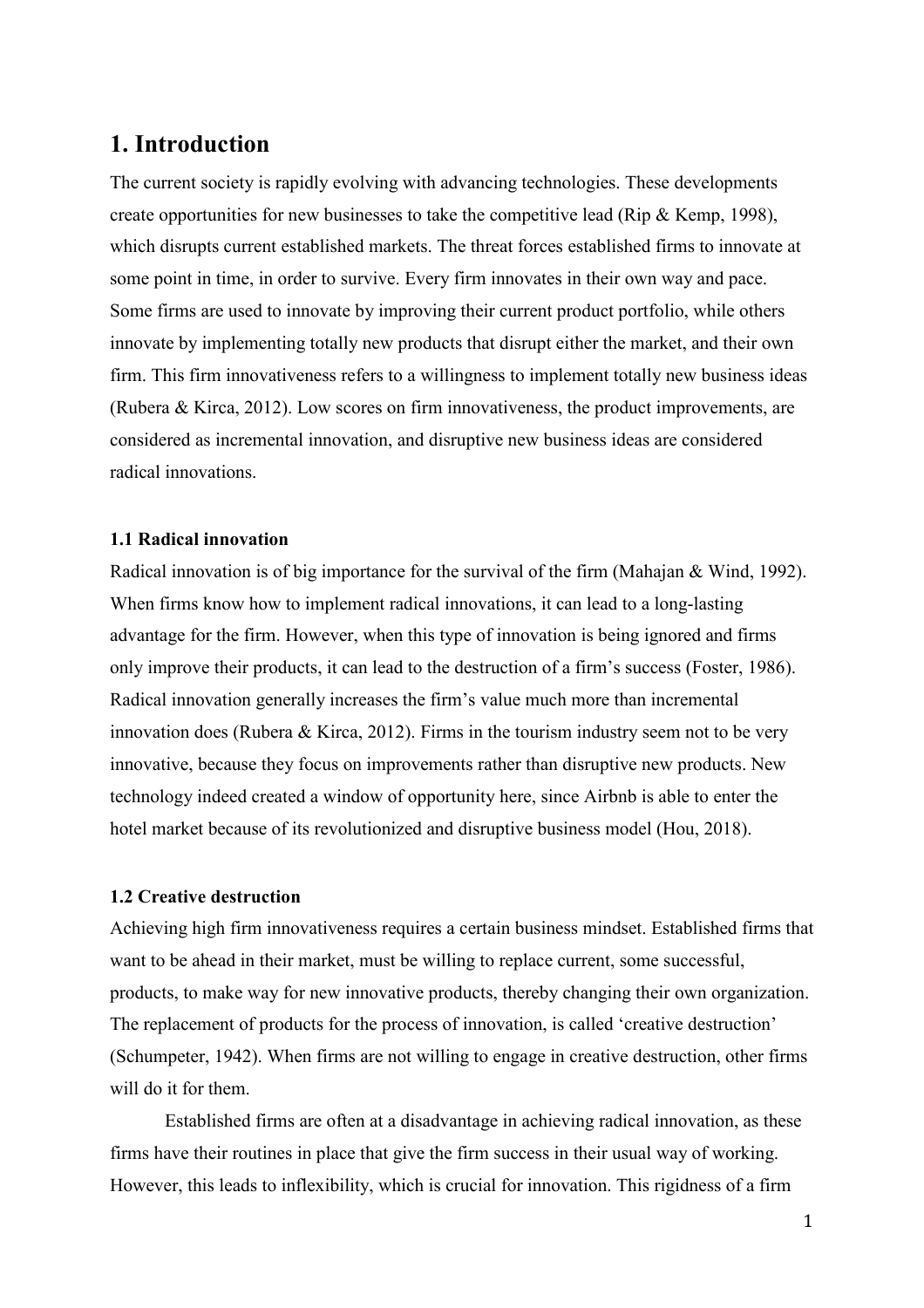leads to incremental innovation (Tripsas, 1997). Routines are very hard to replace because investments in new routines could make investments in old routines worthless. For firms to implement radical innovation, they must be able to risk their valuable assets and investments. Firms must be willing to *'cannibalize'* themselves (Nijssen, Hillebrand & Vermeulen, 2005).

#### <span id="page-8-0"></span>**1.3 Willingness to cannibalize**

The term 'willingness to cannibalize' was first coined by Chandy & Tellis (1998), and it is defined as *"the extent to which a firm is prepared to reduce the actual or potential value of its investments"* (p. 475). It concerns a certain mindset of firms to take risks, embedded in the culture of a firm (Deshpande & Webster, 1989). The terms means that firms are willing to give up their current sales in order to be flexible for radical innovation. Truly disruptive innovations cannot just be implemented, the firm needs to change for it, and must thus be willing to give up on some (successful) parts of the firm they are used to have. Firms can cannibalize on their current sales, on their investments made, and on capabilities (Nijssen et al., 2005). They can make room for new future sales, new investments and unlearning routines to be able to be flexible for implementing truly radical innovation.

#### <span id="page-8-1"></span>**1.4 Business ecosystems**

Implementing radical innovation, and thus engaging in creative destruction, does not only impact the firm itself. Firms operate with different stakeholders (Euchner, 2016). When making innovation choices, firms must deal with these stakeholders. They operate in a *'business ecosystem'* (Moore, 2006; Iansity & Levien, 2004). Business partners depend on each other, and business ecosystems are "*characterized by a large number of loosely interconnected participants who depend on each other for their mutual effectiveness and survival."* (Iansity & Levien, 2004, p. 8).

Relationships in business ecosystems may act as ties that binds, and radical innovation implies that ecosystems need to be adapted. Current partners may become redundant in that process, which is difficult for firms to realize once they have effective business relationships. Stakeholders are essential, because no single firm has all the required knowledge and resources themselves, for implementing true radical innovation (Moore, 2006), however firms can actually gain a lot of advantages with critically and continuously revising their business relationships and constantly strategically re-aligning the right partners around them (Euchner,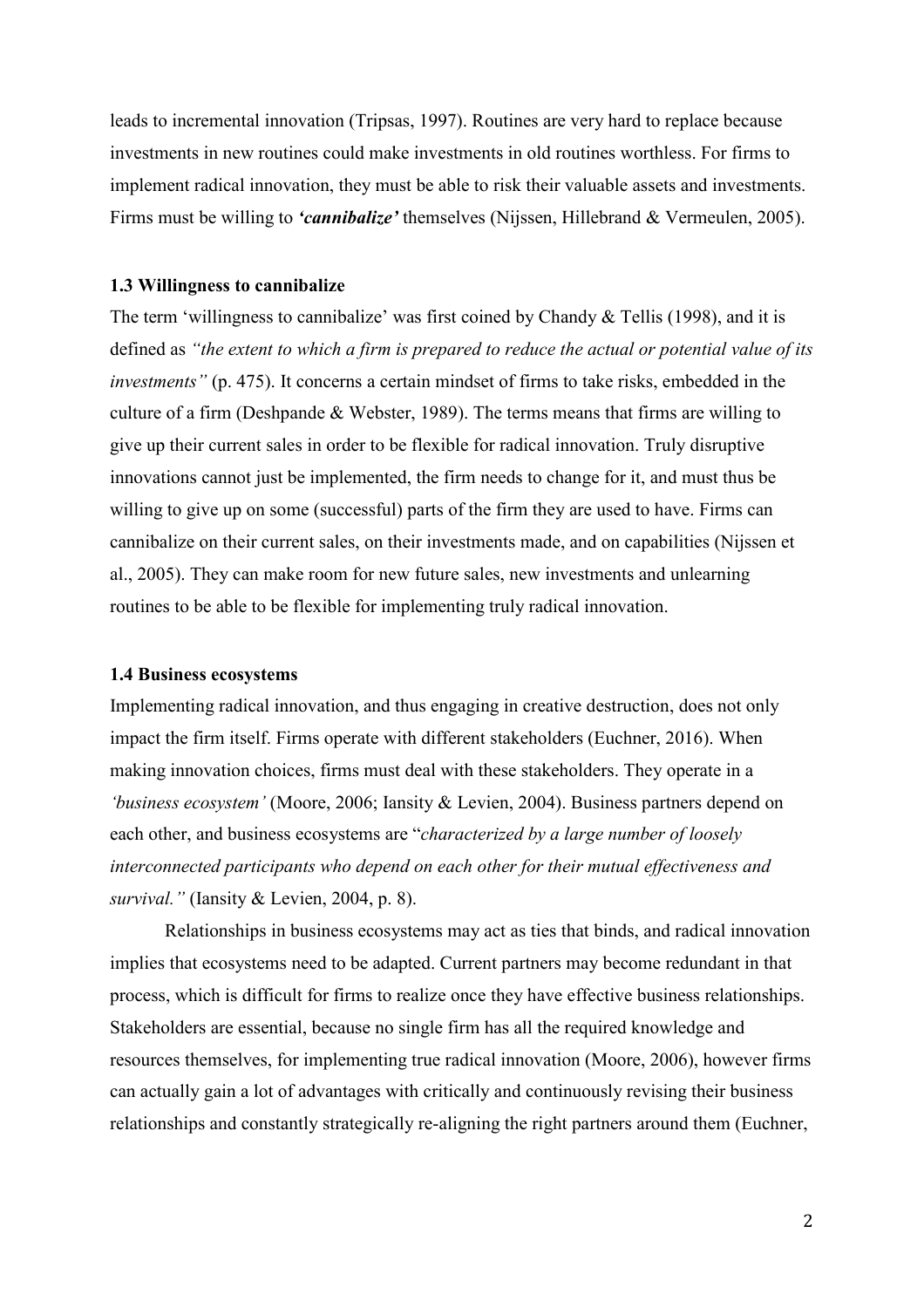2016). Firms must be able to cannibalize their effective business relationships in order to make room and be flexible for radical innovation.

#### <span id="page-9-0"></span>**1.5 Research aim**

Chandy & Tellis (1998) have shown that the willingness to cannibalize is a proven concept in explaining why some firms are flexible and innovative, and others are not. Originally it has been assumed that firm size is the biggest predictor of radical innovation (Schumpeter, 1942), but the willingness to cannibalize of a firm is a much better predictor (Chandy & Tellis, 1998). The concept of willingness to cannibalize is proven to be a multidimensional construct as a firm can cannibalize on sales, investments and capabilities (Nijssen et al., 2005). The concept, however, may not be complete in the context of business ecosystems. The aim of this research is to the explore the concept of willingness to cannibalize relationships in order to get more insight into firm inertia. In more detail, this study tries to get more insight into the hampering effect of ecosystems because of the relationships firms used to have, making them blind for better alternatives (Anderson & Jap, 2005), making the firm less flexible and less able to implement radical innovation.

This study suggests to include a fourth dimension to the concept of willingness to cannibalize, namely cannibalize on relationships, in order to understand more about the hampering effect of ecosystems. The main research question is therefore:

# **Research question:** *'What is the role of willingness to cannibalize relationships in radical product innovation?'*

To answer this research question, this study focusses on an industry that is characterized by ecosystems and experiencing a lack of radical innovations, namely the hotel industry. Hotels deal with a lot of stakeholders around their company in order to deliver the best service to their clients (Gretzel, Werthner, Koo & Lamsfus, 2015), but are also falling behind on implementing radical innovation (Hjalager, 2010), and are not innovative enough (Aldebert, Dang & Longhi, 2011). It is interesting to study if in the hotel industry, this hampering effect of ecosystems exists and to better understand why tourism firms do not innovate radically.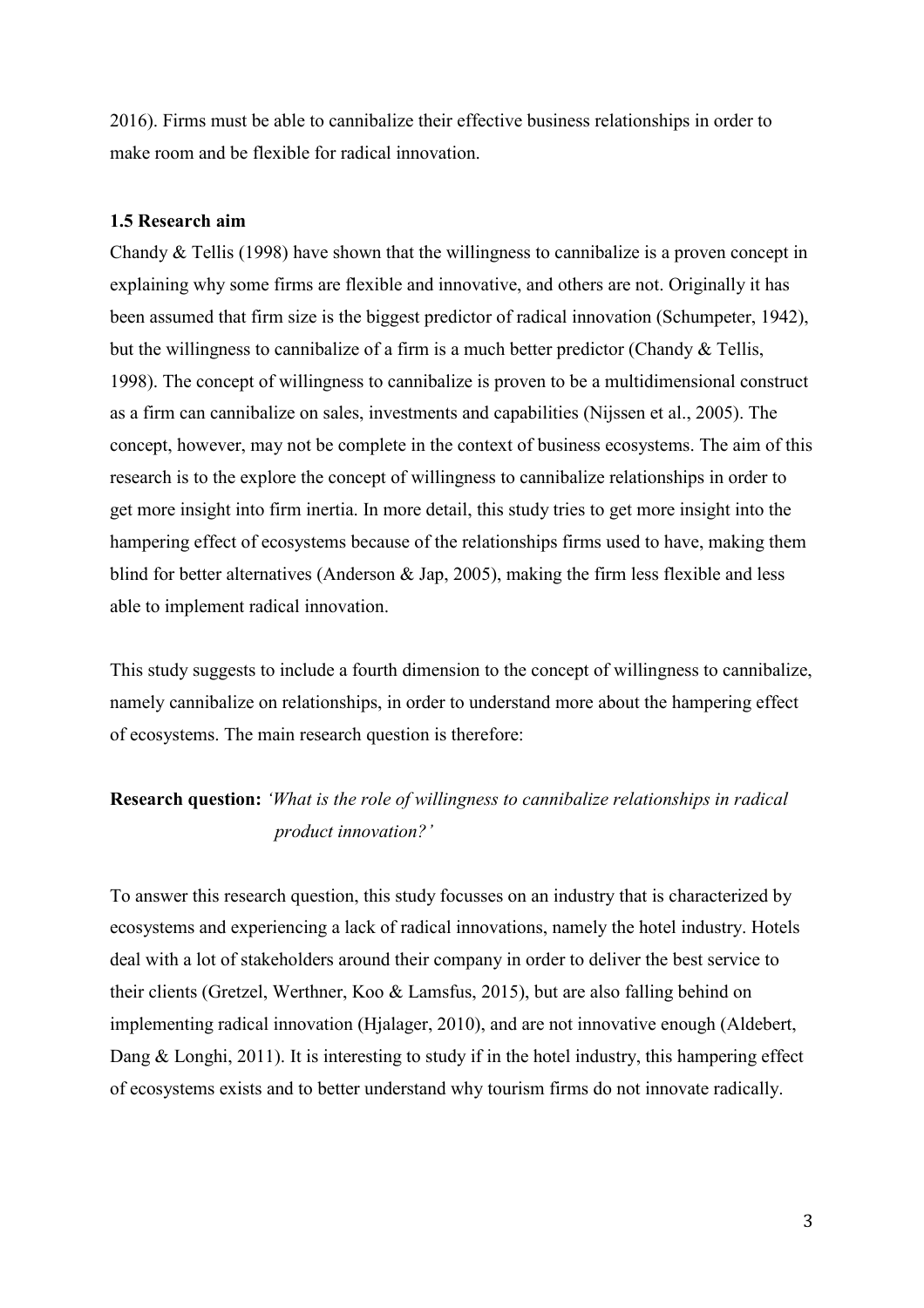#### <span id="page-10-0"></span>**1.6 Theoretical relevance**

Exploring the concept of willingness to cannibalize relationships has advantages for several streams of literature. The concept of cannibalization has been researched before mainly towards cannibalizing sales (Chandy & Tellis, 1998; Mason & Milne, 1994). This has shown a lot of insights into firm inertia already and has taught more on how to achieve innovation. Nijssen et al. (2005) have researched the concept further and concluded the three different dimensions of willingness to cannibalize. More exploration and understanding of a fourth dimension of willingness to cannibalize has advantages for several streams of literature.

This study contributes to four streams of literature by extending the knowledge of the already known concept of cannibalization by introducing a fourth dimensions of willingness to cannibalize. I extends knowledge on 1) cannibalization theory, by exploring a fourth dimension, extending knowledge to what is known about cannibalization to the context of business ecosystems. 2) Sunk-, and transaction cost theory, because the willingness to give up on investments refers to a certain mindset that must be adopted, investments that are made that brought the company to where it is now could be worth nothing when implementing new innovations. The sunk cost of investments in the context of relationships has been studied before (Anderson & Jap, 2005), and the cost of switching (transaction cost theory) in the context of relationships has also been studied before (Heide & John, 1988), however not in the context of radical innovation, in combination with the other dimensions of willingness to cannibalize, in the context of the tourism industry. 3) path dependency-,  $\&$  creation theory, by expanding our knowledge on why firms behave the way they do, and why they always choose for what they are used to, termed their path dependency, more insights can be given into how to change this rigid behavior and choose for new paths to follow (path creation), leading to radical innovation. The concept of path dependency in the context of business relationships can yield new insights into behavior in business relationships, thereby also contributing to the 4) business relationships theory. When we understand more about how firms interact with its business partners and how to deal with their stakeholders, more insights can come forward on how to deal with stakeholders.

#### <span id="page-10-1"></span>**1.7 Practical relevance**

In the current economy of rapidly evolving business models, it is becoming increasingly important to know what it takes to achieve radical innovation and stay ahead of the market to revolutionize businesses. By giving more insight into firm behavior towards business relationships, decision-makers of firms can be more aware of their stakeholders choices and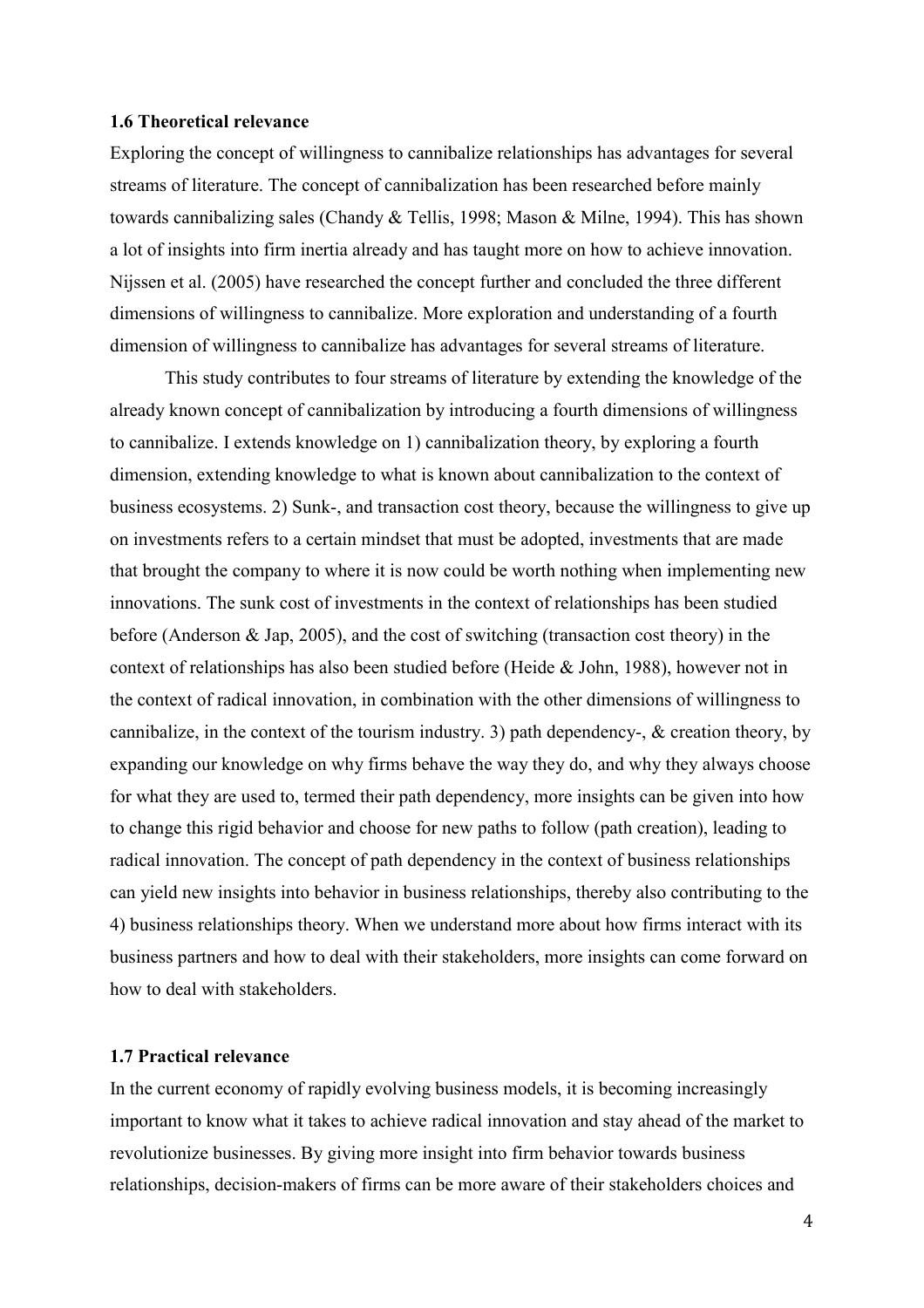be better prepared for implementing radical innovation to stay ahead in the industry. Traditional hotel firms are lacking behind on innovation because the tourism analysts are normally late starters in transferring theory and concepts and trends already known and applied in other industries, leading to disruptive innovation by newcomers that take away sales that is traditionally belonging to hotels (Hjalager, 2010).

When firms do not have the mindset or flexibility for innovation, and be willing to cannibalize, competitors who do will cannibalize them instead. It is furthermore very important and relevant for hotel managers to know more about radical innovation, since this increase the overall firm value and firm performance (Nijssen et al., 2005).

#### <span id="page-11-0"></span>**1.8 Thesis outline**

The study starts with presenting a detailed theoretical background, giving more insights into the theoretical relevancy on topics of cannibalization, sunk costs-, and transaction theory, path dependency-, and creation, and business relationships. Then the conceptual model for this study is presented, followed by a short discussion of all relationships between the main constructs, thereby creating hypotheses to test. The next chapter describes the conducted research method including sampling information, measurement scales and research ethics. Hereafter, the results from all analysis are presented and this study concludes with conclusions on all hypotheses, an answer to the research question, discussion, practical implication and limitations and future research.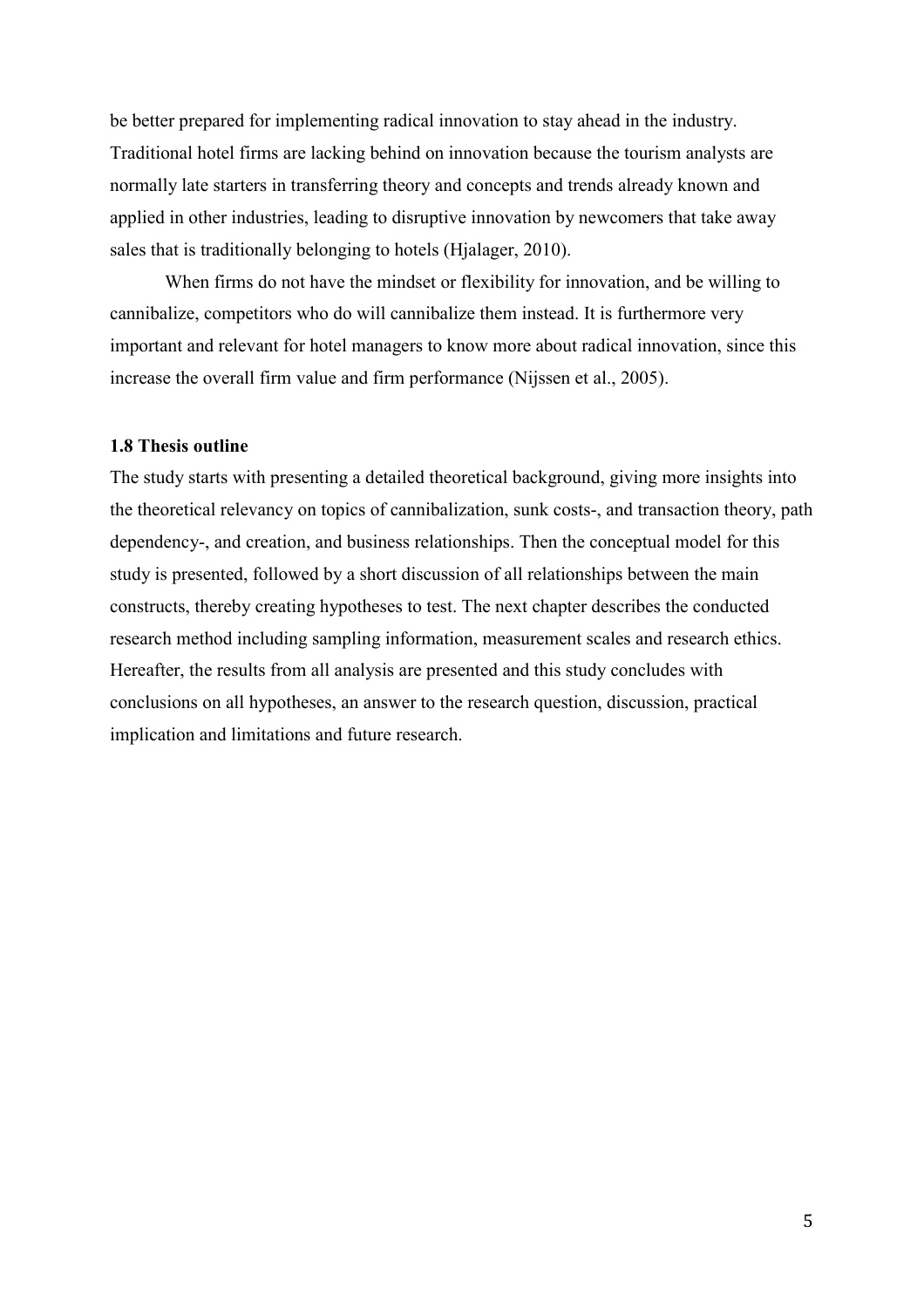## <span id="page-12-0"></span>**2. Theoretical background**

This section explains the four streams of literature further and gives more detail on what has been studied and what is known. First more insights will be given on cannibalization theory, thereafter on the path dependency-, and creation theory, the sunk-, and transaction cost theory and the business relationships theory.

#### <span id="page-12-1"></span>**2.1 Cannibalization theory**

Cannibalization theory originally refers to cannibalization on sales. It means to be able to give up on current sales because the firms is switching products, so in order to achieve sales from future products, current sales must be replaced by future sales. This requires a certain mindset and character of a firm because it means to take a risk because future sales are less certain than current sales. This mindset belongs to flexible firms because normally established firms have built up their routines, which make the firm very rigid (Chandy & Tellis, 1998). They are used to working this way, making it hard to change (Nijssen et al., 2005). Firms must look more into the future and must 'eat' their own sales in order to grow bigger, hence the term cannibalization. Firms must be willing to cannibalize in order to be flexible for innovation.

The concept of 'willingness to cannibalize' was originally studied by Chandy & Tellis (1998), who studied it as a determinant of radical product innovation. In traditional literature, firm size is seen as one of the biggest drivers of radical product innovation (Schumpeter, 1942), but Chandy & Tellis (2000) reconsidered that view on firm size in their study towards firm inertia. Their results suggest that size (as a determinant of radical product innovation) is less important than expected. Firms of all sizes can be radical product innovators, it is the willingness to cannibalize that matters. *"The willingness to cannibalize is a more powerful driver of radical product innovation that firm size is"* (Chandy & Tellis, 1998, p. 474).

Nijssen et al. (2005) studied the concept of 'willingness to cannibalize' further with the purpose of better understanding firm inertia in new product development. Three dimensions of 'willingness to cannibalize' were found, which corresponds with the conclusion of Chandy & Tellis (1998) to treat 'willingness to cannibalize' as a multidimensional construct. Nijssen et al. (2005) found a willingness to cannibalize on previous investments, which refers to *"the disposition of a firm to introduce new products that will make previous investments obsolete"* (p. 1402). Secondly, they found a willingness to cannibalize on capabilities of the firm, which refers to *"the disposition of a firm to introduce new products that make current organizational capabilities, skills and routines obsolete"* (p.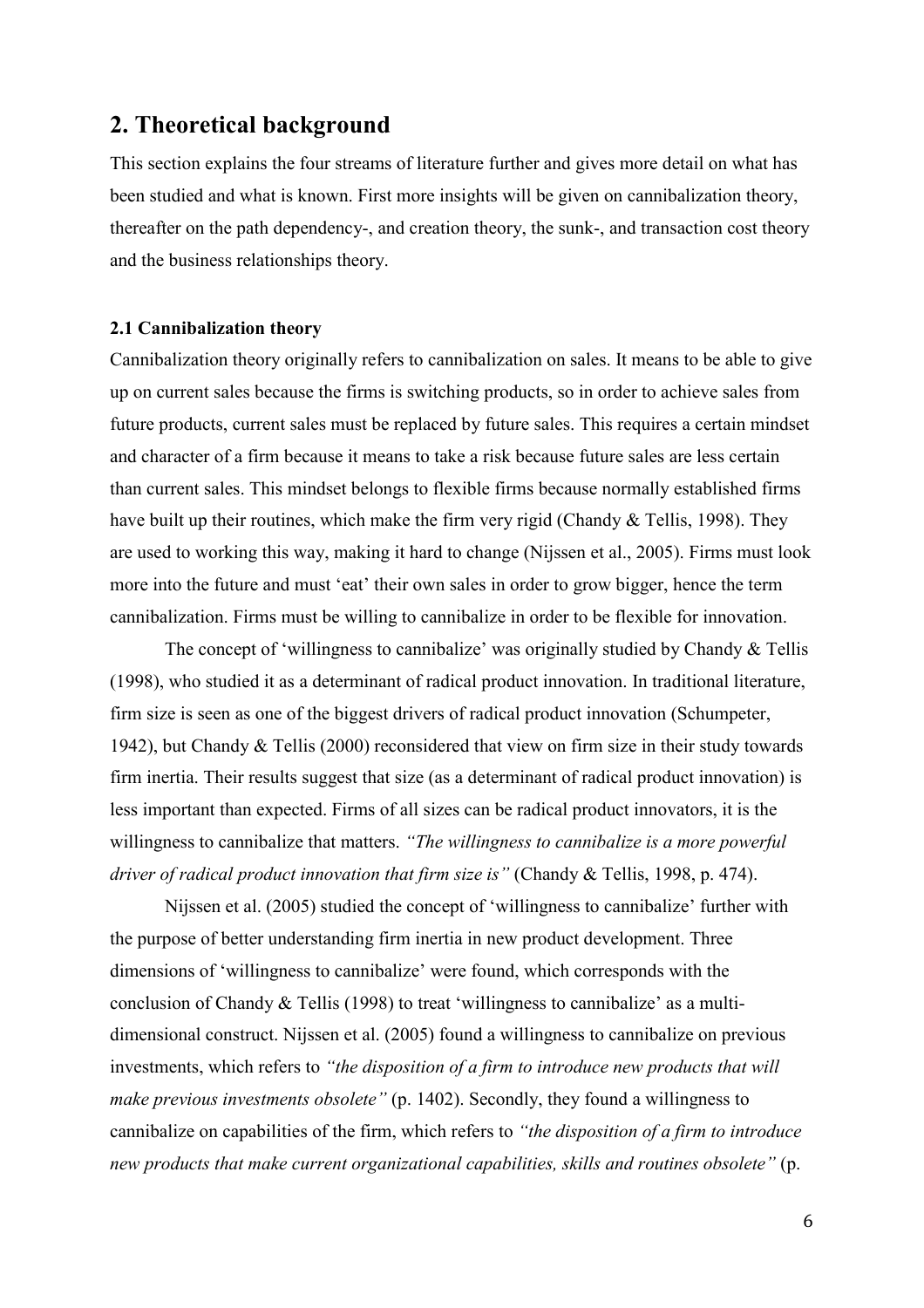1402). Finally, a willingness to cannibalize on sales was found, which refers to *"the disposition of a firm to introduce innovations that will diminish the sales of its current products"* (p. 1402).

#### <span id="page-13-0"></span>**2.2 Sunk-, and transaction cost theory**

The willingness to cannibalize relates to the Theory of Sunk Costs (Duchon, Dunegan & Barton, 1989), because of the mindset it requires of decision-makers of a firm. Firms tend to hold onto their investments for too long, because investments that are made are difficult to abandon without having the certainty of profitable future investments. Investments are kept even after they have become economically irrelevant (Nijssen et al., 2005). The threat of newcomers, with better assets and technology, requires flexibility from established firms and consequently, decision-makers of these firms have to be as flexible as possible. They must be willing to give up their investments, even when these investments are not relevant anymore.

In the context of this study, with a focus on business relationships in ecosystems, this translates into *'specialized investments'*. These are investments in assets, human resources, strategies and equipment, that are specialized to a certain business relationships and have little value when that relationship is terminated (Anderson & Jap, 2005). To build an efficient relationship, it can be costly to switch, once a commitment to a business partner is made (Heide & John, 1988), because of the low value of these specialized investments outside of that specific relationship. Specialized investments can also be made in technological systems, and, in the context of the hotel industry, this means having certain investments made in, for example hotel reservation systems. Investments are made either in tangible investments (money) or intangible investments (staff training) (Nault & Vanderbosch, 1996).

#### <span id="page-13-1"></span>**2.3 Path dependency- & creation theory**

Established firms base their actions on preferences they are used to have, which is termed '*path dependency'*. Even when newer, more efficient products, or business relationships, are available, firms still tend to choose the familiar path and commit to old practices (Moulaert et al., 2007). Firms 'lock themselves in', meaning they stop thinking critically and just perform their daily routine. Path dependency gives the firm support to let decision-makers continue the behaviour they are used to, by stabilising the wrong behaviour (Schumpeter, 1942). Firms are used to the wrong system, because of the irreversibility of their investments, which makes it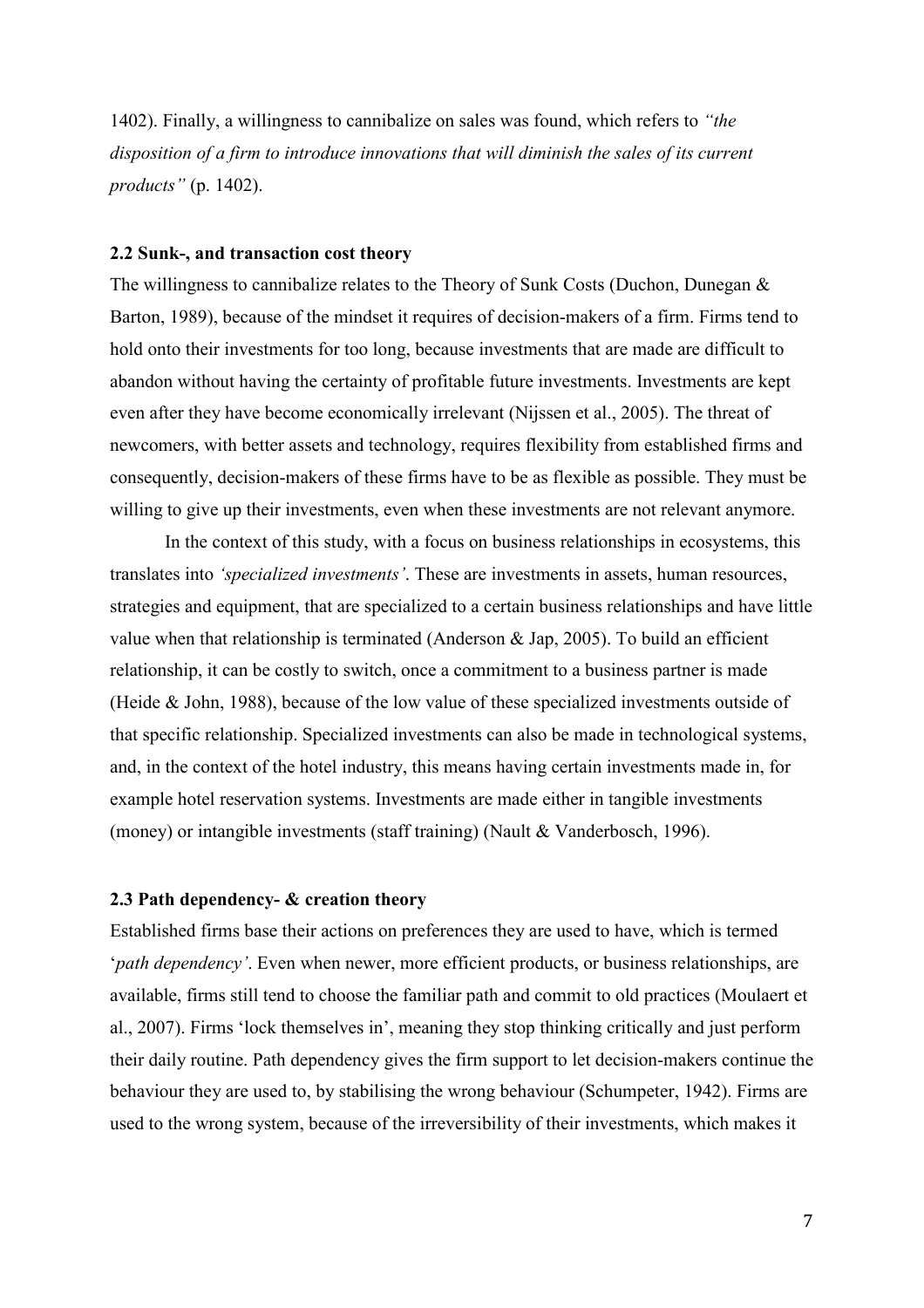harder and more costly to switch to other ways of working (David, 1985), in the context of this study, with other business partners.

The opposite of path dependency is *'path creation'*. Instead of blindly following routines, firms must take control into their own hands. This underlines the breaking of stability and the creation of new assets, capabilities, investments, and relationships for further more radical innovation (Strambach, 2008). In path creation, the environment oF innovation managers is more creative and risk-oriented, with regard to unconventional ideas and business solutions (Rip & Kemp, 1998). Innovation choices made by firms in a state of path dependency, results in more incremental change (Strambach. 2008), while innovation choices made in a state of path creation, results more in radical innovation. This is because the environment in a state of path creation leads to more flexibility, leading to more product diversification and differentiation, which in turn leads the way to radical innovation (Markard & Truffer, 2006). Moulaert et al. (2007) also describe that radical innovation has to stand up against the inertia of path dependency, which requires the capacity and mind-set to seek alternative paths and create such an environment throughout the firm.

#### <span id="page-14-0"></span>**2.4 Business relationship theory**

Firms can hardly innovate solely by themselves anymore because they need close business relationships, with strategically chosen partners (Euchner, 2016). The competitive environment of firms is changing very quickly because traditional monopoly markets are being replaced by networks of companies (Möller & Halinen, 1999). Firms in such business relationships can exploit more mutual benefits than either firm could achieve alone. They stand stronger against rivals, and macro-economic downfalls (Möller & Halinen, 1999).

Aligning business partners strategically, and then continue with daily business, is not enough. Ecosystems are always moving and so must firms by staying critical. Other business relationships could yield more mutual benefits, but as rigid as the company is with the routines it has built, effect business relationships makes the company rigid as well. Firms with effective business relationships are blind for radical innovation. To really change the course of business, and exchange relationships for other ones with more benefits to exploit. Because of this rigidness in relationships, the firm may eventually fail to innovate radically (Anderson & Jap, 2005).

Managers must adopt portfolio thinking when managing their business relationships (Möller & Halinen, 1999). Firms must understand which business relationship they need on what level of collaboration, for every part of their supply chain. Some suppliers are less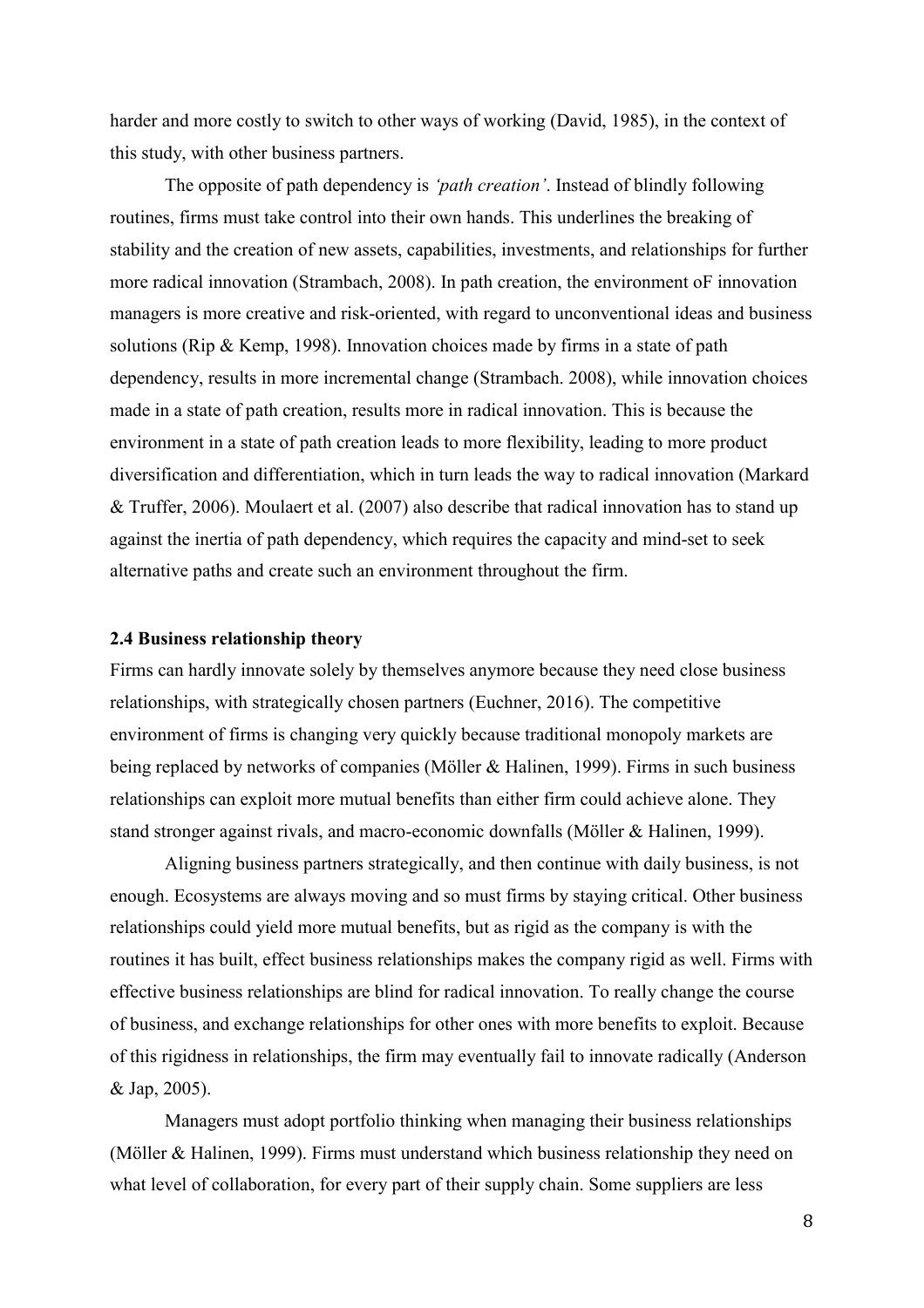important and require a less collaborate relationships, while some key partners could require close intense collaboration for exploiting mutual benefits.

Once a close relationships is established and perceived as effective for the firm, and mutual benefits are being exploited, investments that are continuously made in each other to further strengthen the relationships, to yield even more mutual benefits (Anderson & Jap, 2005). These investments in business relationships lead to trust between partners. They are more likely to share strategic insights to each other, and discuss more details, exploiting more mutual benefits. Firms become dependent on each other, making their business relationships stronger (Anderson & Jap, 2005).

There is, however, a downside to having effective business relationships. Firms stop looking for better alternatives. They have become too dependent on their business partners, and are not willing to replace them anymore, while other better alternatives could exist. Companies should be earlier with cutting their ineffective relationships, because when partners do not have enough freedom to make their own choices, because they are dependent on the other partner too much, proper innovation is impossible (Anderson & Jap, 2005). However, when the relationship is too flexible, there are not enough potential mutual benefits to be exploited from that relationship, because without a certain level of dependence and trust, there is not realty a relationships toe exploit benefits from.

This study both replicates and extends a study of Chandy & Tellis (1998) and Nijssen et al. (2005), who have studied on the concept of willingness to cannibalize. Based on the cannibalization theory, sunk-, and transaction cost theory, path dependency-, and creation theory and business relationships theory, from a 'firm-in-an-ecosystem' perspective, it is proposed to include a fourth dimension to the concept of willingness to cannibalize. Corresponding determinant variables of willingness to cannibalize relationships, coming forth from business relationships theory, *'trust'* & *'dependence'* will also be taken into account.

#### <span id="page-15-0"></span>**2.5 Conceptual model**

To understand the role of willingness to cannibalize relationships, it must be understood relative to all other constructs of the most important previous studies. The building of the total conceptual model for this study starts with the study of Chandy & Tellis (1998), who studied several determinant variables on radical product innovation, through willingness to cannibalize (figure 2.1). The next step in the model is the distinction of the concept of willingness to cannibalize into the three dimensions *'sales'*, *'investments'* and *'capabilities'*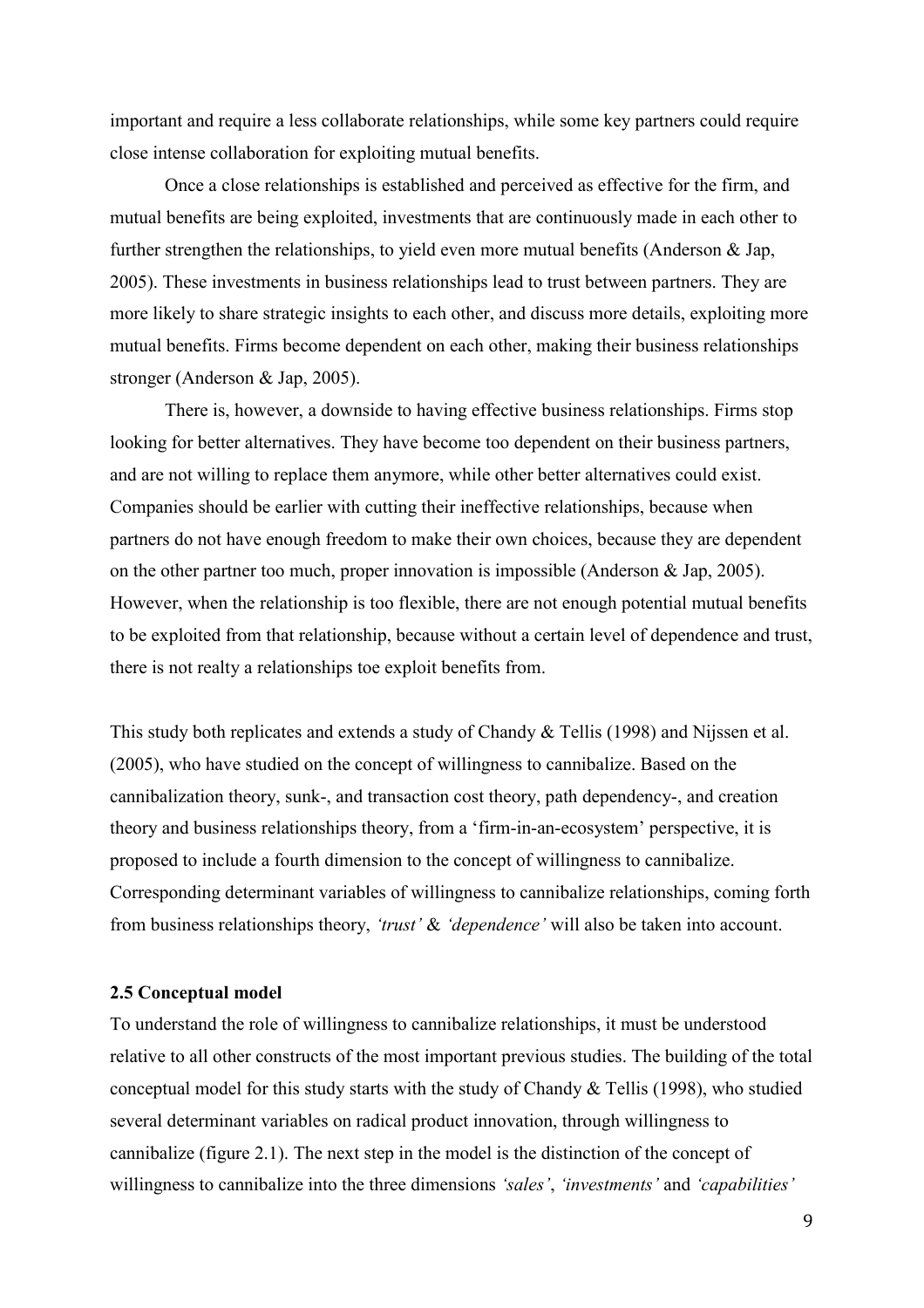from the study of Nijssen et al., (2005) (figure 2.2). The extension of this study is the construct willingness to cannibalize relationships with its two determinant variables 'trust' and 'dependence', coming from business relationships theory (figure 2.3). For testing all relationships between variables, to get a clear image of the role of willingness to cannibalize relationships into the whole model, a total combined conceptual model is presented, which is the base for this study (figure 2.4).



*Figure 2.1 Conceptual model of the study of Chandy & Tellis (1998).*





*Figure 2.2 Dimensions of willingness to cannibalize from the study of Nijssen et al. (2005).*

*Figure 2.3 Extension of the current study.*



*Figure 2.4 Total combined hypothesized conceptual model for this study.* 

*For ease of interpretation not all relationships are drawn. All determinant variables except trust and dependence have relationships with every dimension of willingness to cannibalize.*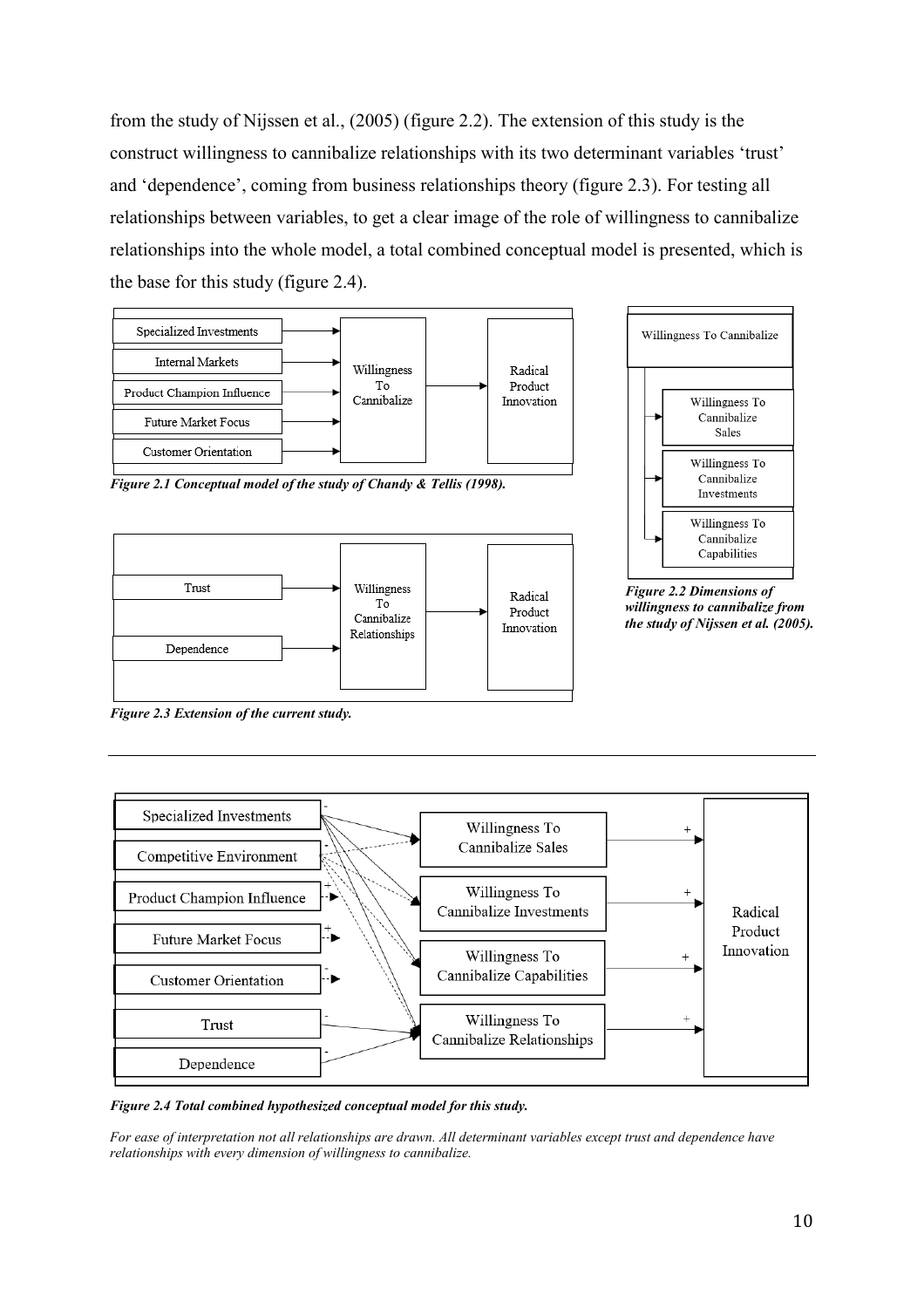The total conceptual model for this study shows seven determinant variables on the left side of the model. The original variable *'internal markets'* from the study of Chandy & Tellis (1998) concerns a context of SBU's. Because in this study the focal context is a firm context, this variable is adjusted to *'competitive environment'*, similar to the variable that was adopted by Nijssen et al., (2005). In the middle, the four dimensions of willingness to cannibalize are presented and on the right side the model concludes with the dependent *variable 'radical product innovation'*.

Because the model contains a lot of variables, and the aim of this study is to explore the construct of willingness to cannibalize relationships, all relationships possible are tested within this study. For hypotheses building, it is thus expected that almost all determinant variable have an effect on all dimensions of willingness to cannibalize, which in turns has effects on radical product innovation. The concept of willingness to cannibalize is thus expected to mediate the relationships of determinant variables on radical product innovation. Furthermore, all direct relationships of determinant variables on radical product innovation are tested for a complete image.

The following paragraphs discuss the conceptual model and its relationships step by step. First the dependent variable is explained, then the mediators, and finally the determinant variables. Hypotheses are build along the way, based on the relationships between the constructs discussed.

#### <span id="page-17-0"></span>*2.5.1 Radical product innovation*

*'Radical product innovation'* is defined as: *"A new product that incorporates a substantially different core technology and provides substantially higher customer benefits relative to previous products"* (Chandy & Tellis, 1998, p. 2). Following a development of two S-curves (Foster, 1986; Utterback, 1994), at a certain point in time, the s-curve of a radical innovation takes over the s-curve of existing products, because the radical innovation has inferior customer benefits (Chandy & Tellis, 1998). It is important for a firm to be a radical product innovator, to gain more value for customers and thus to increase firm value (Nijssen et al., 2005). Product improvements can be innovative as well. However, these type of innovations are considered more incremental, and eventually deliver less firm value. Radical product innovation concerns truly new ideas that are disrupting for either the firm and the industry.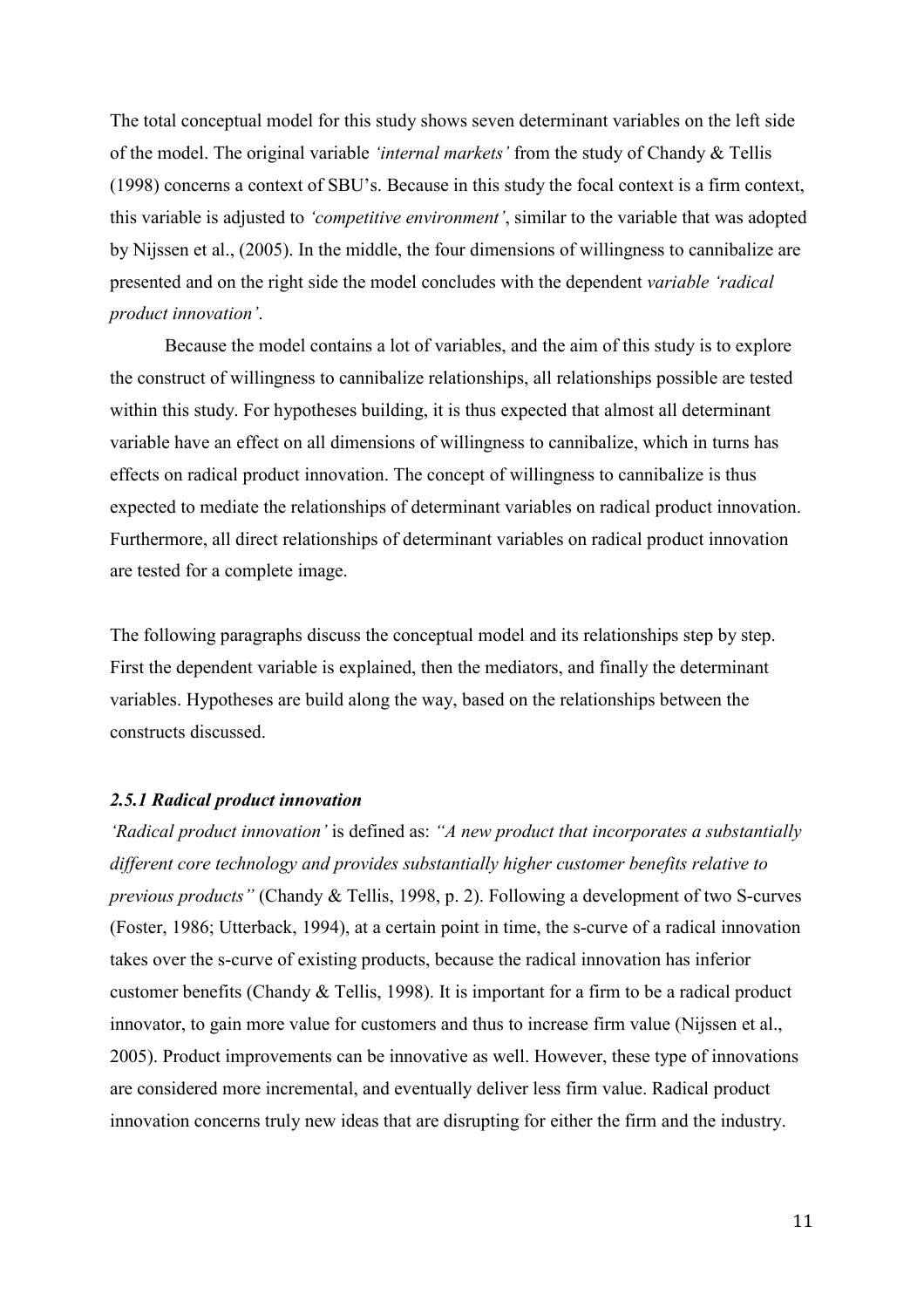#### <span id="page-18-0"></span>*2.5.2 Willingness to cannibalize sales, investments and capabilities*

The term *'willingness to cannibalize'* is defined as *"The extent to which a firm is prepared to reduce the actual or potential value of its investments."* (Chandy & Tellis, 1998, p. 475). Each firm has a level of firm innovativeness, meaning that different firms handle innovation choices on their own way. Some firms hold onto the routines they have adopted and try to improve their existing product lines. However, some firms are willing to risk their most valuable assets, in order to make room for radical innovation.

Firms must be willing to cannibalize current assets and capabilities in order to replace the current customer benefits for a next generation of customer benefits, before the new entrants takes big parts of the market (Nault & Vanderbosch, 1996). Giving up on investments is very difficult for a firm to do, because decision-makers tend to hold onto investments, even when these investments have become economically irrelevant (Nijssen et al., 2005). Firms that want to achieve radical innovation must make a trade-off; choose current sales, or bigger future sales (Nault & Vanderbosch, 1996).

#### <span id="page-18-1"></span>*2.5.3 Willingness to cannibalize -> radical product innovation*

A willingness to cannibalize on sales effects radical product innovation, because, when introducing revolutionary new products, the sales of these products replace the sales of the old products, which could be a barrier for firms to engage in radical product innovation (Conner, 1988), especially when the current sales seems to look satisfying, then it is even more difficult to risk these sales. When firms are willing to cannibalize on sales, they are more likely to be radical product innovators.

A willingness to cannibalize investments has an effect on radical product innovation, because, when new products are developed, firms might need a whole different product line to manufacture new products. This means that investments in previous manufacture lines could become worthless, which hold firms back in developing and introducing new products, because they could lose their valuable investments (Nijssen et al., 2005). When firms are willing to cannibalize on investments, they are more likely to be radical product innovators.

Finally, a willingness to cannibalize capabilities effects radical product innovation, because, for completely new products, new organizational routines must be adopted and the used way of working (the daily routine) must change. This could be a challenge for firms (Nijssen et al., 2005) and a barrier to begin with, because investments in training for current capabilities could become worthless. This hold back firms to replace these routines and make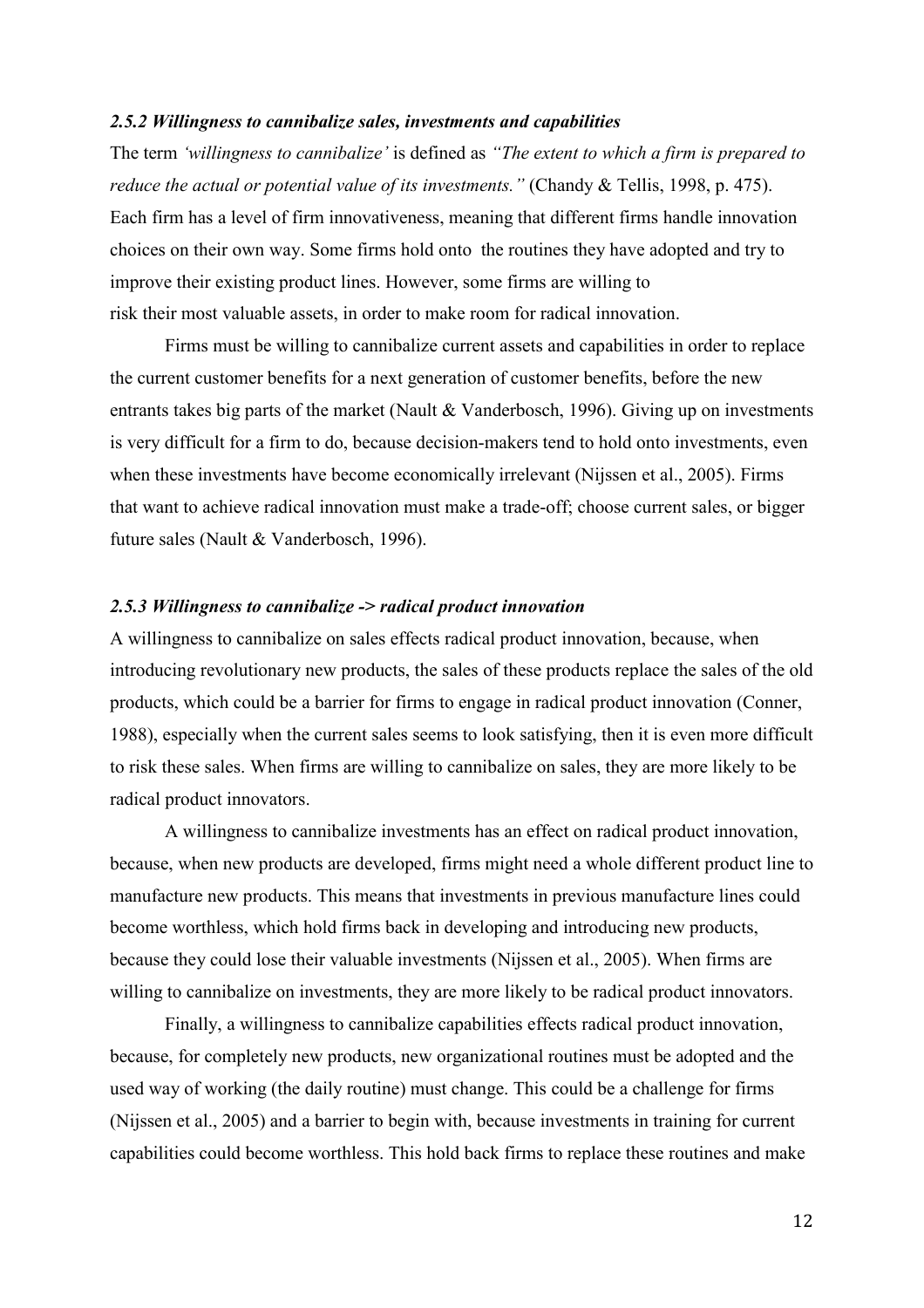room for revolutionary new ways of working. When firms are willing to cannibalize on capabilities, they are more likely to be radical product innovators.

The first hypotheses of this study are based on the just discussed first three dimensions of the concept of willingness to cannibalize, and are as follows:

**H1**: 'Willingness to cannibalize sales' has a positive effect on 'Radical product innovation'.

**H2**: 'Willingness to cannibalize investments' has a positive effect on 'Radical product innovation'.

**H3**: 'Willingness to cannibalize capabilities' has a positive effect on 'Radical product innovation'.

#### <span id="page-19-0"></span>*2.5.4 Willingness to cannibalize relationships*

The construct that is added for this study is *'willingness to cannibalize relationships'.* These relationships concern business relationships with either suppliers, customers, distributors, or other alliances (Anderson & Jap, 2005). Strategically chosen partners in a business ecosystem adds a lot of value to the firm because mutual benefits then can be exploited (Euchner, 2016). Effective established business relationships, where mutual benefits are being heave their own routines. Business partners are then mutually dependent, and are satisfied because of the benefits their experience. These effective business relationships, however, make the firm less flexible towards introducing radical innovation. Partners in an established business relationship may not feel the need to make adaptations anymore (Anderson & Jap, 2005; Grayson & Ambler, 1999).

#### <span id="page-19-1"></span>*2.5.5 Willingness to cannibalize relationships -> radical product innovation*

Working with the right partners in a business ecosystem gives great advantages, because of the joint benefits that can be exploited. However, it decreases flexibility which is needed for radical innovation, especially because radical innovations are disruptive, and require new ecosystems, new business models and new business partners. When business relationships are set into place and joint benefits are experienced by both parties, it makes the firm reluctant to cannibalize on those relationships. Firms are blinded by their effective closely tied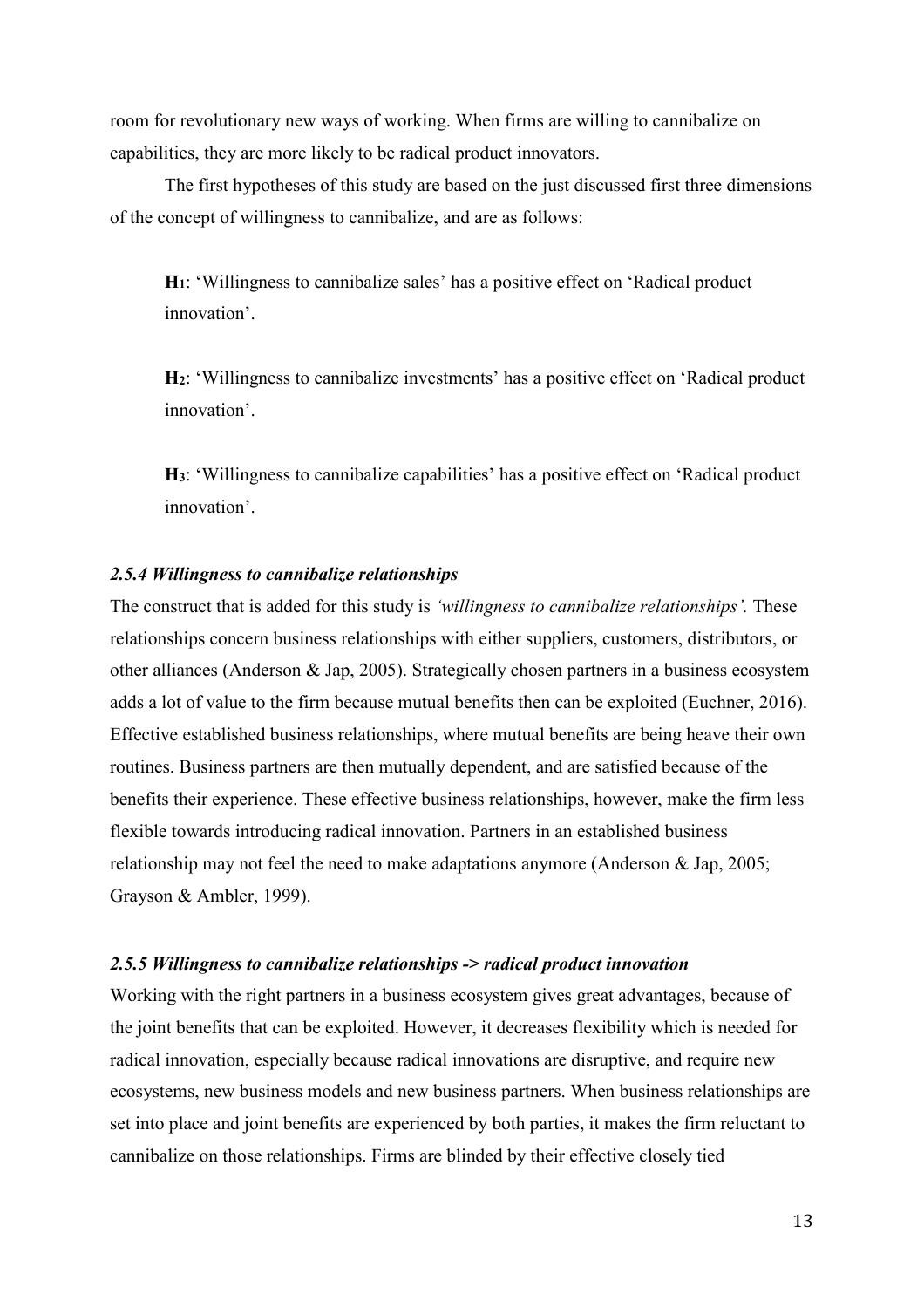relationships and stop searching for better alternatives (Anderson & Jap, 2005). When firms are, however, willing to give up on their effective relationships, they are more flexible and thus more likely to be radical product innovators. The next hypothesis is therefore:

**H4**: 'Willingness to cannibalize relationships' has a positive effect on 'Radical product innovation'.

#### <span id="page-20-0"></span>*2.5.6 Specialized investments*

*'Specialized investments'* are defined as: *"Human and physical assets (tangible and intangible) required to support exchange and which are specialized to the exchange relationship"* (Heide & John, 1988, p. 21). Specialized investments are investments made that only support the current condition of the firm (Chandy & Tellis, 1998). These investments lose their value when radical innovation replaces old investments in the organization. Specialized investments increase the chance of firms finding themselves in the *'sunk cost fallacy'* (Williamson, 1988), which means that decision-makers are not able to distance themselves easily from the investments that they have made. Large specialized investments increase commitment to current investments, routines, products and business relationships, meaning when firms contain large specialized investments, there is less inclination to cannibalize, to make room for radical innovation.

In the context of business relationships, large specialized investments create a psychological contract for both parties (Anderson & Jap, 2005), because of the low value of specialized investments outside of that relationship. Anderson & Jap (2005) explain that these specialized investments make both parties dependent on each other, and while a dependency on each other can yield high mutual benefits. They also make the business partners blind for searching for better alternatives. It is thus proposed that specialized investments lead to being less willing to cannibalize. The next hypothesis is therefore:

**H5**: 'Specialized investments' has a negative effect on 'Willingness to cannibalize' (sales, investments, capabilities, and relationships)'.

#### <span id="page-20-1"></span>*2.5.7 Competitive environment*

Based on the similar construct of '*internal markets'* (Chandy & Tellis, 1998), a firm with a competitive environment can be defined as: *'A firm that has high authority in making decisions related to the firm's business, and has high rivalry among businesses in an*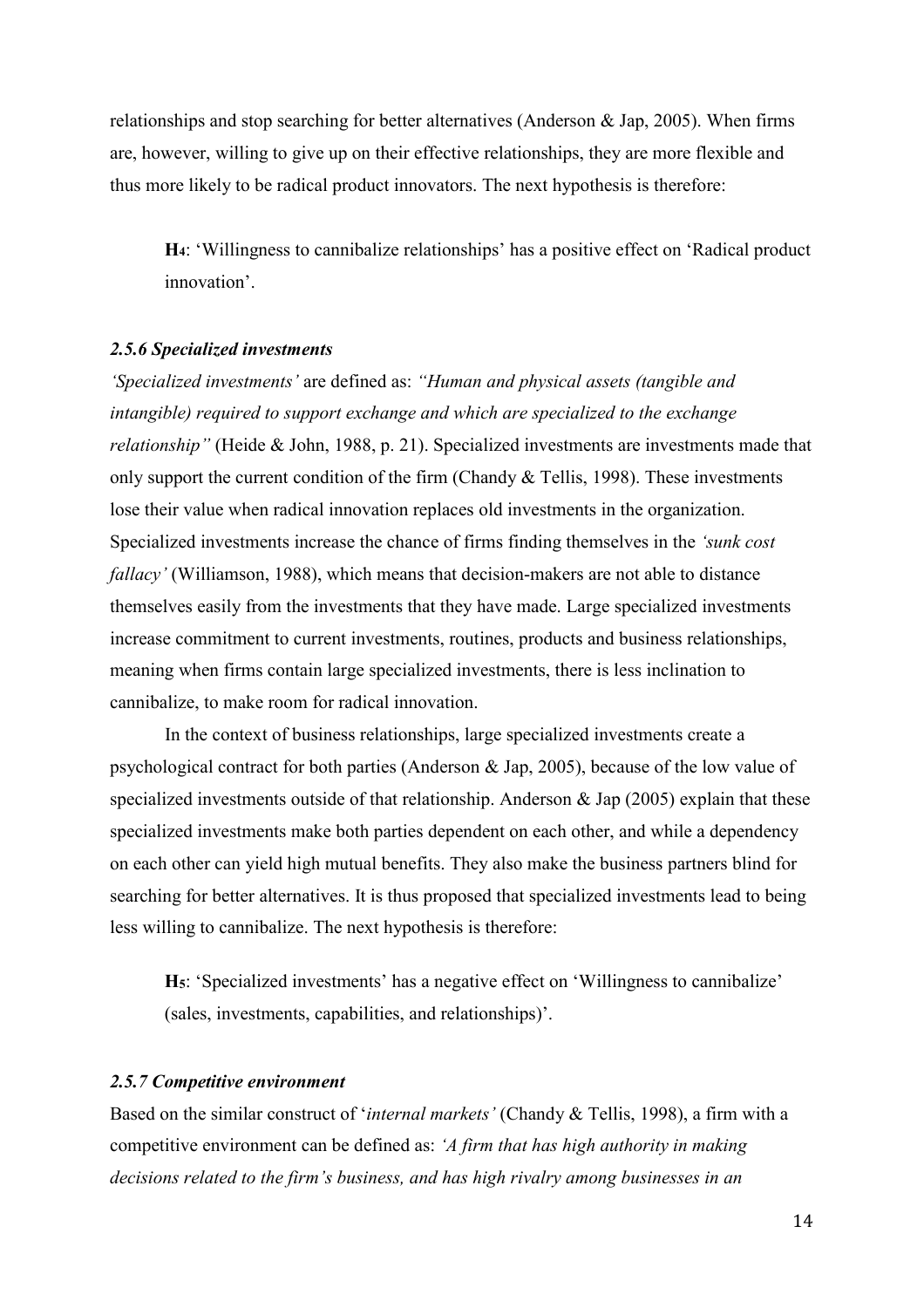*ecosystem'*. When firms operate in a highly competitive market, they have to fight for customers and mainly compete on price action, because customers then have many alternatives to choose from (Jaworski & Kohli, 1993). Firms then have less resources available to change their products radically because of the lower profits made, as a result of the decreasing sales because of price action. While competition forces firms to innovate and to be creative, it is expected that competing on price action gets more priority, making a firm more reluctant to cannibalize on mainly sales. However, also on capabilities, investments and relationships, because the firm is focused too much on price action and waits with changing the whole firm. Replacing investments, capabilities and relationships is then on a hold. Therefore, the next hypothesis is:

**H6**: 'Competitive environment' has a negative effect on 'Willingness to cannibalize' (sales, investments, capabilities, and relationships)'.

#### <span id="page-21-0"></span>*2.5.8 Product champion influence*

Product champions are visionaries within a company that are active promotors of innovation within that company. The construct '*product champion influence'* is defined as: *"The extent to which employees who advocate new product ideas affect the activities of the organization"* (Chandy & Tellis, 1998, p. 478). These product champions have a future vision for the company and can have a strong influence on decision-makers for overcoming organizational barriers for new product development (Nijssen et al., 2005). Product champions have an active attitude towards new procedures and products and could influence this vision on decision-makers of the firm. Product champions are expected to increase flexibility in a firm, because of their vision of the future, and the awareness that change is needed to achieve that envisioned innovative future. Product champions are willing to change and when they have enough influence towards decision-makers, those firms are willing to change on all aspects of the firm. The next hypothesis is therefore:

**H7**: 'Product champion influence' has a positive effect on 'Willingness to cannibalize' (sales, investments, capabilities, and relationships)'.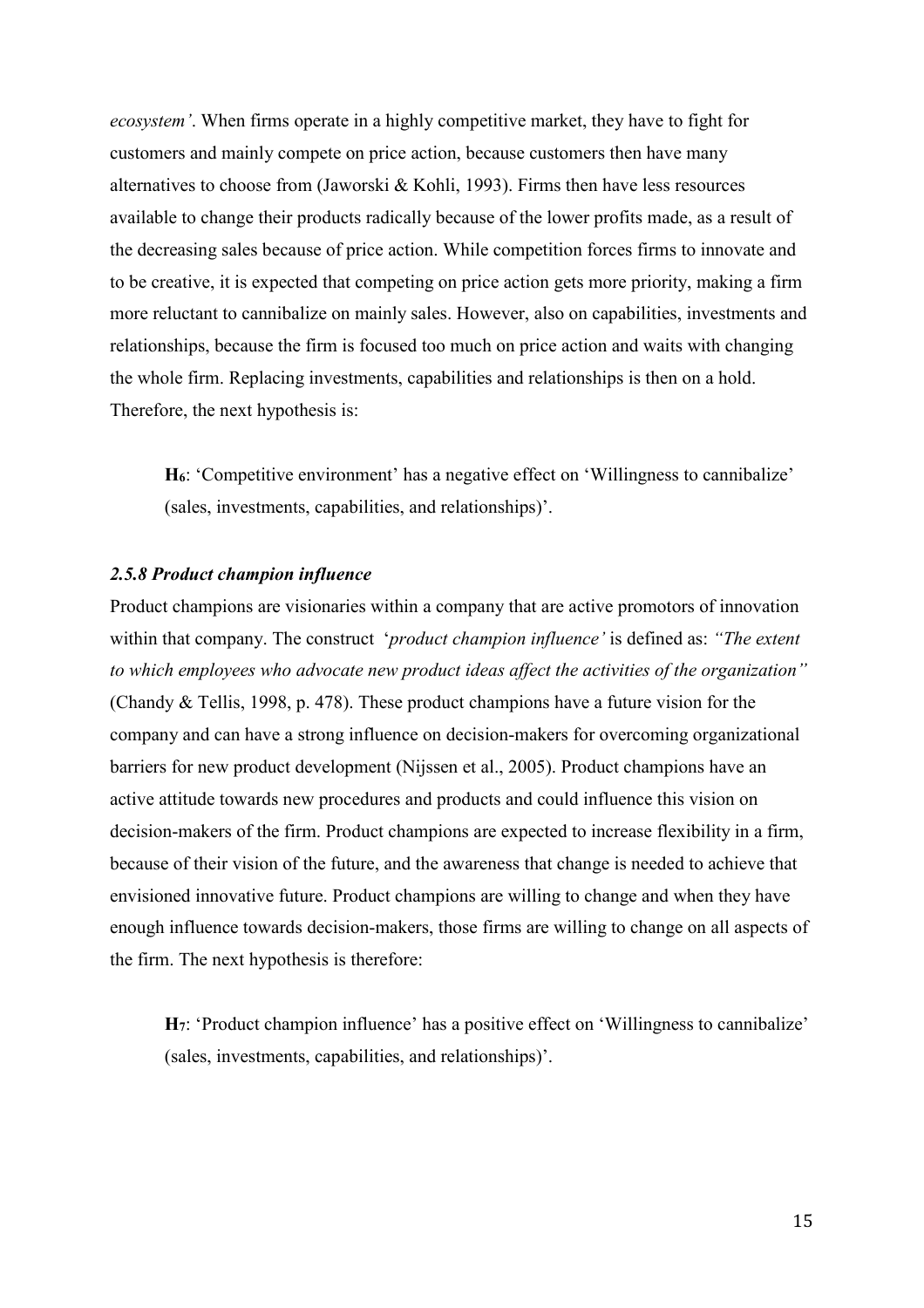#### <span id="page-22-0"></span>*2.5.9 Future market focus*

The construct '*future market focus'* is defined as: *"The extent to which a firm emphasizes future customers and competitors relative to current customers and competitors"* (Chandy & Tellis, 1998, p. 479). A future market focus leads to firms having the capacity to understand customer needs that lie more in the future and are unexpressed right now. A focus on what the customer might want and need in the future makes the company more likely to introduce revolutionary new products, and thus score higher on firm innovativeness (Hillebrand, Kemp & Nijssen, 2011). These firms have a more long-term view and are expected to be more willing to cannibalize on their current sales, investments, routines and relationships. Therefore the next hypothesis is:

**H7**: 'Future market focus' has a positive effect on 'Willingness to cannibalize' (sales, investments, capabilities, and relationships)'.

#### <span id="page-22-1"></span>*2.5.10 Customer orientation*

A firm with a customer orientation focuses on a firm's current customer needs (Slater & Narver, 1998). The construct *'customer orientation'* is defined as: *'The extent to which a firm emphasizes current customers and competitors relative to future customer and competitors'*. These firms are more focused on current needs of customers and they can even develop close relationships with big current clients to get a better understanding of what they might need (Kelley, 1992). Current customers are likely to share what they would improve to current products (Hillebrand et al., 2011), and are thus more focused on incremental innovation.

While these customer-oriented firms have the ability and the will to adapt to current customer needs (Moorman, Zaltman & Deshpande, 1992), they tend to be biased, however, towards current customer needs (Christensen & Bower, 1996), rather than focussing on the future. While customer-oriented firms are willing to change to a certain extent for larger current customers, they are not willing to risk their most valuable assets, and are thus not willing to cannibalize, to make room for disruptive innovation. The next hypothesis is thus:

**H8**: 'Customer orientation' has a negative effect on 'Willingness to cannibalize' (sales, investments, capabilities, and relationships)'.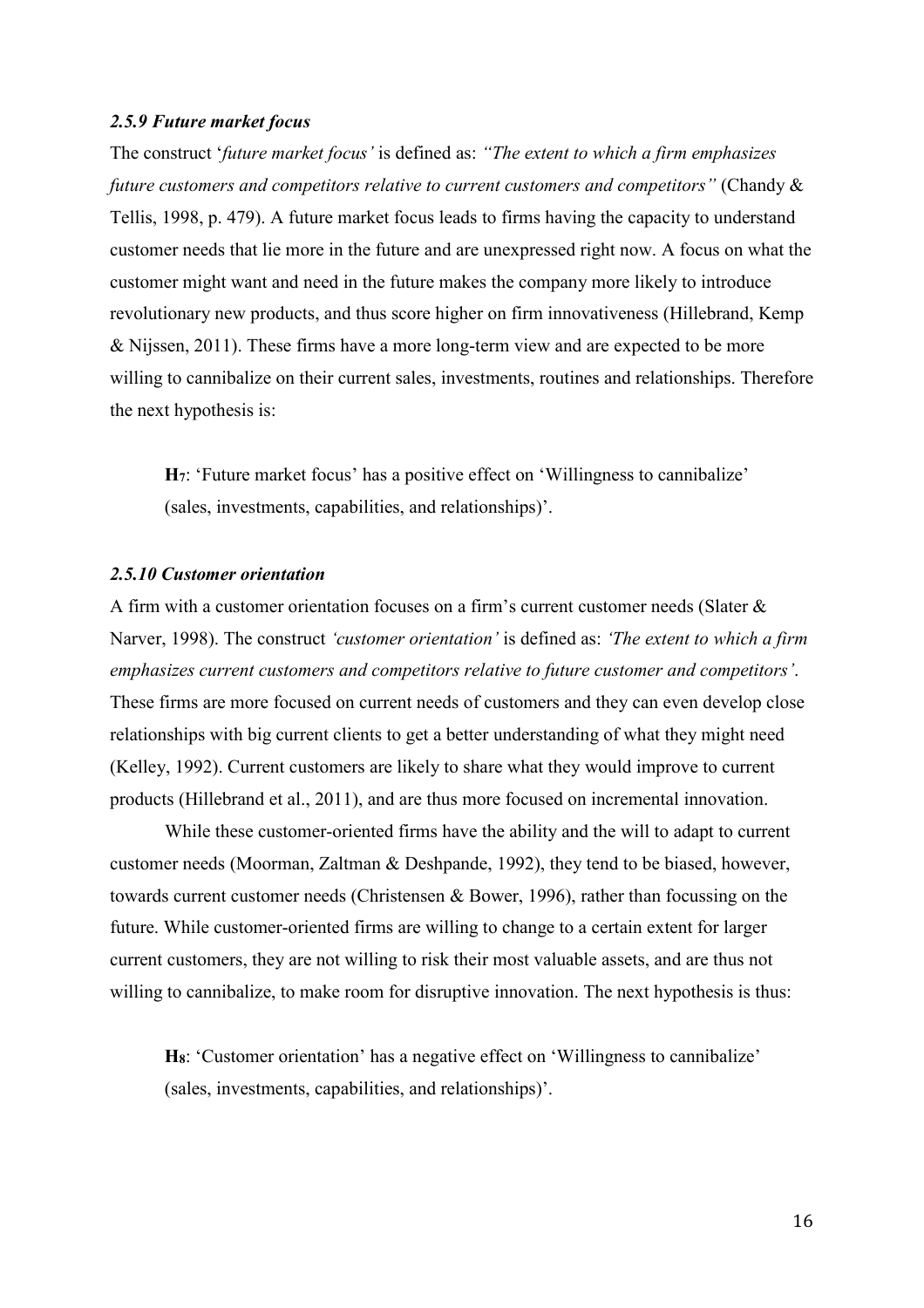#### <span id="page-23-0"></span>*2.5.11 Trust (on business partners)*

The concept *'trust'* is defined as: *"A willingness to rely on an exchange (business) partner in whom one has confidence"* (Moorman et al., 1992, p. 82). Trust is very important in business relationships, because without trust in a partner, no commitment towards that relationship exists. A willingness to rely on a business partner leads to a higher desire to maintain that business relationship. Trust must be present from both parties in order for a business relationships to work, and it is based on mutual expectations of both partners (McEvily, 2017).

Trust exists in business relationships because there is an information asymmetry between partners. Not all strategic insights, or details on resources are shared with each other, which make that some actions in the business relationship are foreseen, and others are neither foreseen, nor intended (Ford & McDowell, 1999). Partners must thus trust on each other's good faith for the relationship to work. Trust in business relationships reflects a reliance on the other partner, and involves vulnerability and uncertainty towards each other (Coleman, 1990).

When these business relationships are established and both parties have found their own way of working together, they have mutual routines in place, and then trust can become a liability for the firm (Anderson & Jap, 2005). When business partners experience high levels of trust, they stop looking critically for better alternatives that would yield even higher benefits for the firm. The firm does not want to breach the trust of the other partner that took so long to build up. This, again, relates to the theory of sunk- and transaction costs, because investments made in the relationships are gone when switching to another relationship, which is perceived as very costly.

This rigidness in business relationships affect the development and production of radical innovative products, because then firms are stuck in a dynamic of effective relationships (Anderson & Jap, 2005). It is proposed that because of this trust, the willingness to cannibalize relationships, is lower, when the level of trust of higher. However, when partners are very loyal to each other, they are also sacrificing themselves, because they let better alternative business relationships go. This, however, is more of a process of accepting less firm performance in return of loyalty to business partners. It does not necessarily means a willingness to cannibalize sales. Because there is no clear expectation of trust on the willingness to cannibalize sales, investments and capabilities, the next hypothesis is concluded as:

**H10**: 'Trust' has a negative effect on 'Willingness to cannibalize relationships'.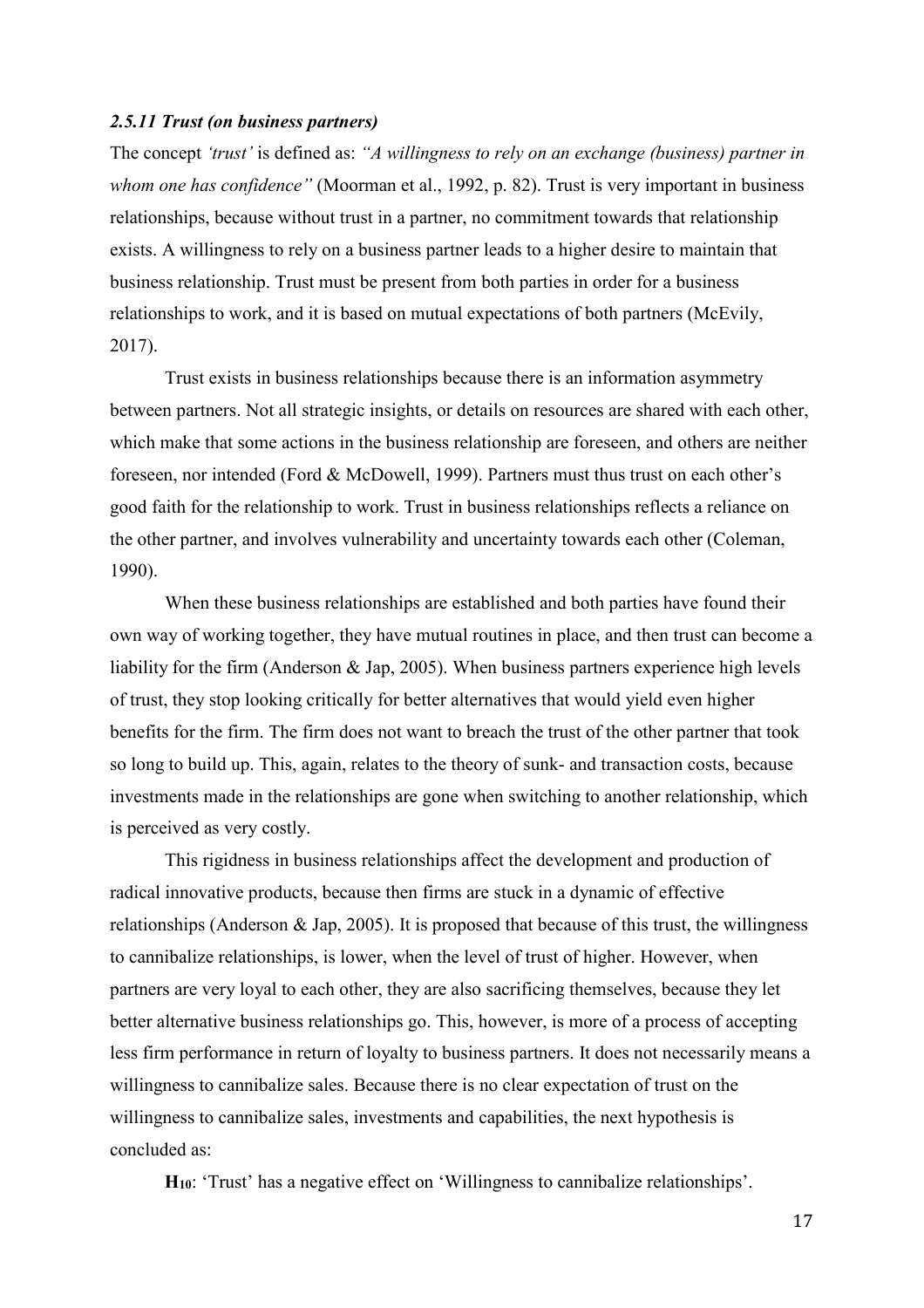#### <span id="page-24-0"></span>*2.5.12 Dependence (on business partners)*

The construct '*dependence*' can be defined according to the Power-Dependence Theory as: *"A state of two business partners relying on each other, determined by its motivational investment in the relationship and the replicability of the partner"* (Emerson, 1962, p. 33). While trust in a business relationship can increase the intensity of that relationship, and can lead to more mutual benefits, it can also increase the dependency on each other. Mainly a dependency on resources comes forth from specialized investments in trusted relationships (Heide & John, 1988), also termed '*mutual hostages'* (Anderson & Jap, 2005). The greater the sales and profits that partners account for, the greater the other partner's dependency is (Frazier & Rody, 1991). In effective business relationships with high mutual benefits, a dependency exists from both sides, thereby creating a perfect balance for both parties and the right amount of flexibility needed for innovation.

Established business relationships with key partners are vital for the survival of the firm, and each may deliver important resources which are difficult to find quickly somewhere else (Ford & McDowell, 1999). Additionally, when there are fewer alternative partners that could deliver the same important resources, the dependency on business partners increases (Heide & John, 1988). Being dependent on each other, together with being trustful in a business relationship is very effective (Beier & Stern, 1969), however, it has its downsides as well. Relatable to the Path Dependency Theory, the firm is used to being dependent on its relationships and stops looking for better alternatives. not seen that better alternatives were already possible.

It is thus proposed that a high level of dependency on business partners lead to being less inclined to replace those relationships. Similar to trust, in business relationships, there are no clear expectations on how high levels of dependency influence a willingness to cannibalize sales, investments and capabilities. The last hypothesis of this study is therefore:

**H11**: 'Dependence' has a negative effect on 'Willingness to cannibalize relationships'.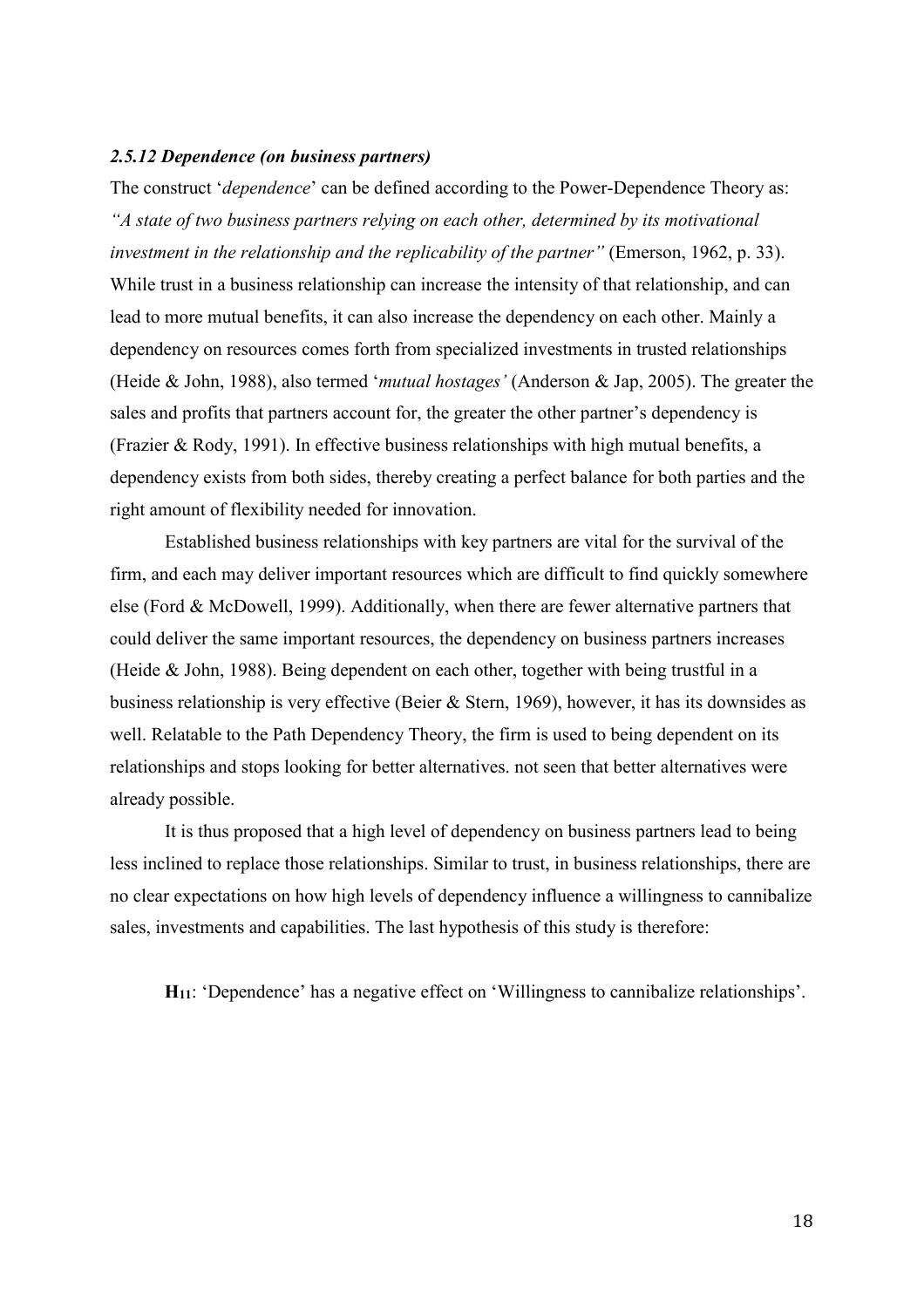# <span id="page-25-0"></span>**3. Methodology**

To be able to answer the main research question (*'What is the role of willingness to cannibalize relationships in radical product innovation?'*), a quantitative research is conducted, in order to explore the new construct in relationship to many other constructs. To understand the role of the central concept 'willingness to cannibalize relationships', beliefs and perceptions about the concept must be described, enumerated and linked to other variables. Therefore, a survey method is the best suited method to conduct (Diamond, 2000; Yin, 1994). Sample surveys are furthermore also one of the most important basic research method to find structure among various different constructs (Rossi, Wrigth & Andersons, 2013).

The concept of willingness to cannibalize has been studied before in either theoretical and in empirical form (Chandy & Tellis, 1998; Nijssen et al., 2005), hence the part of this research that replicates those studies, is considered confirmatory research. However, the concept of willingness to cannibalize relationships has not yet been theoretically defined and empirically studied, meaning that this part of the research is exploratory (Forza, 2002). The exploratory part can also be detected in the research question, which is also exploratory. The method adopted in this study is therefore designed towards exploring the role of the new construct.

#### <span id="page-25-1"></span>**3.1 Sampling**

In the sampling section, first the unit of analysis is described, thereafter the target population. The procedure for gathering the data is elaborated upon and the sample results are presented.

#### <span id="page-25-2"></span>**3.1.1 Unit of analysis**

Since the focus of this study is on the hampering effect of ecosystems, the sample is restricted to a sector which is believed to be characterized by ecosystems, namely the hotel sector. Hotels do not innovate radical enough, because they do not adapt fast enough to trends in the industry, like offering more flexible and personal tourism products (Stamboulis & Skayannis, 2003). The discussed dynamic of s-curves, where radical innovation takes over existing products (Foster, 1986; Utterback, 1994), is found in the tourism industry, where new forms of tourism gradually emerge in the place of conventional tourism (Stamboulis & Skayannis, 2003). The tourism industry, more specifically the hotel industry, is therefore considered a suitable industry to study the hampering effects of ecosystems in. A firm perspective is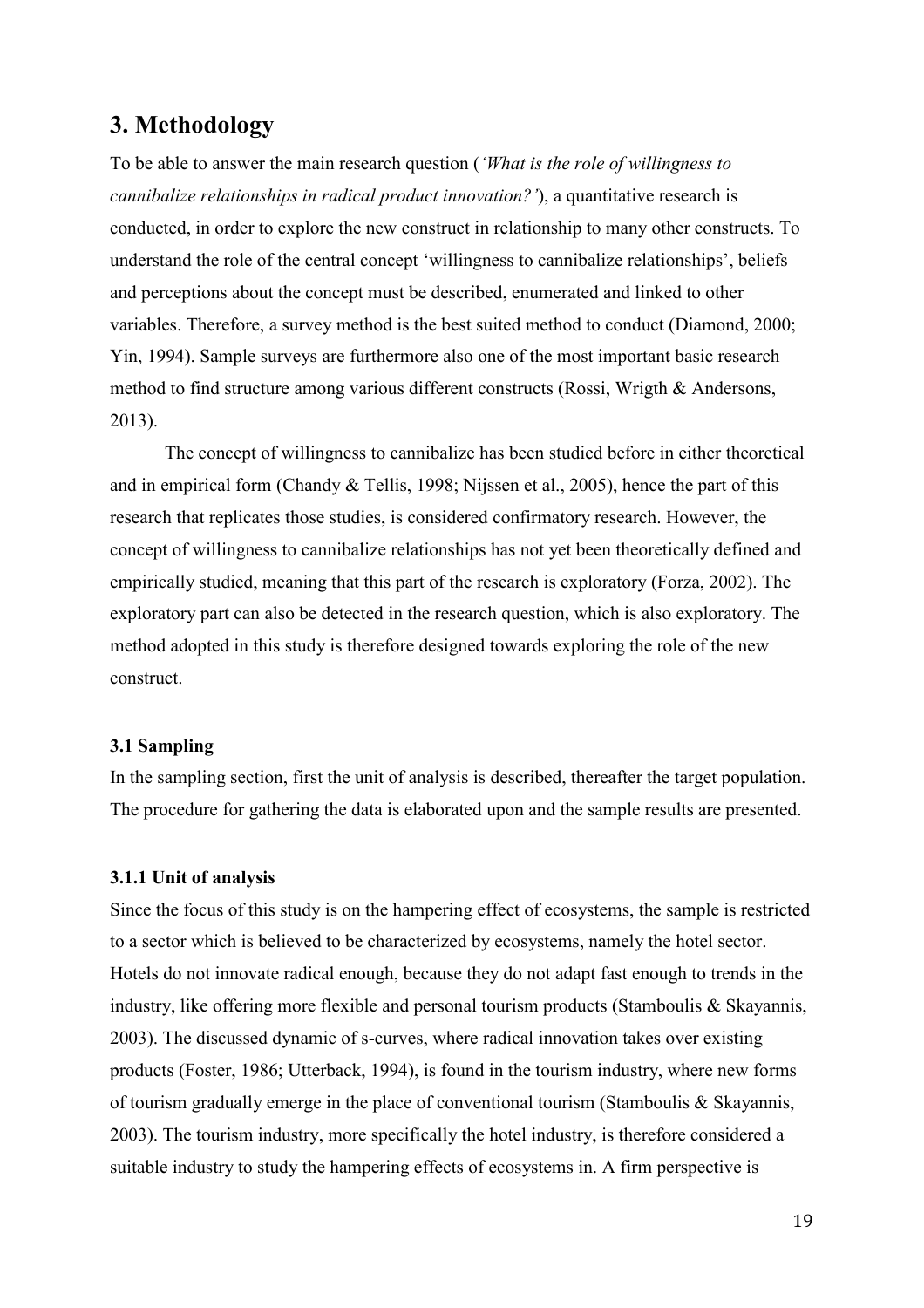adopted throughout the study, because the constructs of radical innovation and willingness to cannibalize try to explain firm behavior. The unit of analysis for this study is therefore 'the firm'.

#### <span id="page-26-0"></span>**3.1.2 Target population**

An important first step in conducting a survey method is to identify the target population (Diamond, 2000), which, in this case, are managers in the hotel industry that have enough insight into innovation within their company. The target population is therefore 'managers in the hotel industry, that are decision-makers on innovation'. From this target population, a sampling method is conducted in order to make relatively few observations, but to still be able to generalize the results and to portray the total population (Babbie, 2015; Diamond, 2000). For this study, no existing lists of all hotel managers, with a saying on innovation, exist. Therefore, active gathering of smaller sample lists via virtual networks were needed, meaning a non-probability sampling method is conducted (Babbie, 2015).

#### <span id="page-26-1"></span>**3.1.3 Procedure**

The non-probability online survey method is conducted via the online networking application Linkedin and via e-mail. Surveys generally involve a low response rate, and concluding results from a sample with a high non-response rate will lead to biased results (Whitehead, Groothuis & Blomquist, 1993). This study therefore strived for the highest response rate possible, by using the internet for convenience, sending reminders and guaranteeing anonymity (Forza, 2002). Additionally, only suitable respondents must take part in the survey, because when not suitable hotel employees without enough innovation knowledge participate, this decreases the validity and reliability of the study (Oppenheimer, Mayvis & Davidenko, 2009). The respondents in this sample are very specific and were hard to find, hence a high response rate was especially important for this study.

To procedure of gathering the data for this study started with an alumni list of the Saxion University of Applied Sciences, faculty Hotel Management. Using the researchers network of hotel professionals, by application of a virtual snowball sampling method, more lists of potential respondents were gathered, using hotel networkers connection lists as a sample framework. Respondents were filtered on function 'hotel manager', 'innovation manager', 'general manager', and 'owner'. Potential respondents were only contacted with accordance of the hotel networker.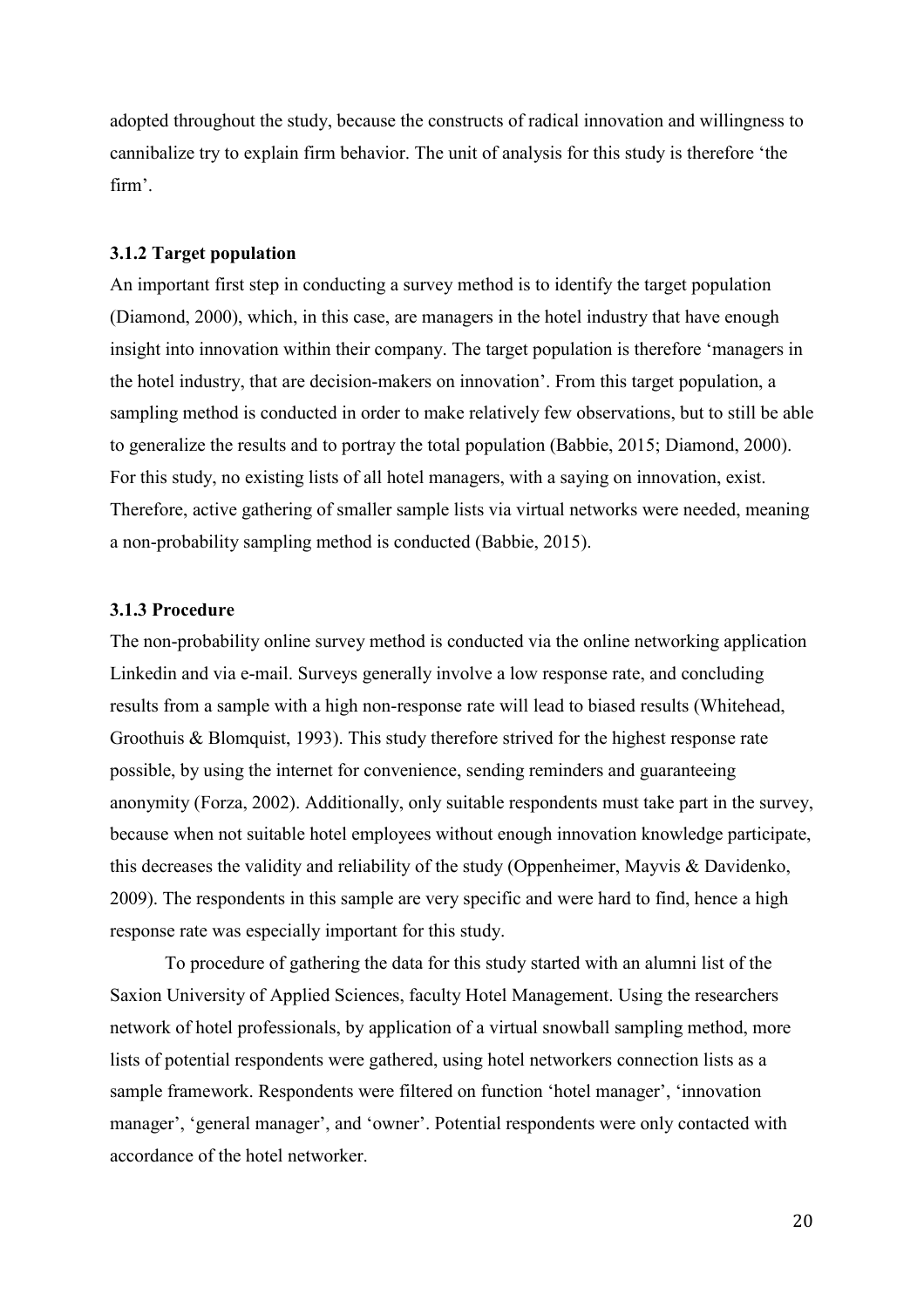The use of social networking sites, like LinkedIn, can be very effective for studying hard to reach populations (Baltar, 2012). Because the population in this study is very specific and thus hard to reach, this virtual method was justified to conduct. The main advantages of this technique are that this expands the geographical scope, and facilitates the identification of individuals with barriers to access (Baltar, 2012). General managers and owners of hotel(s)(groups) are normally without reach for study. However, via this virtual method, with the possibilities of Linkedin, these very interesting individuals could be reached for this study, and many of them have participated*. "The use of virtual networks in non-probabilistic samples can increase the sample size and its representativeness"* (Baltar, 2012, p. 57).

The use of online social networks for the gathering of respondents is a powerful research tool (Kosinski, Matz, Gosling, Popov & Stillwell, 2015). The response via virtual network sites is higher because the researcher shows personal information on his/her own profile, and also shares the same connection, which increases a respondents confidence (Baltar, 2012). LinkedIn led to a larger sample than with only sampling from alumni lists from hotel management schools.

In addition to a virtual pro-active snowball method, a reactive snowball method is used by survey participants, asking for more potential respondents after completion of the survey. 29 more potential respondents were contacted via submitted e-mail addresses. Because surveys were taken anonymously, it is not clear how many of these referrals did actually take part in the survey.

#### <span id="page-27-0"></span>**3.1.4 Sample results**

1280 hotel managers were personally invited for participation. 198 hotel managers responded, of which eight were filtered out during the survey for not having enough knowledge on innovation within their company. Furthermore, eleven respondents were removed from the dataset because of not completing the whole questionnaire. 179 respondents remained, meaning a total response rate of 14,84% was achieved.

*Table 3.1. Demographic variable 'Firm size', based on number of employees.*

| Firm size            | Frequency |  |
|----------------------|-----------|--|
| $<$ 50 employees     | 43        |  |
| $50 - 100$ employees | 39        |  |
| $> 100$ employees    | 97        |  |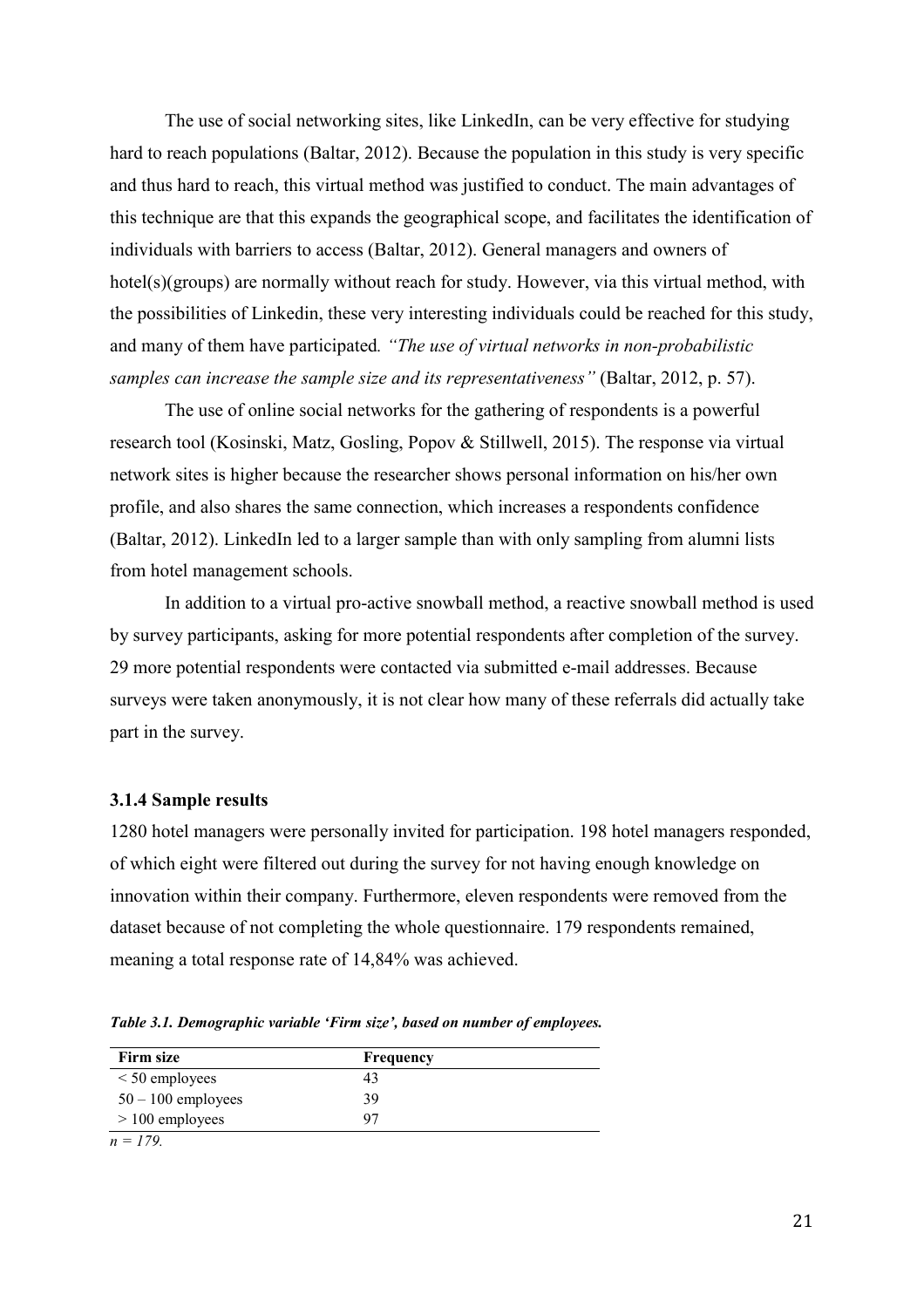| Firm age        | Frequency |  |
|-----------------|-----------|--|
| $<$ 2 years     | 10        |  |
| $2 - 5$ years   | 16        |  |
| $5 - 10$ years  | 22        |  |
| $10 - 20$ years | 35        |  |
| $20 - 50$ years | 62        |  |
| $> 50$ years    | 34        |  |

*Table 3.2 Demographic variable 'Firm age', in years.*

*n = 179.*

Demographic variables (table 3.1; table 3.2) shows that all firm sizes are present, with larger firms of over 100 employees being overrepresented twice as much. Furthermore, all age groups are present, with an age group of between 20 and 50 years being overrepresented as well. Because no size-, or age group is underrepresented by a substantial amount. To keep the sample as robust as possible, especially with the hard-to-reach target population, no changes in the dataset for equal group sizes were made. In additional analyses, there is controlled for firm size  $&$  firm age (4.4 extended analysis  $&$  4.8 additional analysis).

#### <span id="page-28-0"></span>**3.2 Measurement**

This section includes the measurements of this study. First the scales are elaborated upon, then the procedure for data analysis is given. The equations per model are thereafter specified and finally the research ethics for this study are discussed.

#### <span id="page-28-1"></span>**3.2.1 Scales**

For setting up the measurement scales of the constructs, theoretical concepts are transformed into observable and measurable items, of which all need their own operational definition (Forza, 2002). The theoretical and operational definitions are listed together per construct (Appendix I). The definitions together were used to find measurement scales for construction of the survey. Existing scales are used to improve reliability and comparability of the research (Field, 2013). Multiple items per constructs are formed (Appendix II), with the help of existing measurement scales based of previous studies (Nijssen et al., 2005; Chandy & Tellis, 1998; Jaworski & Kohli, 1993; Narver, Slater & Maclachlan, 2004; Doney & Cannon, 1997; Ganesan 1994). All measurement scales are translated into Dutch by the researcher, and thereafter approved by an expert in the field, improving content validity of the scales (Field, 2013).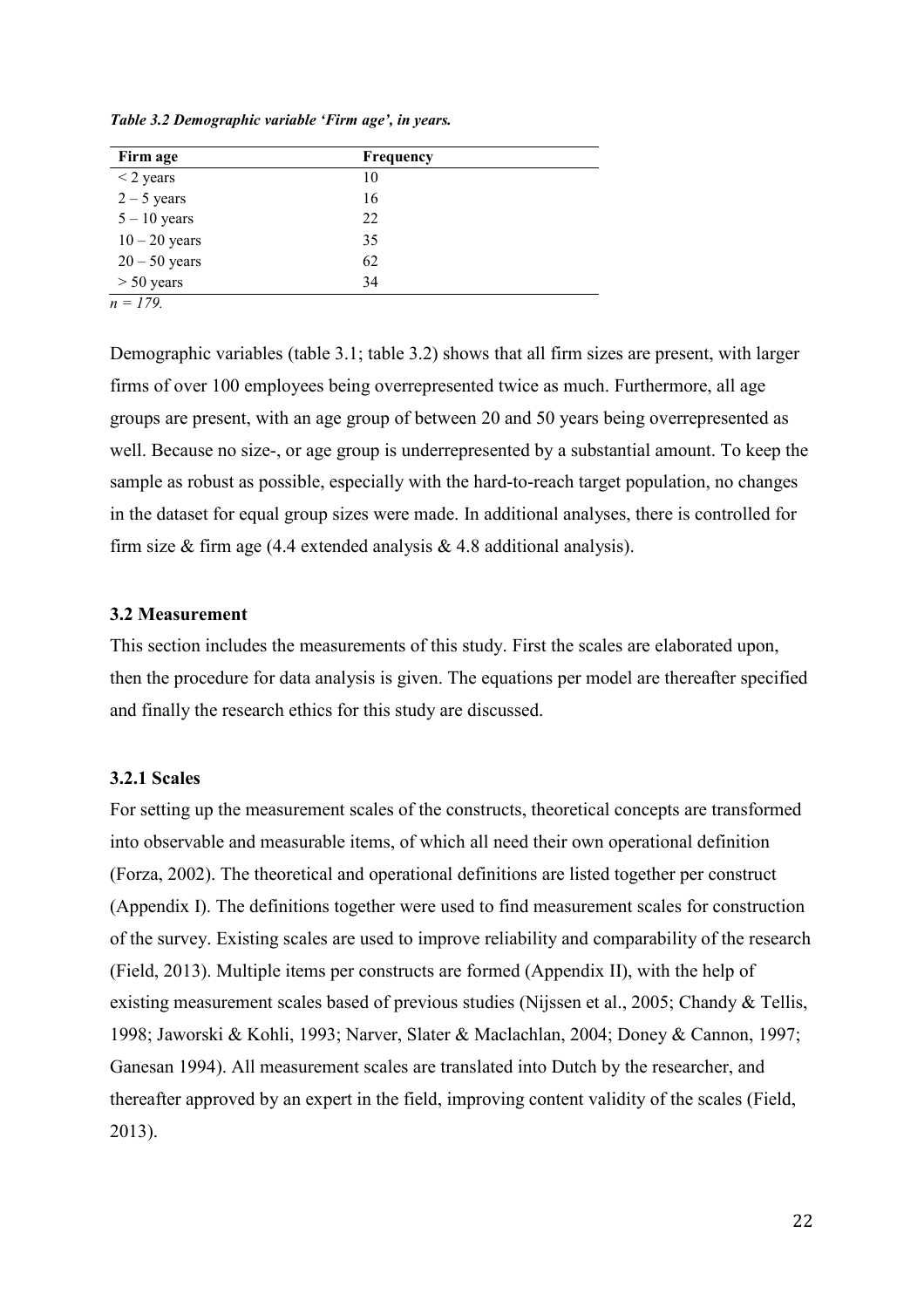Before the actual survey was conducted, both a qualitative and multiple quantitative pilot studies were conducted to pre-test the survey, improving the quality of constructs, improving the overall quality of this study (Forza, 2002). Furthermore, a pilot study makes sure that the data is collected in the right way (Babbie, 2015). First a qualitative pilot study was conducted by getting reviews from two academic colleges and two hotel managers. These reviewers were asked to think out loud and critically review every question, following the 'think-aloud method' (Newell & Simon, 1972). Based on this feedback, a lot of improvements were made in rewriting the sentences or adapting the scales to the context of this study. The improved survey thereafter, was submitted for a quantitative pilot study with five hotel alumni students and five hotel managers to test the internal consistency of the measurement scales. Based on this outcome (Appendix III), some constructs were improved based on their construct reliability. Some items were removed, or revised, and for some more problematic constructs, other scales were used. A second round pre-test was conducted with five other hotel alumni students and five other hotel managers, which confirmed previous results on already high scoring items, and showed acceptable Cronbach's alpha calculations (Appendix IV), showing a readiness for sending out the actual survey. All final measurement scales were approved by an expert in the field before the survey was published.

Once a participant opened the online survey, an introduction was stated on the subject of the study and some guiding instructions for filling in the survey, including the amount of time the participant would need for completing the questionnaire. Additionally, the survey stated that the research is conducted in full anonymity of respondents, and that the participant can exit the survey at any time (Appendix IX). Thereafter a filter question was presented to rule out participants who were not knowledgeable enough about innovation within their company. When being ruled out, the participant automatically skipped the survey to the end, where he/she was thanked for his/her time. The survey then followed with 49 multiple-choice questions on the items, two multiple-choice questions on control variables, one open question to ask for more respondents, one open question to enter contact details for receiving the study results, and finally 1 open question to enter contact details for when participants were interested in winning a small voucher of ten euro. Finally, the respondents are being thanked for their time and effort, before submitting their answers.

#### <span id="page-29-0"></span>**3.2.2 Preliminary data analysis**

Data analysis tests the adequacy of concepts in relation to the main construct of willingness to cannibalize relationships, and it tests the hypothesized relationships among the variables and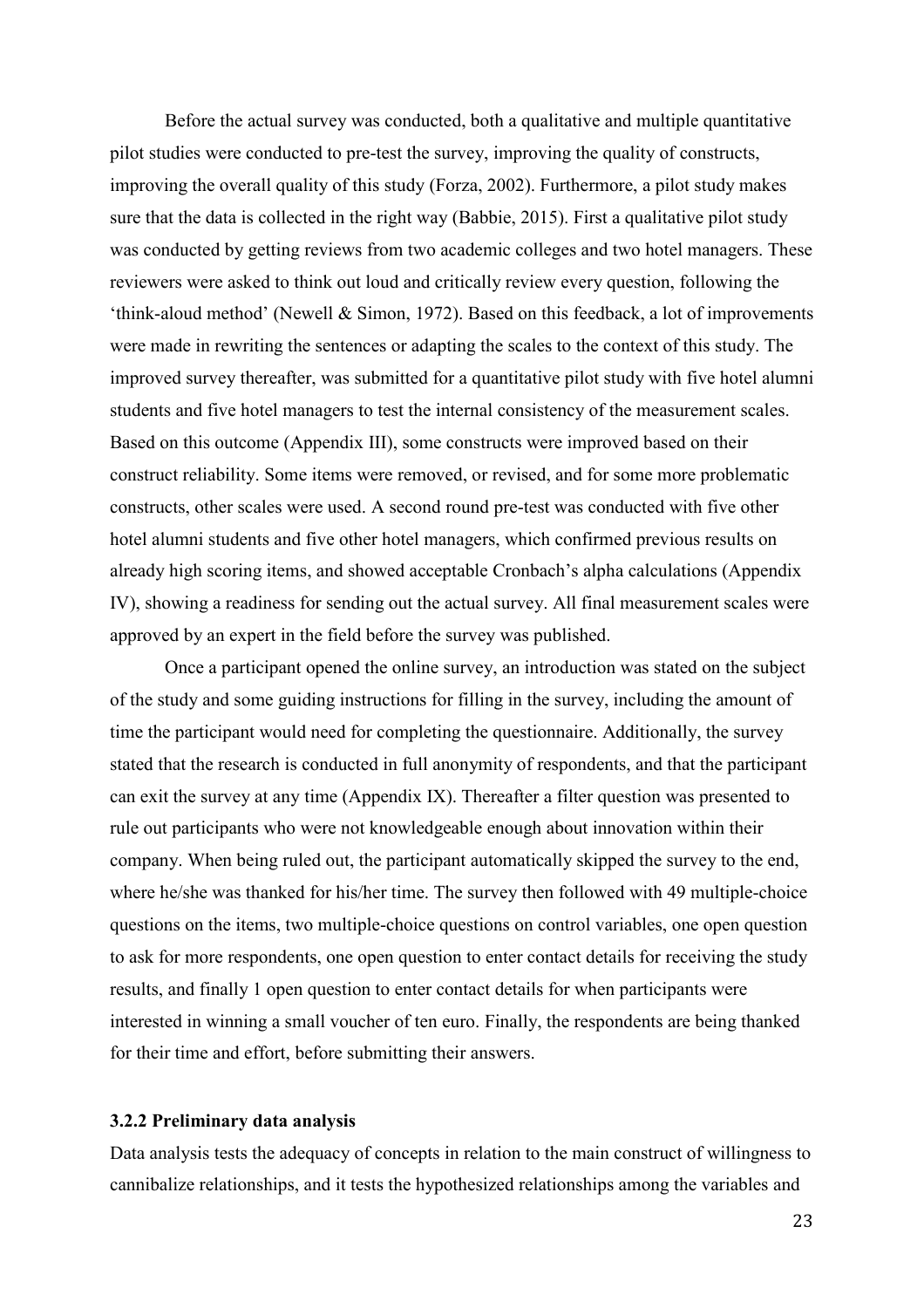the validity of the conceptual model (Forza, 2002). The variables of reversed items were transformed and thereafter a codebook was made for an overview of all items (Appendix V). The first step in the data analysis process was the internal consistency of scales from the actual data set, which was calculated by Cronbach's alpha calculations. Cronbach's alpha recalculations for the final dataset range from .629 to .929 (n=179), and all scales, except three, have reliabilities of over .7 (Appendix VI). The item 'willingness to cannibalize investments 2' was removed, because by deletion of that item, the reliability on the construct raised from .405 to .629, which was also supported by analyzing the survey questions. Items 1 and 3 where revered, however, item 2 was not. This measurement error could best be removed by deleting item 2. Furthermore, the items 'competitive environment 5' and 'competitive environment 6' were removed, leading to a raise in reliability from .497 to .655. This decision was supported by theory, because items 5 and 6 could be perceived by respondents as being '*imitation'*, rather than being '*competition'*. The third construct that has a reliability of under .7 is '*dependence'*. Removing the first item would yield a higher reliability, however, no support from theory was found, so it was decided to keep this item.

The one-dimensionality of constructs (convergent validity) was tested by means of an exploratory factor analysis, only including the items belonging to a certain construct (Appendix VI). Percentages of explained variance range from 48.13% to 83.00%, and while the percentages must ideally be above 50%, the results are not considered problematically lower than 50%.

Discriminant validity was tested by means of exploratory factor analysis, including all items in one analysis, to show that the constructs are statistically different (Appendix VII). This factor analysis confirmed that all items together make up twelve constructs, confirming the number of constructs that was expected beforehand. For interpreting which items load on which factor, exogenous variables are separated from endogenous variables, leading to better interpretation of the pattern matrix. All items load on the factors they are expected to be, however the variables 'willingness to cannibalize sales' and 'radical product innovation' load onto the same factor. When forcing SPSS to conduct a factor analysis for the endogenous constructs with five factors, these two variables load on different factors (Appendix VII), showing no further problematic results for the discriminant validity of constructs. To conclude the preliminary analyses, mean scores were calculated per construct to create equally weighted indices for further analyses.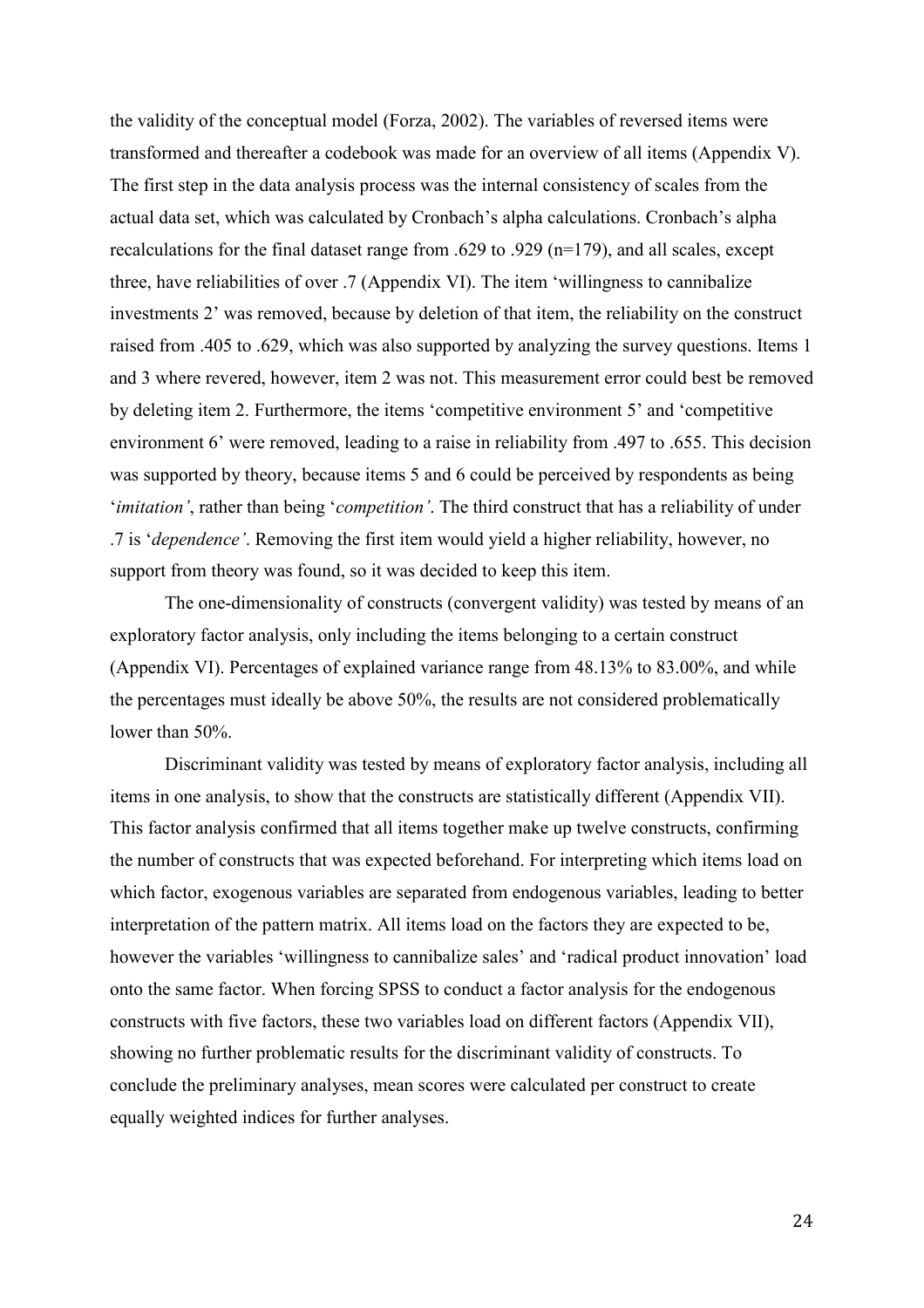#### <span id="page-31-0"></span>**3.2.3 Model specification**

The combined conceptual model of this study shows different models that must be tested in order to gain insight into all relationships. The first model tries to explain the relationships between the dimensions of willingness to cannibalize on radical product innovation, and controls for firm size as well. The second model exists of four sub-models, and tries to explain the relationships between the determinant variables and the dimensions of willingness to cannibalize. Because of adding the new construct making this study exploratory, all dimensions of willingness to cannibalize are treated as an equally weighing predictor for radical product innovation, so for exploratory purposes, all determinant variables make up every dimension of willingness to cannibalize equally much. Every sub model of the second model is therefore made out of the same determinants, in order to get better insight in which determinant variables are significant for which dimension of willingness to cannibalize. The equations for the different models are presented in table 3.1.

#### *Table 3.1 Equations of the hypothesized sub models.*

(1) 'RPI' = 'WTCS' + 'WTCI' + 'WTCC' + 'WTCR' + 'Size' + 
$$
\epsilon^{1*}
$$
  
\n(2a) 'WTCS' = 'FMF' + 'CO' + 'SI' + 'CE' + 'PCI' + 'T' + 'D' +  $\epsilon^{2}$   
\n(2b) 'WTCI' = 'FMF' + 'CO' + 'SI' + 'CE' + 'PCI' + 'T' + 'D' +  $\epsilon^{3}$   
\n(2c) 'WTCC' = 'FMF' + 'CO' + 'SI' + 'CE' + 'PCI' + 'T' + 'D' +  $\epsilon^{4}$   
\n(2d) 'WTCR' = 'FMF' + 'CO' + 'SI' + 'CE' + 'PCI' + 'T' + 'D' +  $\epsilon^{5}$ 

| Construct   | Meaning                                  |
|-------------|------------------------------------------|
| <b>RPI</b>  | Radical product innovation               |
| <b>WTCS</b> | Willingness to cannibalize sales         |
| <b>WTCI</b> | Willingness to cannibalize investments   |
| <b>WTCC</b> | Willingness to cannibalize capabilities  |
| <b>WTCR</b> | Willingness to cannibalize relationships |
| <b>FMF</b>  | Future market focus                      |
| CO          | Customer orientation                     |
| <b>SI</b>   | Specialized investments                  |
| СE          | Competitive environment                  |
| <b>PCI</b>  | Product champion influence               |
|             | Trust                                    |
| D           | Dependence                               |

 $\mathcal{E} = PLS$  covariance based analysis takes into account independent unobservable error terms.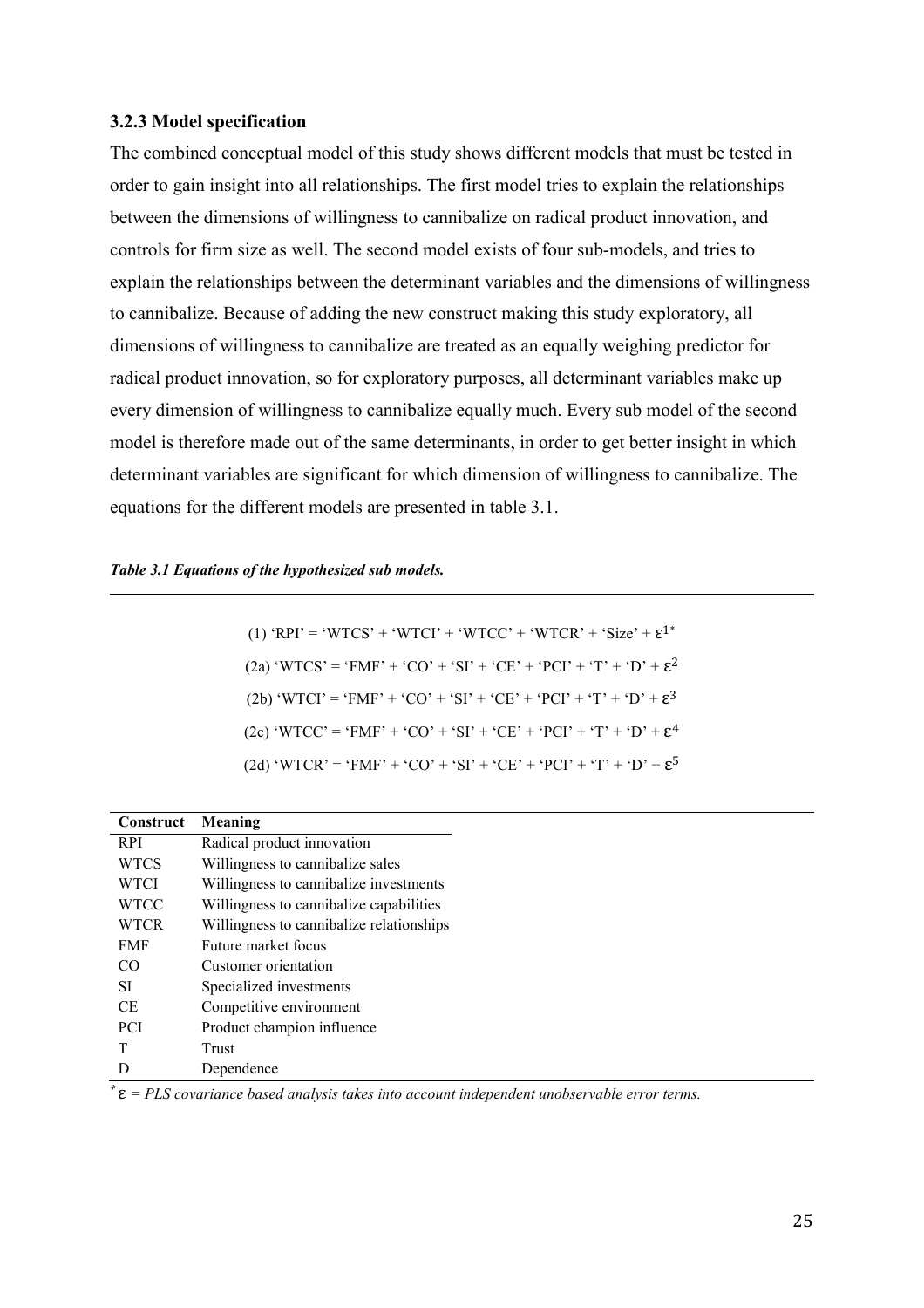#### <span id="page-32-0"></span>**3.2.4 Data analysis**

Equations per model are tested by means of a path analysis, using a partial-least-squares (PLS) method, using Adanco software. PLS is a variance-based structural equation modeling method (SEM) (McDonald, 1996), This conceptual model consists of constructs that are composed from multiple items, and because this study contains composites, the variancebased SEM method is adopted.

Additionally, to be able to cannibalize, a firm must have something built up already. As an extended analysis, all analysis are therefore re-tested with only using established firms as Nijssen et al. (2005) also propose. Furthermore, a test of mediating effects is conducted to get more insights into the mediating effects of the different dimensions of willingness to cannibalize on the relationships between determinant variables and radical product innovation. Finally, multiple additional analysis are conducted, one for checking all direct and indirect relationships at the same time by calculating all equations from all models simultaneously, to check general effect sizes. Because with a SEM-method, a series of dependence relationships can be examined simultaneously, to dig out more complex relationships among several variable. Finally as another additional analysis, the analysis is retested with using only larger firms, to check if this yields any different significant effects.

#### <span id="page-32-1"></span>**3.3 Research ethics**

Conducting an online survey brings forth a lot of ethical considerations (Babbie, 2005). The survey will require participants to reveal personal-, and firm information, so different ethical principles are set into place for conducting this study, to be sure that the research is conducted fully professional and ethically correct, thereby harming no participants or firms in any way.

The ethical considerations already start before conducting research, by proactively working on an effective working relationships with the study supervisor. By being a proactive, punctual, objective and honest researcher, the study improves in professionality. Towards the respondents, ethical considerations are very important. Respondents are contacted via the online networking application LinkedIn. The ethical consideration here is that respondents first were asked to connect with a small message explaining the purpose of the research and asking for permission of sending more information including the survey (Appendix VIII).

There are guidelines in place on how to deal with online respondents ethically. The participants are made clear; 1) what the purpose is of the information that is going to be extracted from their data, 2) that they can retract their information at any point in time, and 3)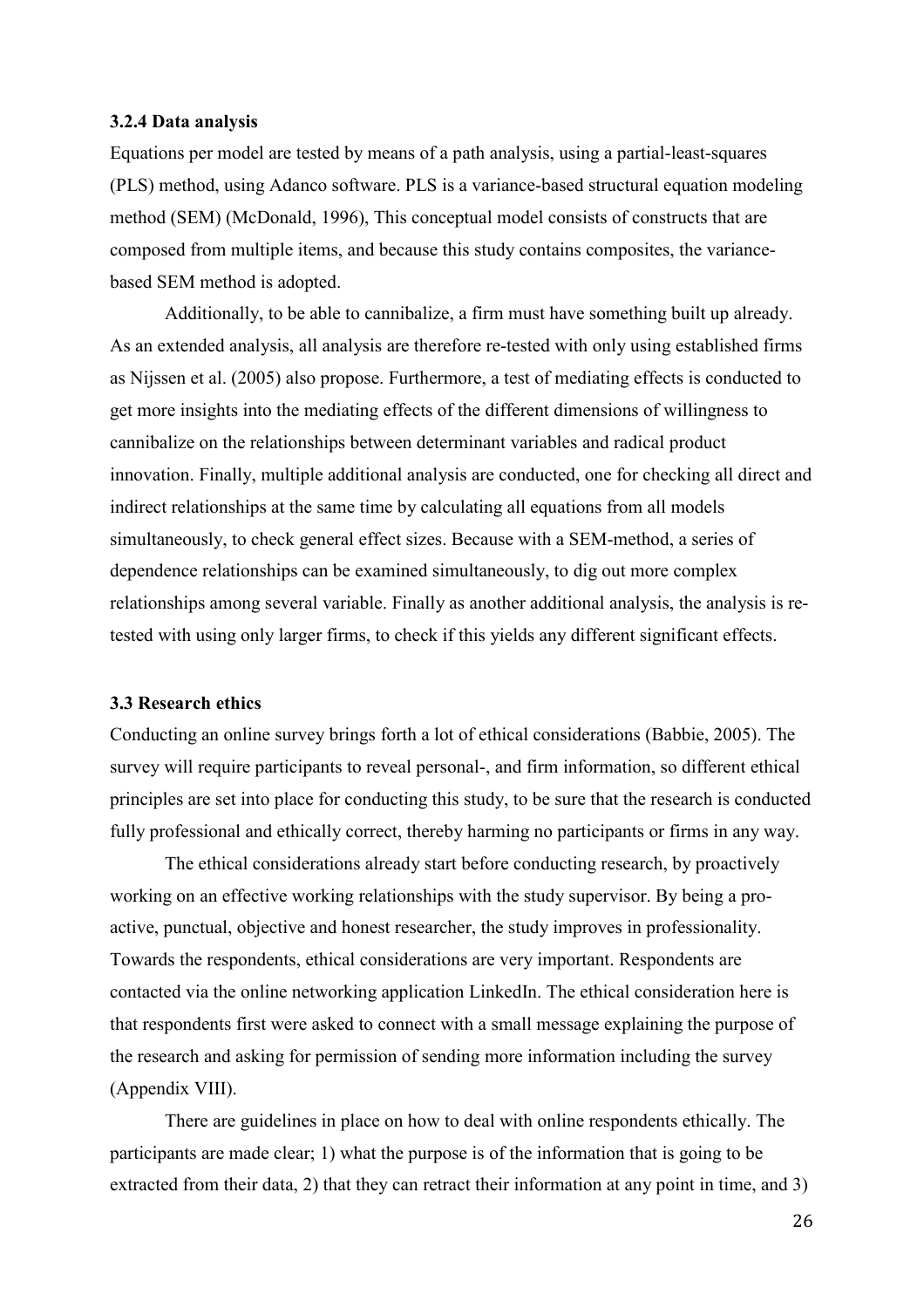that they can request to receive a publication of any results based on their data (Kosinski et al., 2015).

During the survey, ethical considerations continue by stating that full anonymity of results are guaranteed, that the respondent is always free to exit the survey when they want, and what the average time is for completion of the survey. This is all stated in the survey introduction (Appendix IX).

All ethical considerations are listed for a complete overview of ethical principles this study is conducted with (Appendix X).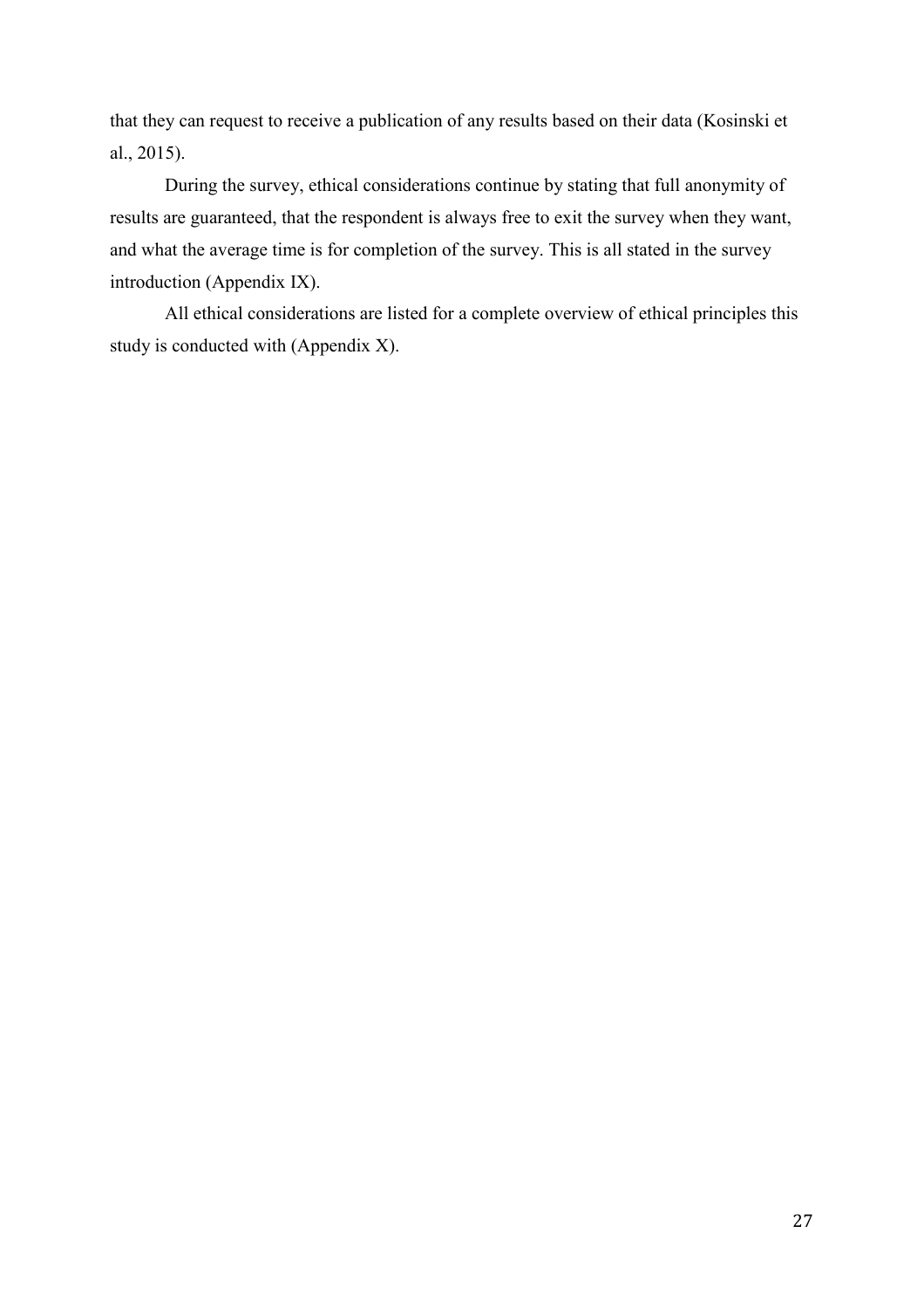### <span id="page-34-0"></span>**4. Results**

The results on all analyses are stated in this section of the report, including outcomes on the correlation analysis, estimation results on the total hypothesized models, tests of mediating effects and several additional analyses.

#### <span id="page-34-1"></span>**4.1 Descriptive analysis**

The relationships between the dependent variable (radical product innovation), mediator variables (dimensions of willingness to cannibalize) and determinant variables (future market focus, customer orientation, specialized investments, competitive environment, product champion influence, trust and dependence), were investigated using Pearson product-moment correlation coefficients. Preliminary analyses were performed to ensure no violation of the assumptions of normality, linearity and homoscedasticity (Pallant, 2013) (Appendix XI). All correlations are presented in the correlation matrix in table 4.1, together with descriptive statistics (mean and standard deviation).

|                         |           | 2        | 3         | 4        | 5        | 6         |           | 8         | 9      | 10       | 11   | 12   |
|-------------------------|-----------|----------|-----------|----------|----------|-----------|-----------|-----------|--------|----------|------|------|
| 1. Radical product      |           |          |           |          |          |           |           |           |        |          |      |      |
| innovation              |           |          |           |          |          |           |           |           |        |          |      |      |
| 2. WTC sales            | $.62***$  |          |           |          |          |           |           |           |        |          |      |      |
| 3. WTC investments      | .11       | $.20**$  |           |          |          |           |           |           |        |          |      |      |
| 4. WTC capabilities     | $.30***$  | $.28***$ | $.37***$  |          |          |           |           |           |        |          |      |      |
| 5. WTC relationships    | $-.03$    | .05      | .10       | $.25***$ |          |           |           |           |        |          |      |      |
| 6. Future market focus  | $.50***$  | $.47***$ | $.29***$  | $.38***$ | .09      |           |           |           |        |          |      |      |
| 7. Customer orientation | $.33***$  | $.29***$ | $.26***$  | $.43***$ | .06      | $.57***$  |           |           |        |          |      |      |
| 8. Specialized          | $-.21$ ** | $-.18*$  | $-.34***$ | $.44***$ | $-.15*$  | $-.31***$ | $-.26***$ |           |        |          |      |      |
| investments             |           |          |           |          |          |           |           |           |        |          |      |      |
| 9. Competitive          | $-.09$    | $-.15*$  | $-.00$    | .02      | $-.08$   | $.18*$    | $.26***$  | .04       |        |          |      |      |
| environment             |           |          |           |          |          |           |           |           |        |          |      |      |
| 10. Product champion    | $.41***$  | $.37***$ | $.30***$  | $.39***$ | .06      | $.57***$  | $.43***$  | $-.30***$ | $.16*$ |          |      |      |
| influence               |           |          |           |          |          |           |           |           |        |          |      |      |
| 11. Trust               | $.22***$  | $.22***$ | .04       | .12      | $-.19**$ | $.30***$  | $.26***$  | $-.34***$ | .04    | $.21***$ |      |      |
| 12. Dependence          | $.17*$    | $.17*$   | $-.03$    | $-.04$   | $-.19**$ | .17       | .10       | $-.00$    | .08    | .19      | .07  |      |
|                         |           |          |           |          |          |           |           |           |        |          |      |      |
| Mean                    | 3.88      | 3.56     | 4.80      | 4.72     | 4.43     | 4.99      | 5.56      | 3.35      | 4.84   | 4.41     | 5.26 | 4.02 |
| Standard deviation      | 1.50      | 1.26     | 1.19      | 1.39     | 1.14     | 1.20      | 1.11      | 1.09      | .99    | 1.35     | .85  | 1.05 |

*n = 179; \*\*\*p<.001, \*\*p<.01, \* p<.05, (2-sided)*

Concluded from the correlation matrix is that the new construct with its determinant variables added, namely willingness to cannibalize relationships, and dependence and trust, show significant correlation on each other at the .01 level. However, willingness to cannibalize relationships has less correlation on the other constructs, so the determinants show that they are belonging to the new construct, which is a confirmation of having chosen the right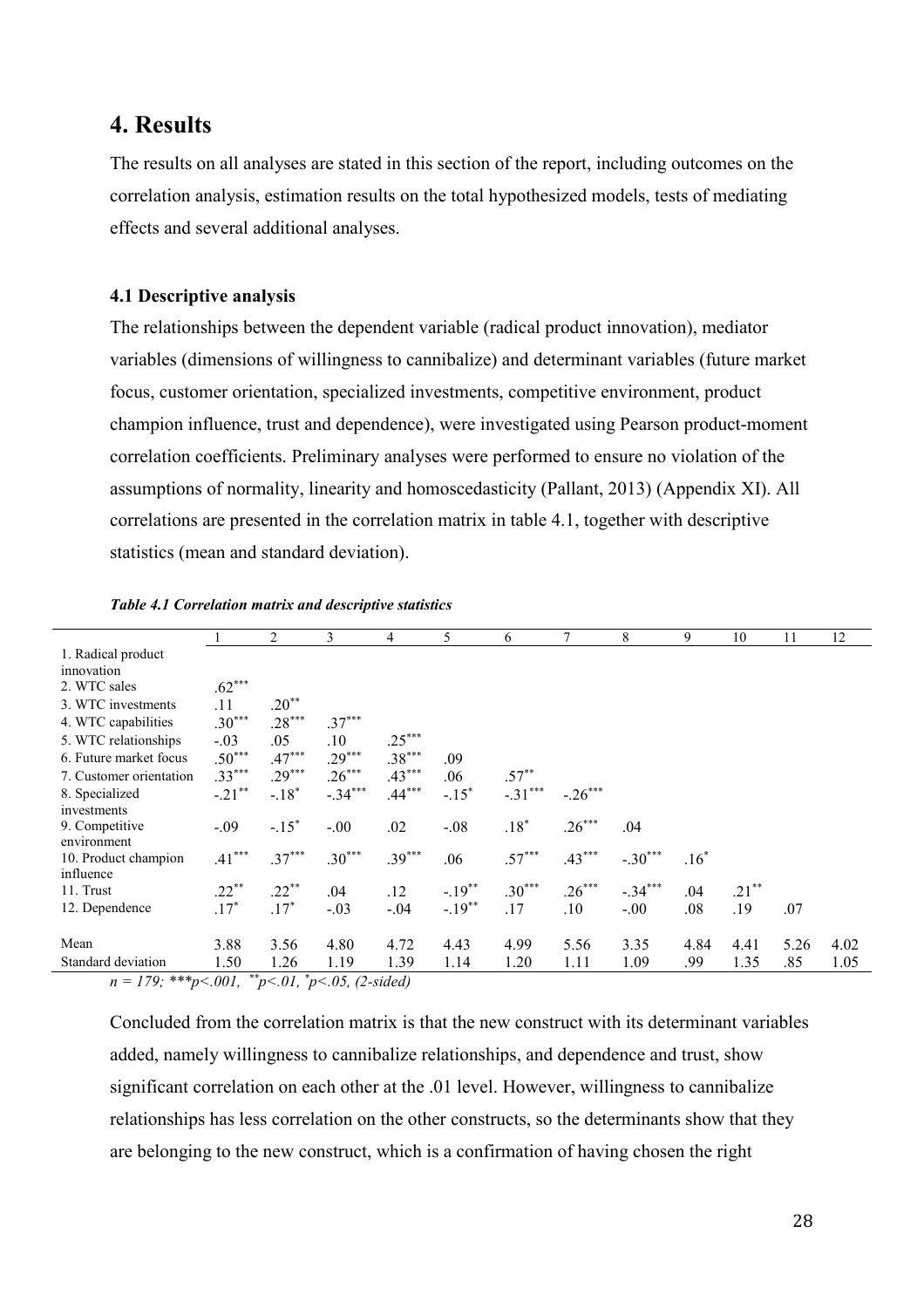dependent variables. The whole new construct has lower correlations with the rest of the model.

Trust however scores high on other constructs (three times at the .001 level and four times at the .01 level). Also remarkable is that competitive environment does not score a lot of significant correlations, and most variables have a significant relationships with the dependent variable.

Descriptive statistics are also listed per item (Appendix XII), including histograms with a normality curve to assess normality. No extreme deviated skewness or kurtosis was found among constructs, and slightly skewed variables are not problematic when performing a PLS-method (Hair, Hult, Ringle & Sarstedt, 2016).

#### <span id="page-35-0"></span>**4.2 Estimation results**

Table 4.2 shows estimation results from different models. No assumptions of PLS are violated, because in the most complex conceptual model, the maximum number of arrowheads pointing at a latent variable is 7, meaning the sample size must be  $(7*10 = 70$ . This study has a sample size of 179. Secondly, the data does not violate the data requirements of SEM-PLS, because only metrically scaled variables are used. Control variable 'Firm size' is calculated by means of a multiple regression analysis, together with the dimensions of willingness to cannibalize, because this variable is categorically scaled.

Based on the preliminary analysis using exploratory factor analysis, the measurement model shows sufficient item reliability, convergent validity and discriminant validity. Therefore, the measurement model demonstrates sufficient robustness needed to test all relationships. The structural model is assessed by means of PLS-method, and the results of the path coefficient indicate that model 1 (concerning radical product innovation) explains a significant proportion of the variance  $(R^2 = .41, F(4,174) = 30,02, p < .001)$ .

Model 2a concerns willingness to cannibalize sales, and explains a significant proportion of the variance  $(R2=32, F(7,171)=11.60, p<.001)$ . Model 2b concerns willingness to cannibalize investments, and explains a significant proportion of the variance (R2=.19,  $F(7,171)=5.81, p<.001$ ). Model 2c concerns willingness to cannibalize capabilities, and explains a significant proportion of the variance  $(R2=35,F(7,171)=12,90,p<.001)$ . Model 2d concerns willingness to cannibalize relationships, and explains a significant proportion of the variance  $(R2=14, F(7,171)=4.00, p<0.01)$ . F statistics and p values were calculated by means of multiple regression analyses to assess significance of explained variance  $(R^2)$  (Appendix XIII).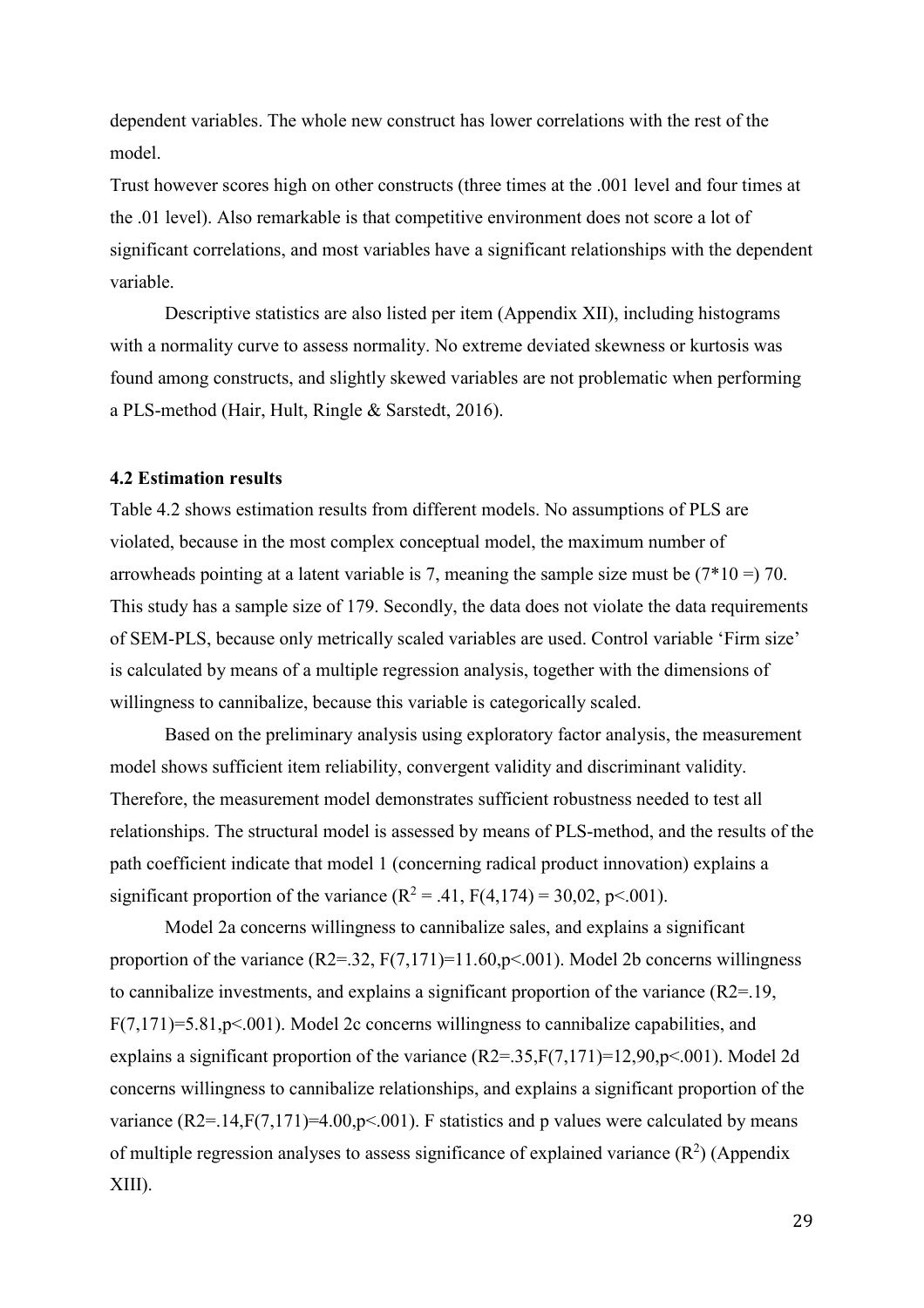|                | Table 4.2 Estimation results of the hypothesized model |              |                                                                                                             |               |                 |         |                    |                    |                                                       |               |                     |                    |                      |              |                         |         |                |              |               |              |            |               |     |
|----------------|--------------------------------------------------------|--------------|-------------------------------------------------------------------------------------------------------------|---------------|-----------------|---------|--------------------|--------------------|-------------------------------------------------------|---------------|---------------------|--------------------|----------------------|--------------|-------------------------|---------|----------------|--------------|---------------|--------------|------------|---------------|-----|
|                |                                                        |              |                                                                                                             |               |                 |         |                    |                    |                                                       |               |                     |                    | Independent variable |              |                         |         |                |              |               |              |            |               |     |
| Model          | Dependent                                              |              | <b>Willingness to Cannibalize</b><br><b>Willingness to Cannibalize</b><br><b>Willingness to Cannibalize</b> |               |                 |         |                    |                    | <b>Firm Size</b><br><b>Willingness to Cannibalize</b> |               |                     |                    |                      |              |                         |         | $\mathbf{R}^2$ |              |               |              |            |               |     |
| No.            | variable                                               |              | <b>Sales</b>                                                                                                |               |                 |         | <b>Investments</b> |                    |                                                       |               | <b>Capabilities</b> |                    |                      |              | Relationships           |         |                |              |               |              |            |               |     |
|                |                                                        | $\, {\bf B}$ |                                                                                                             | (SE)          |                 | P-value | B                  | (SE)               |                                                       | P-value       | $\, {\bf B}$        | (SE)               | P-value              |              | $\, {\bf B}$            | (SE)    | P-value        | $\, {\bf B}$ |               | (SE)         | P-value    |               |     |
| $\mathbf{1}$   | Radical                                                |              |                                                                                                             |               |                 |         |                    |                    |                                                       |               |                     |                    |                      |              |                         |         |                |              |               |              |            |               |     |
|                | Product                                                |              | $.54***$                                                                                                    | .06           | .000            |         | $-.02$             | .07                | .995                                                  |               | $.16*$              | .07                | .020                 |              | $-.10$                  | .14     | .468           | .08          |               | .10          | .164       |               | .43 |
|                | Innovation                                             |              |                                                                                                             |               |                 |         |                    |                    |                                                       |               |                     |                    |                      |              |                         |         |                |              |               |              |            |               |     |
|                |                                                        |              | <b>Future Market</b>                                                                                        |               | <b>Customer</b> |         |                    | <b>Specialized</b> |                                                       |               | Competitive         |                    |                      |              | <b>Product Champion</b> |         | <b>Trust</b>   |              |               |              | Dependence |               |     |
|                |                                                        | Focus        |                                                                                                             |               | Orientation     |         |                    | <b>Investments</b> |                                                       |               |                     | <b>Environment</b> |                      |              | Influence               |         |                |              |               |              |            |               |     |
|                |                                                        | B            | (SE)                                                                                                        | $P-$<br>value | B               | (SE)    | $P -$<br>value     | $\, {\bf B}$       | (SE)                                                  | $P-$<br>value | $\, {\bf B}$        | (SE)               | $P-$<br>value        | $\, {\bf B}$ | (SE)                    | P-value | $\, {\bf B}$   | (SE)         | $P-$<br>value | $\, {\bf B}$ | (SE)       | $P-$<br>value |     |
| 2a             | <b>WTC</b>                                             |              |                                                                                                             |               |                 |         |                    |                    |                                                       |               |                     |                    |                      |              |                         |         |                |              |               |              |            |               |     |
|                | Sales                                                  | $.24***$     | $.08\,$                                                                                                     | .003          | $.17*$          | $.08\,$ | .034               | $-.14$             | $.08\,$                                               | .084          | $-.26***$           | $.08\,$            | .004                 | .07          | $.08\,$                 | .775    | $.14*$         | .06          | .030          | .09          | .07        | .231          | .37 |
| 2 <sub>b</sub> | <b>WTC</b>                                             |              |                                                                                                             |               |                 |         |                    |                    |                                                       |               |                     |                    |                      |              |                         |         |                |              |               |              |            |               |     |
|                | investments                                            | .16          | .08                                                                                                         | .056          | .05             | .08     | .563               | $-.23***$          | .08                                                   | .002          | $-.09$              | .11                | .500                 | .09          | .11                     | .358    | .12            | .16          | .436          | $-.25$       | .22        | .289          | .27 |
| 2c             | <b>WTC</b>                                             |              |                                                                                                             |               |                 |         |                    |                    |                                                       |               |                     |                    |                      |              |                         |         |                |              |               |              |            |               |     |
|                | capabilities                                           | $-.04$       | .09                                                                                                         | .656          | $.28***$        | .08     | .000               | $-.37***$          | $.08\,$                                               | .000          | .10                 | .14                | .402                 | $.17*$       | $.08\,$                 | .034    | .05            | .08          | .513          | $-.06$       | .10        | .513          | .45 |
| 2d             | <b>WTC</b><br>relationships                            | .08          | .10                                                                                                         | .449          | .12             | .14     | .372               | $-.35***$          | .11                                                   | .004          | $-.09$              | .14                | .506                 | .03          | .13                     | .789    | $-.12$         | .08          | .146          | $-.15*$      | .09        | .141          | .27 |

*n = 179; \*\*\* p<.001, \*\*p<.01, \* p<.05, (2-sided), (SE) = Standard error, WTC = Willingness to Cannibalize, Control variable 'Firm size' is calculated by means of a multiple regression analysis using SPSS software (also including the dimensions of WTC), while this variable is not metrically scaled and is thus unsuited for PLS analysis.*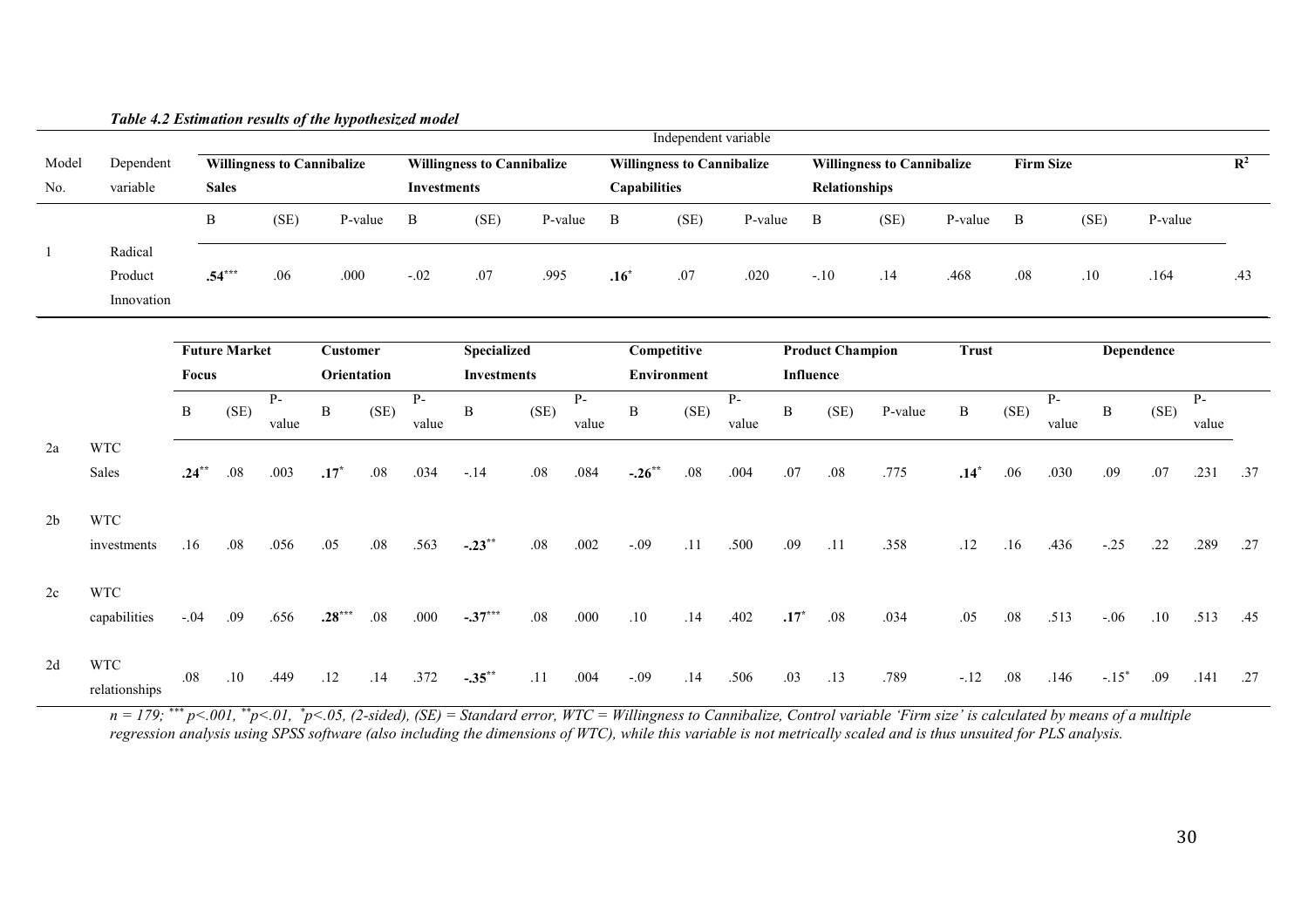#### *Dimensions of willingness to cannibalize*

Willingness to cannibalize sales has a significant positive effect on radical product innovation  $(B=.54, p<.001)$ . The next significant effect on radical product innovation is that of willingness to cannibalize capabilities  $(B=.16, p<.05)$ . Either willingness to cannibalize investments and willingness to cannibalize relationships show small negative beta coefficients (B=-.02) and (B=-.10) respectively, but are not significant on radical product innovation. Control variable firm size also shows no significant effect on radical product innovation.

#### *Determinant variables*

Specialized investments has a significant negative effect on willingness to cannibalize investments (B= $-.23$ ,p<.01), willingness to cannibalize capabilities (B= $-.37$ ,p<.001) and willingness to cannibalize relationships  $(B=-.35, p<.01)$ . Only at the one-sided significance level, also the effect on willingness to cannibalize sales becomes significant (B=-  $.14, p < .05$ )(1-sided).

Competitive environment has a significant negative effect on willingness to cannibalize sales ( $B=-.26$ ,  $p<-01$ ), and no significant effect on willingness to cannibalize investments, capabilities or relationships.

Product champion influence has a positive significant effect on willingness to cannibalize capabilities (B=.17,P<.05), and no significant effect on willingness to cannibalize sales, investments or relationships.

Future market focus has a significant positive effect on willingness to cannibalize sales  $(B=.24, p<.01)$ . Remarkably, at the 1-sided significance level, also the willingness to cannibalize investments becomes a significant effect  $(B=.16, p<.05)$  (1-sided). No significant effect was found on willingness to cannibalize capabilities or relationships.

Customer orientation has a significant positive effect on willingness to cannibalize capabilities (B=.28,p=.001) and willingness to cannibalize sales (B=.17,p<.05). No significant effects was found on willingness to cannibalize investments or relationships.

Trust has a positive significant effect on willingness to cannibalize sales  $(B=.14,p<.05)$ , and no significant effects are found on willingness to cannibalize capabilities, investments or relationships.

Dependence has no significant effects on willingness to cannibalize sales, investments, capabilities or relationships.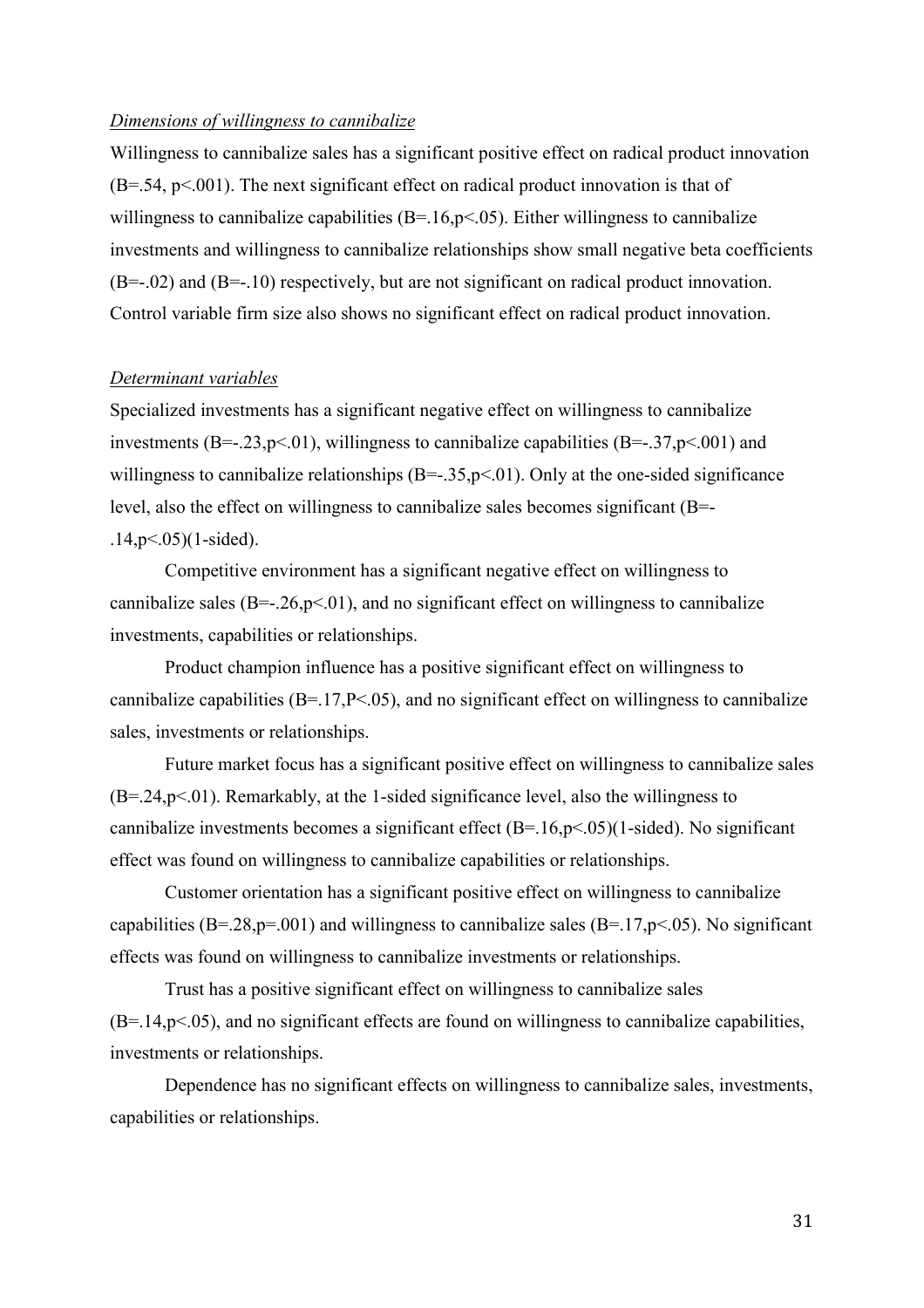#### <span id="page-38-0"></span>**4.4 Extended analysis 1**

In order to be willing to cannibalize, a firm must have built up something, otherwise there is nothing to cannibalize on. This relates to established firms, similar to the study of Chandy & Tellis (1998). Only established firms are analyzed to assess if there are any different results. All youngest firms (below 10 years) are removed from the dataset (n=147). Results show that some significant effects are not significant anymore, namely willingness to cannibalize sales shows no significant effect with customer orientation and trust anymore. The willingness to cannibalize investments shows no significant effect with product champion influence anymore. Effects of the willingness to cannibalize capabilities stays the same, and the willingness to cannibalize relationships shows no significant effect for specialized investments anymore.

For the model of willingness to cannibalize relationships, it shows a better fit with the data ( $\mathbb{R}^2$ =.32), than for the original model ( $\mathbb{R}^2$ =.27). Furthermore, the relationships between trust and willingness to cannibalize relationships has become significant (B=-.19,p=.05), and the relationships between dependence and willingness to cannibalize relationships as well  $(B=-.21, p<.05)$ .

#### <span id="page-38-1"></span>**4.5 Test of mediating effects**

A test of mediating effects is conducted. Preliminary tests are conducted to check for the three conditions of mediating effects, namely 1) exogenous variables and mediators must both have significant correlations with the dependent variable (table 4.2), 2) exogenous variables must be significantly correlated with the mediators and 3) the relationships between exogenous variables and the dependent variables should be weaker or non-significant when the mediator is in the equation, relative to when it is not (Baron & Kenny, 1986). The direct relationships between determinant variables and radical product innovation are tested in isolation first, thereafter including the mediator (Baron & Kenny, 1986). The test of mediating effects is done for the dimensions WTC sales and capabilities, because no variables in the other two dimensions passed the preliminary tests for mediating effects (table 4.1). Results are presented in table 4.3.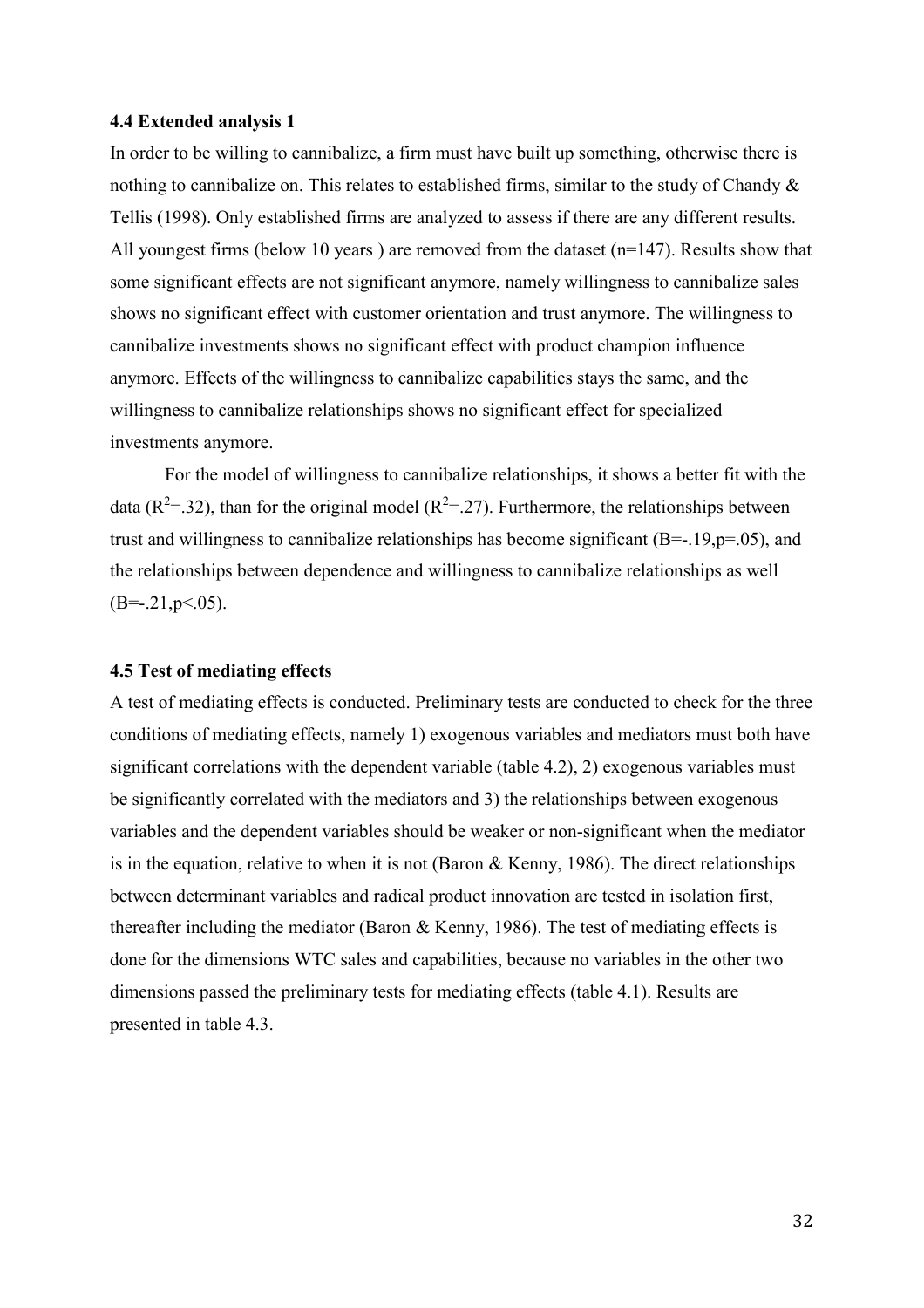|       |                    |               |                 |                      | Dependent variable: Radical product innovation |           |                          |                  |     |
|-------|--------------------|---------------|-----------------|----------------------|------------------------------------------------|-----------|--------------------------|------------------|-----|
|       |                    |               |                 | Independent variable |                                                |           |                          |                  |     |
| Model | <b>Willingness</b> | <b>Future</b> | <b>Customer</b> | Specialized          | Competitive                                    | Product   | <b>Trust</b>             | Dependence $R^2$ |     |
| no.   | to                 | market        | orientation     | investments          | environment                                    | champion  |                          |                  |     |
|       | cannibalize        | focus         |                 |                      |                                                | influence |                          |                  |     |
|       | sales              |               |                 |                      |                                                |           |                          |                  |     |
| a     |                    | $.50***$      |                 |                      |                                                |           |                          |                  | .25 |
| b     | $.60***$           | $.29***$      |                 |                      |                                                |           |                          |                  | .36 |
| a     |                    |               | $.39***$        |                      |                                                |           |                          |                  | .15 |
| b     | $.60***$           |               | $.21***$        |                      |                                                |           |                          |                  | .36 |
| a     |                    |               |                 | $-.33*$              |                                                |           |                          |                  | .11 |
| b     | $.61***$           |               |                 | $-.21$               |                                                |           |                          |                  | .37 |
| a     |                    |               |                 |                      | $-.09$                                         | $.41***$  | $.22***$                 | $.17*$           |     |
| b     |                    |               |                 |                      | $\blacksquare$                                 |           | $\blacksquare$           |                  |     |
|       |                    |               |                 |                      |                                                |           |                          |                  |     |
|       | Willingness        |               |                 |                      |                                                |           |                          |                  |     |
|       | to                 |               |                 |                      |                                                |           |                          |                  |     |
|       | cannibalize        |               |                 |                      |                                                |           |                          |                  |     |
|       | capabilities       |               |                 |                      |                                                |           |                          |                  |     |
| a     |                    | $.50***$      |                 |                      |                                                |           |                          |                  | .25 |
| b     | $.29***$           | $.13*$        |                 |                      |                                                |           |                          |                  | .09 |
| a     |                    |               | $.39***$        |                      |                                                |           |                          |                  | .15 |
| b     | $.30***$           |               | $.15***$        |                      |                                                |           |                          |                  | .09 |
| a     |                    |               |                 | $-.33*$              |                                                |           |                          |                  | .11 |
| b     | $.29***$           |               |                 | $-.15***$            |                                                |           |                          |                  | .08 |
| a     |                    |               |                 |                      | $-.09$                                         | $.41***$  | $.22***$                 | $.17*$           |     |
| b     |                    |               |                 |                      |                                                |           | $\overline{\phantom{a}}$ |                  |     |

*Table 4.4 Test of mediating effects for willingness to cannibalize sales*

*n = 179; \*\*\* p<.001, \*\*p<.01, \* p<.05, (2-sided), (SE) = Standard error, '-' = this variable did not pass the preliminary test for mediating effects, no mediation is possible. Model a is calculated for the last four independent variables, in order to get insight into their direct relationship on radical product innovation.*

*Model a explains the direct relationships of the determinant variable on radical product innovation, model b explains that same relationship, but with the mediator in the equation.* 

Results of the test of mediating effects show that when the mediator is included in the model in isolation with a determinant variable, the willingness to cannibalize sales shows a much higher average effect and explained variance than the willingness to cannibalize capabilities. Willingness to cannibalize sales has a fully mediated effect on the relationships of specialized investments on radical product innovation, because when willingness to cannibalize sales is included in the model, the direct effect of specialized investments on radical product innovation completely disappears. Willingness to cannibalize capabilities has a partially mediated effect on the effect of future market focus and customer orientation on radical product innovation, because when this mediator variable is included in the model, their direct effects on radical product innovation becomes less significant.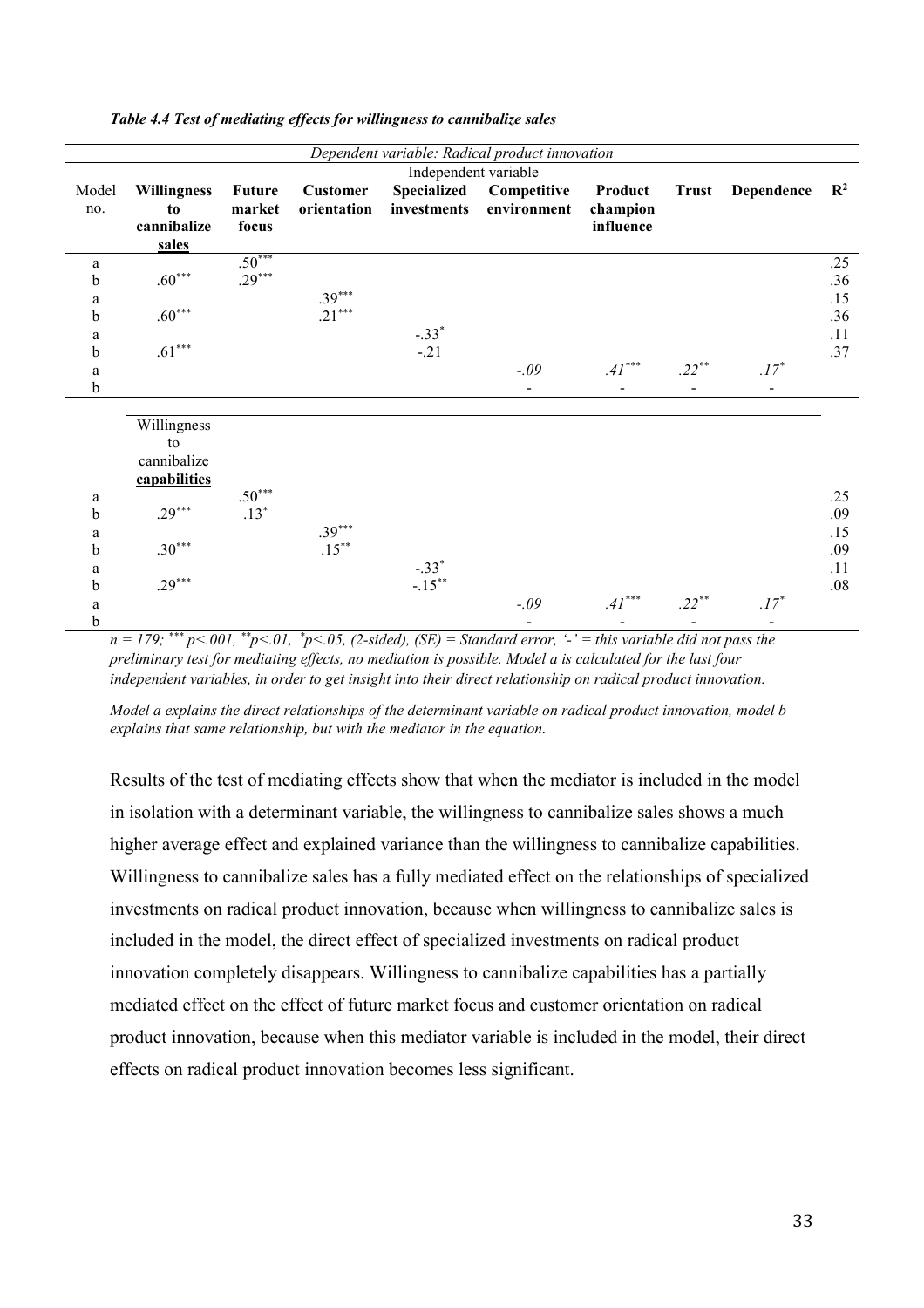#### <span id="page-40-0"></span>**4.6 Additional analysis 1**

All direct relationships are tested using the PLS method for the equations of the models 1, 2a, 2b, 2c and 2d (table 4.2). All indirect effects (determinant variables on radical product innovation, through the dimensions of willingness to cannibalize) are tested with the test of mediating effects (table 4.3). As an additional analysis, with the possibility of the SEM-PLSmethod, all direct and indirect effects can be tested at the same time, by analyzing the complex combined conceptual model with all its relationships as one equation. Results show a sudden drop in significance in some of the relationships (appendix XV). Willingness to cannibalize sales shows no significant effect for customer orientation, competitive environment and trust anymore. Willingness to cannibalize investments and relationships snows no effect with any variables anymore. Furthermore, this combined model does not provide a better fit with the data, when comparing it to the original model, in explaining variance in radical product innovation ( $R^2 = .34$ , versus  $R^2 = .43$ ), willingness to cannibalize sales ( $R^2 = .28$ , versus  $R^2 = .37$ ), willingness to cannibalize investments ( $R^2 = .28$ , versus  $R^2 =$ .27), willingness to cannibalize capabilities ( $R^2 = .42$ , versus  $R^2 = .45$ ) and willingness to cannibalize relationships ( $R^2$  = .20, versus  $R^2$  = .27).

#### <span id="page-40-1"></span>**4.7 Additional analysis 2**

Schumpeter (1942) has originally suggested firm size to be an important predictor of radical product innovation. However, Chandy & Tellis (1998) have already researched this in the context of willingness to cannibalize, and found that firm size is not significant on radical product innovation. Just as in the results of Chandy & Tellis (1998), this study also shows that firm size is not significant on radical product innovation (table 4.2).

#### <span id="page-40-2"></span>**4.8 Additional analysis 3**

To test whether bigger firms show different results, all analyses were tested again, only for larger firms (over 100 employees) (n=99). Testing only for larger firms did not result in different significant results (Appendix XVI).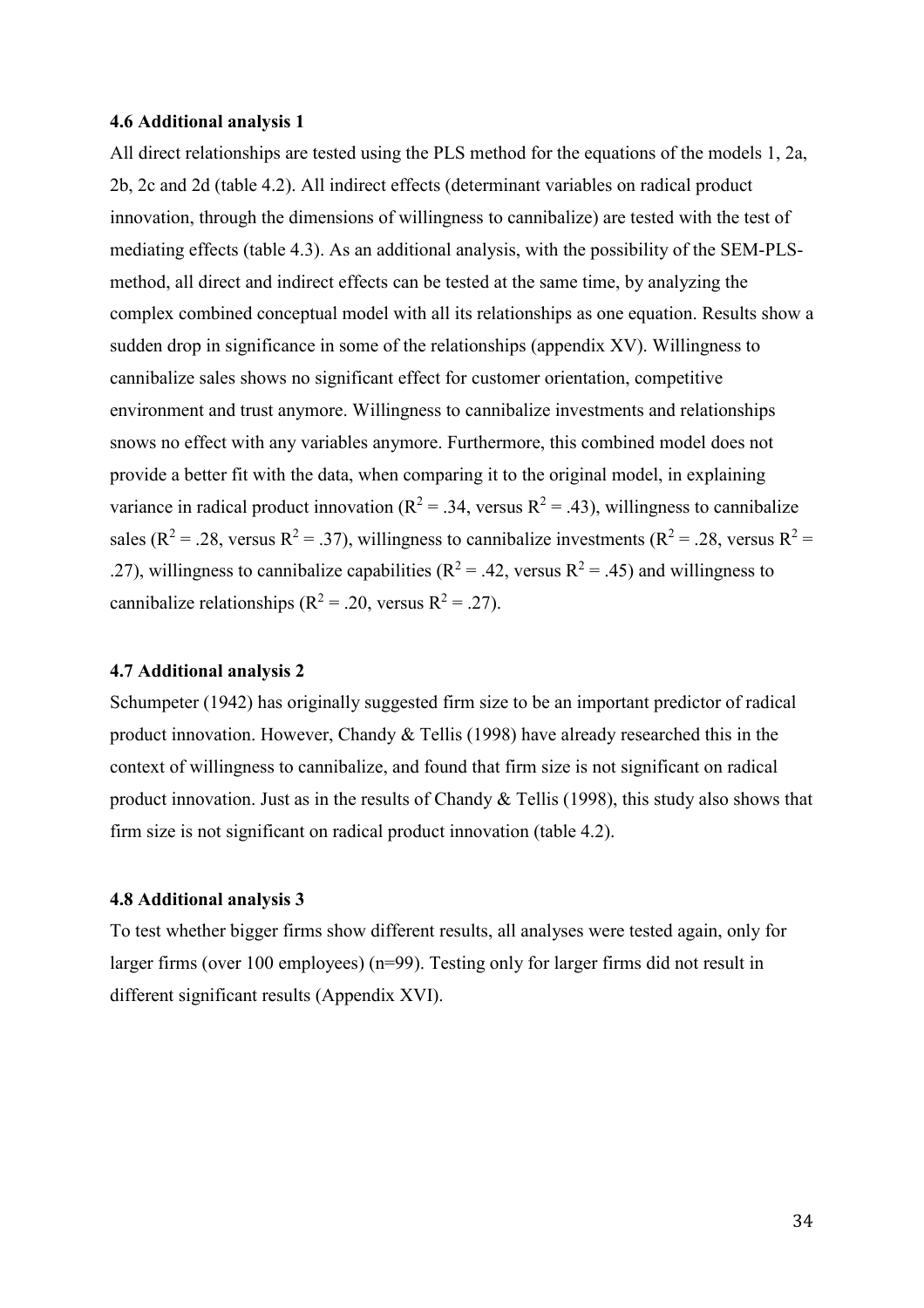# <span id="page-41-0"></span>**5. Conclusions**

To answer the research question *'What is the role of willingness to cannibalize relationships in radical product innovation?'*, conclusions are first drawn per hypothesis. An overview of accepted and rejected hypotheses is then given. Thereafter, the research question is answered.

#### *Willingness to cannibalize sales and capabilities lead to radical product innovation*

A significant positive effect was found from willingness to cannibalize sales and willingness to cannibalize capabilities on radical product innovation. This means that when firms are more willing to cannibalize on their sales and capabilities, then these firms are more likely to be radical product innovators. The beta coefficient of the willingness to cannibalize showed a stronger effect (B=.54), while the beta coefficient of the willingness to cannibalize capabilities showed a weaker effect (B=.16). The beta coefficients of willingness to cannibalize investments and relationships showed unexpected negative weak results and were not significant. This concludes that the willingness to cannibalize sales is very good predictor of radical product innovation, followed by the willingness to cannibalize capabilities, and that the willingness to cannibalize on investments and relationships do not necessarily lead to radical product innovation. Therefore, hypotheses 1 and 3 are accepted, however hypotheses 2 and 4 are rejected.

#### *Firm size does not necessarily lead to radical product innovation*

No significant effect was found between firm size on radical product innovation, which means that willingness to cannibalize sales and capabilities are better predictors of radical product innovation, and that firms of all sizes can be just as likely to be radical product innovators.

# *Specialized investments lead to less willingness to cannibalize on investments, capabilities and relationships*

Significant negative effects were found between specialized investments and willingness to cannibalize investments, capabilities and relationships. This means that when firms hold much specialized investments, they are less willing to cannibalize on these investments, on their capabilities and on their relationships. The strongest effect is on willingness to cannibalize capabilities (B=-.37), followed by relationships (B=-.35), and investments (B=-.23), meaning that firms holding much specialized investments are most likely to cannibalize on capabilities, followed by relationships, and last investments. No significant (2-sided) effect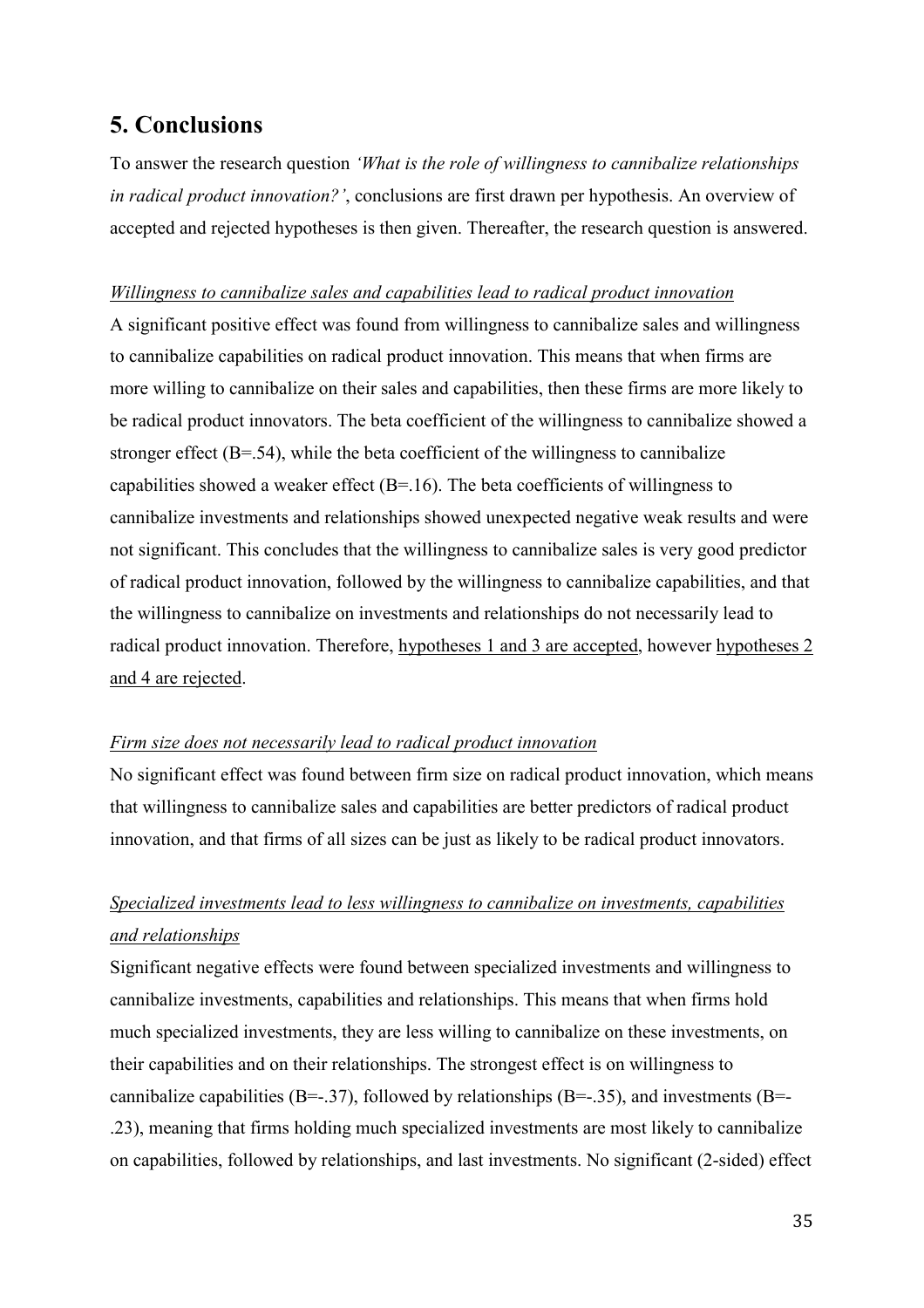was found on willingness to cannibalize sales, meaning that holding specialized investments does not mean a firm is more willing to cannibalize its current sales. Therefore, hypothesis 4 is partly accepted. Furthermore, specialized investments also has a significant direct negative effect on radical product innovation itself. However, when willingness to cannibalize sales is added to the equation, this direct relationship disappears completely.

#### *A competitive environment leads to less willingness to cannibalize on sales*

A significant negative effect has been found between competitive environment and willingness to cannibalize sales. This means that when a firm operates in a highly competitive environment, they are less willing to cannibalize on their sales. No significant effects were found on willingness to cannibalize investments, capabilities and relationships, meaning that firms that operate in a highly competitive environment, are not necessarily more willing to cannibalize on their investments, capabilities and relationships, but only on their sales. Therefore, hypothesis 5 is partly accepted.

#### *Product champion influence leads to more willingness to cannibalize on capabilities*

A significant positive effect has been found between product champion influence and willingness to cannibalize capabilities. This means that when a firm has an active product champion influence, then this firm is more likely to cannibalize on its current capabilities. No significant effects were found on willingness to cannibalize sales, investments and relationships, meaning that when a firm contains a lot of product champion influence, this does not necessarily lead to that firm being willing to cannibalize on sales, investments and relationships, only on capabilities. Therefore, hypothesis 6 is partly accepted. Furthermore, product champion influence also has a significant direct positive relationship with radical product innovation itself.

#### *A future market focus leads to more willingness to cannibalize on sales*

A positive significant effect was found between future market focus and willingness to cannibalize sales. This means that when firms emphasized future customer needs relative to current customer needs, then they are more willing to cannibalize on their current sales. No significant effects (2-sided) were found on willingness to cannibalize investments, capabilities and relationships, meaning that when a firm has a future market focus, they are not necessarily willing to cannibalize on investments, capabilities and relationships. Therefore hypothesis 7 is partly accepted. Furthermore, future market focus also have a significant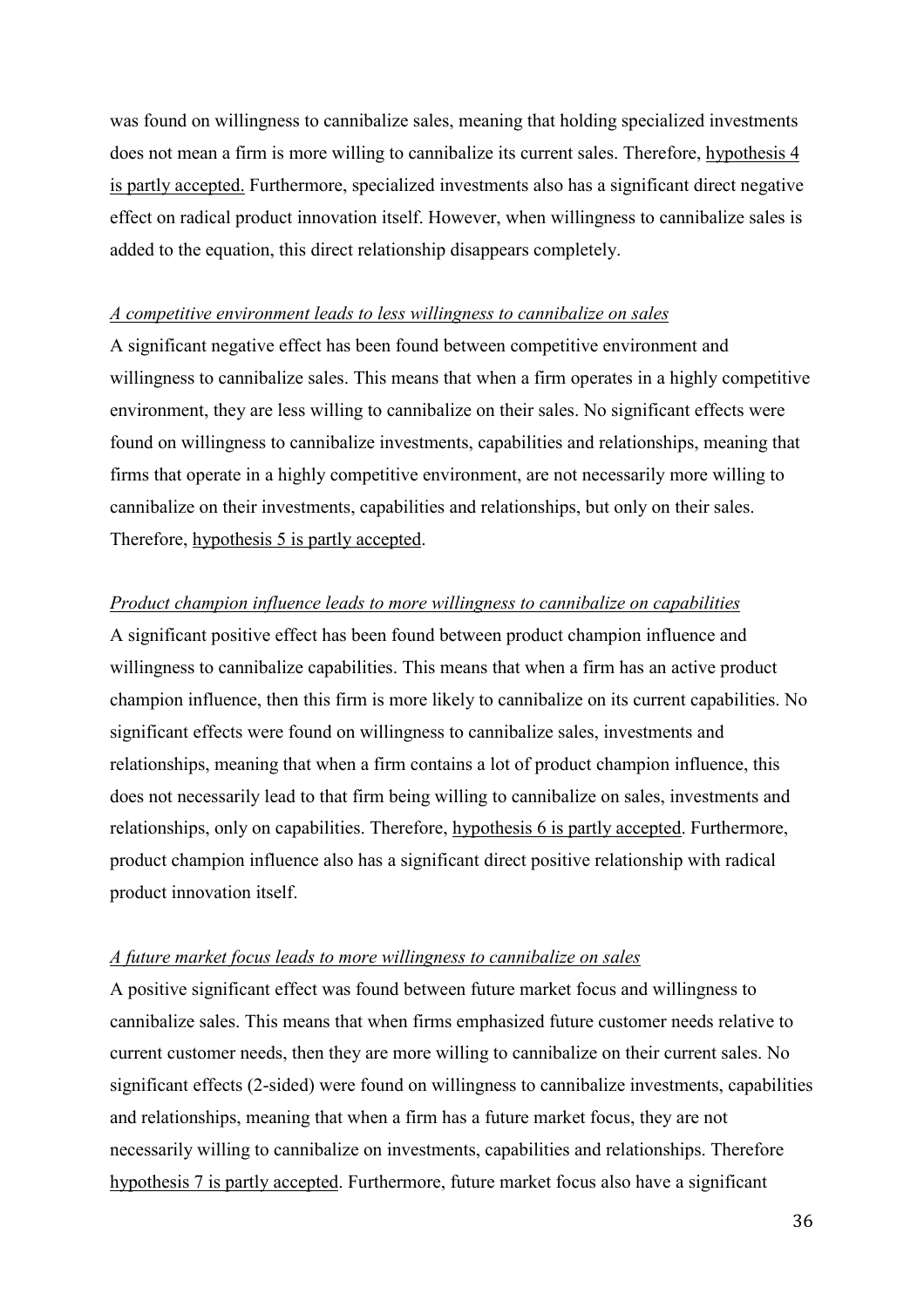direct positive relationship with radical product innovation itself. However, when willingness to cannibalize capabilities is added, this direct relationship gets less significant.

*A customer orientation leads to more willingness to cannibalize on sales and capabilities* Positive significant effects were found between customer orientation and willingness to cannibalize sales and capabilities. This means that when firms emphasize current customer needs relative to future customer needs, they are more willing to cannibalize on their capabilities and sales. The strongest effect is on willingness to cannibalize capabilities  $(B=.28)$ , thereafter willingness to cannibalize sales  $(B=.17)$ , meaning firms with a customer orientation are most likely to cannibalize on capabilities, followed by sales. No significant effects were found on willingness to cannibalize investments and relationships, meaning that firms with a customer orientation are not necessarily willing to cannibalize on their investments and relationships. A positive effect was expected, therefore hypothesis 9 is rejected. Furthermore, customer orientation also has a significant direct positive relationship with radical product innovation itself. However, when willingness to cannibalize capabilities is added, this direct relationship gets less significant.

# *Trust leads to a willingness to cannibalize on sales, only for younger firms, and less willingness to cannibalize on relationships, only for established firms*

A positive significant effect was found between trust and willingness to cannibalize sales in the main analysis, and a negative significant effect was found on willingness to cannibalize relationships, when considering only established firms. The effect of trust on willingness to cannibalize sales disappears when only considering established firms. This means that younger firms are more willing to cannibalize on sales when these firms hold trusty business relationships, and when a firm becomes more established, they are not willing to cannibalize on sales anymore, and not on their business relationships. No other significant effects were found between trust and willingness to cannibalize investments and capabilities, meaning when firms hold trusty business relationships, these firms are not necessarily willing to cannibalize on investments and capabilities. Therefore, hypothesis 10 is accepted. Furthermore, trust has a significant positive direct effect on radical product innovation itself.

#### *Dependence leads to less willingness to cannibalize relationships, only for established firms*

A negative significant effect was found between dependence and willingness to cannibalize relationships, only when considering established firms. When considering all firms, this effect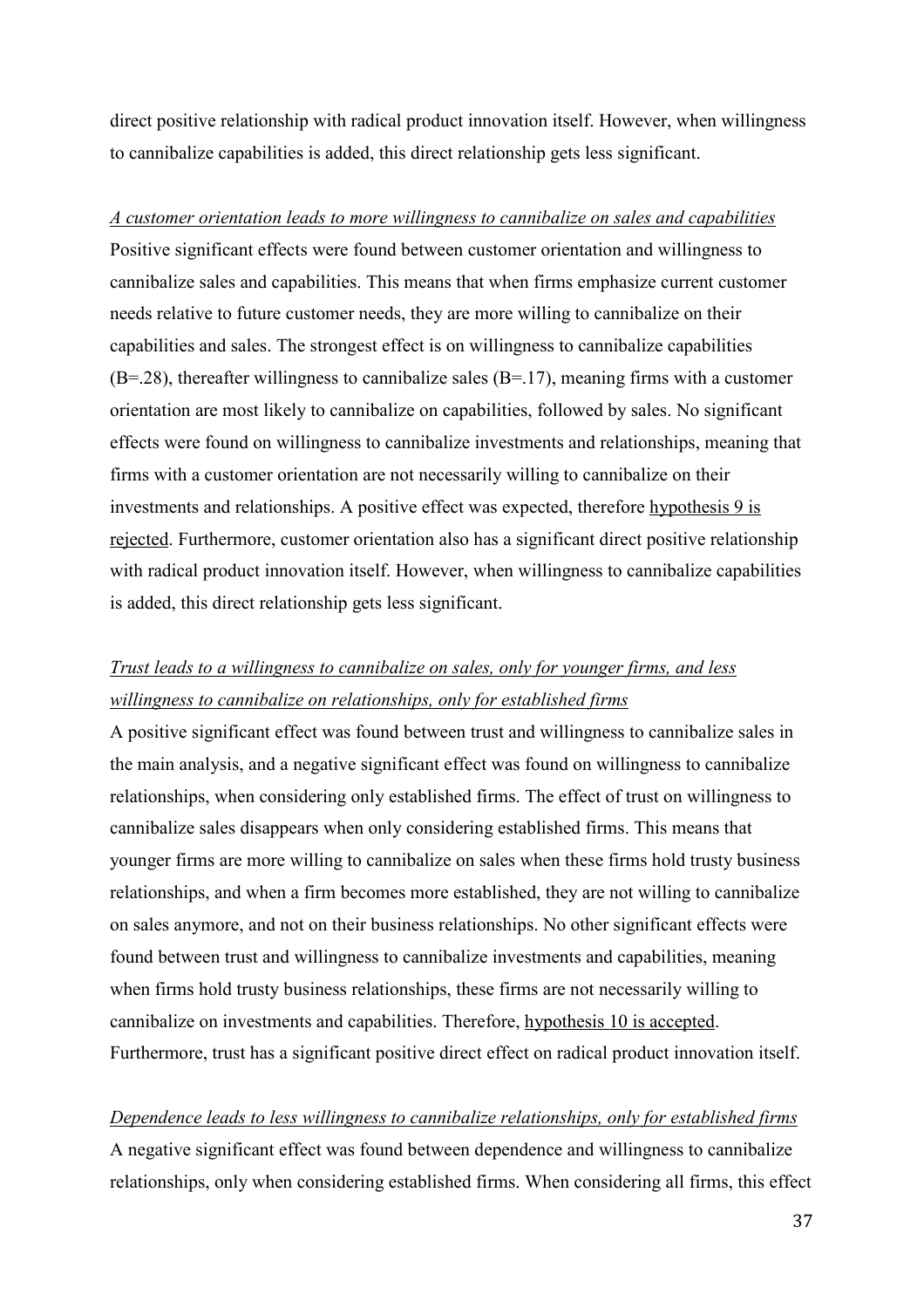is not significant anymore. This means that when younger firms experience being dependent on their business relationships, they are not necessarily less willing to cannibalize on those relationships, however, when firms become established, these firms are not willing to cannibalize on those relationships anymore. No significant effects were found on willingness to cannibalize sales, investments and capabilities, meaning when a firms experiences being dependent on business relationships, they are not necessarily willing to cannibalize on sales, investments and capabilities. Therefore, hypothesis 11 is accepted. Furthermore, dependence has a significant positive direct relationship with radical product innovation itself.

The total overview of accepted and rejected hypotheses is given in table 4.4.

#### *Table 4.4 Overview of all hypotheses.*

| #  | <b>Hypothesis</b>                                                                              | <b>Outcome</b> |
|----|------------------------------------------------------------------------------------------------|----------------|
|    | Willingness to cannibalize sales has a positive effect on radical product innovation.          | Accepted       |
|    | Willingness to cannibalize investments has a positive effect on radical product innovation.    | Rejected       |
| 3  | Willingness to cannibalize capabilities has a positive effect on radical product innovation.   | Accepted       |
| 4  | Willingness to cannibalize relationships has a positive effect on radical product innovation.  | Rejected       |
|    | Specialized investments has a negative effect on all willingness to cannibalize dimensions.    | *Accepted      |
| 6  | Competitive environment has a negative effect on all willingness to cannibalize dimensions.    | *Accepted      |
|    | Product champion influence has a positive effect on all willingness to cannibalize dimensions. | *Accepted      |
| 8  | Future market focus has a positive effect on all willingness to cannibalize dimensions.        | *Accepted      |
| 9  | Customer orientation has a negative effect on all willingness to cannibalize dimensions.       | Rejected       |
| 10 | Trust has a negative effect on willingness to cannibalize relationships.                       | Accepted       |
| 11 | Dependence has a negative effect on willingness to cannibalize relationships.                  | Accepted       |

*\*Accepted = partially accepted (1 or more dimensions of willingness to cannibalize were significant)*

#### *What is the role of willingness to cannibalize relationships?*

Being willing to cannibalize on business relationships is not necessarily a predictor of radical product innovation. Both firms that are willing to cannibalize on relationships, and firms that are not, can both be radical product innovators. However, the concept of willingness to cannibalize relationships is very interesting in relation to other effects in the model, especially towards trust and dependence, that determine the willingness to cannibalize relationships. Younger firms with trusty relationships are not necessarily less willing to cannibalize on those relationships. However, when firms become more established, they are not willing to cannibalize on those relationships anymore. The same goes for dependence on business relationships. Firms are, however, then, more willing to cannibalize on sales, which is the biggest predictor of radical product innovation.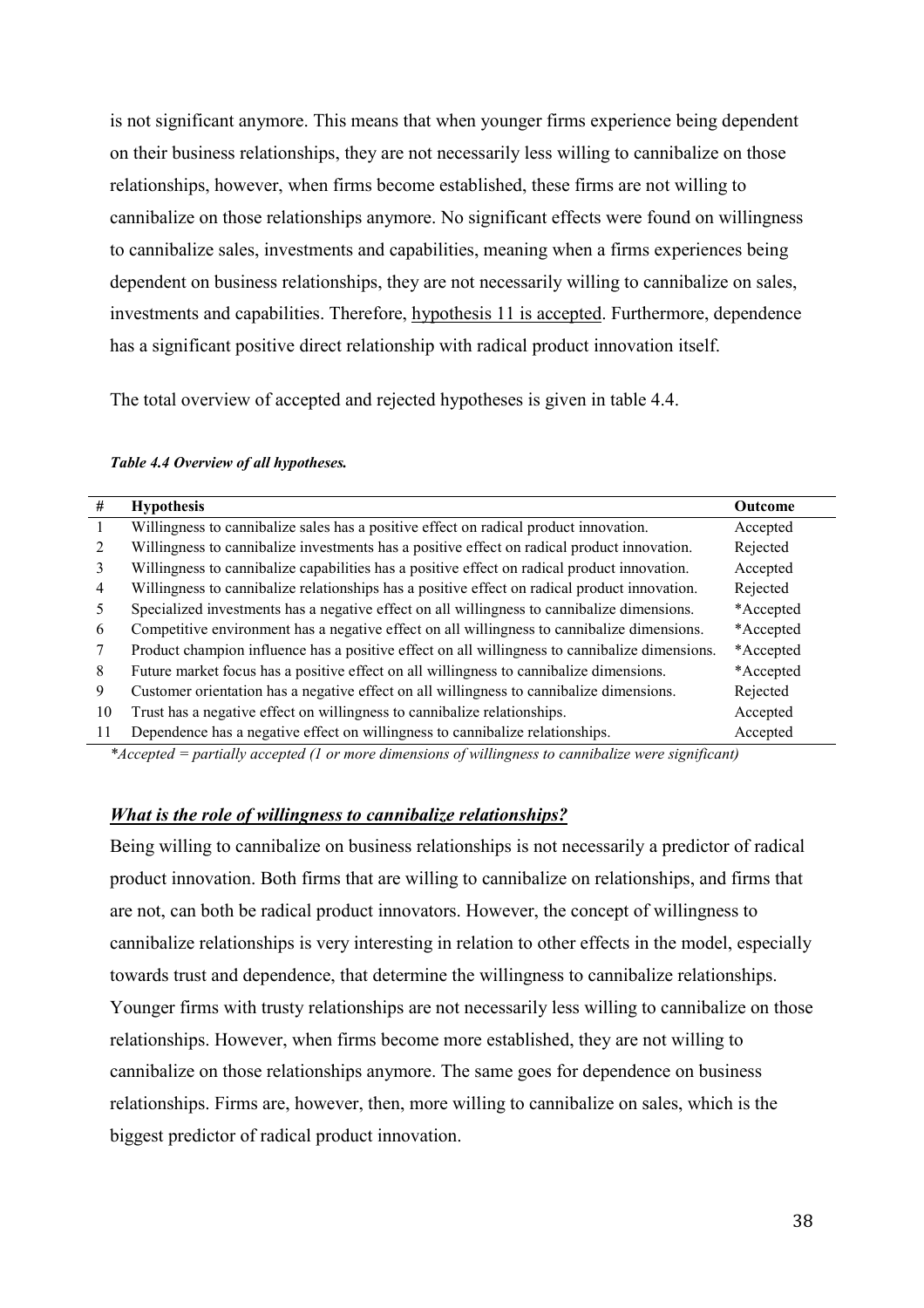# <span id="page-45-0"></span>**6. Discussion**

In this section, interpretations are given to the conclusions, in light of theory, to fully understand what can be really learned from this study, and to get insight into why tourism firms do not innovate.

#### <span id="page-45-1"></span>*6.1 The biggest predictor of radical product innovation is …*

Firms that are willing to cannibalize on their sales are more likely to be radical product innovators. This study has shown that a willingness to cannibalize sales is the biggest predictor of radical product innovation. Traditionally, Cannibalization Theory refers to cannibalizing sales (Mason & Milne, 1994) which is confirmed by this study. Furthermore, Chandy & Tellis (1998) suggested that once firms have built up their routines, this makes the firm very rigid, which is shown in this study as well, as willingness to cannibalize sales was not significant anymore while firms became established. This dynamic also explains why previous research has mainly focused on cannibalizing sales (Chandy & Tellis, 1998; Mason & Milne, 1994).

#### <span id="page-45-2"></span>*6.2 A willingness to be loyal?*

This study shows that established firms with trusted and dependent business relationships are less willing to cannibalize on those relationships. Instead of looking for better alternatives, they are becoming blind for innovation (Anderson & Jap, 2005), and they will not give up on their relationships. This study has shown that these firms are even willing to cannibalize on their own sales, so they are willing to sacrifice their own sales, but are not willing to give up on business relations. This shows that hotel firms are very loyal towards their business relationships. During a discussion with one of the survey participants via LinkedIn, this finding was supported.

*"We are very loyal to the people that we work with, both customer and suppliers. This is why we particularly focus on keeping a good relationships with both parties and are not willing leave our business partners too soon. (…) A sustainable business relationship is important, and when needed, we adjust our prices/products/services to come to a comprise"*

(I. den Hartog, personal communication, 6 June, 2019).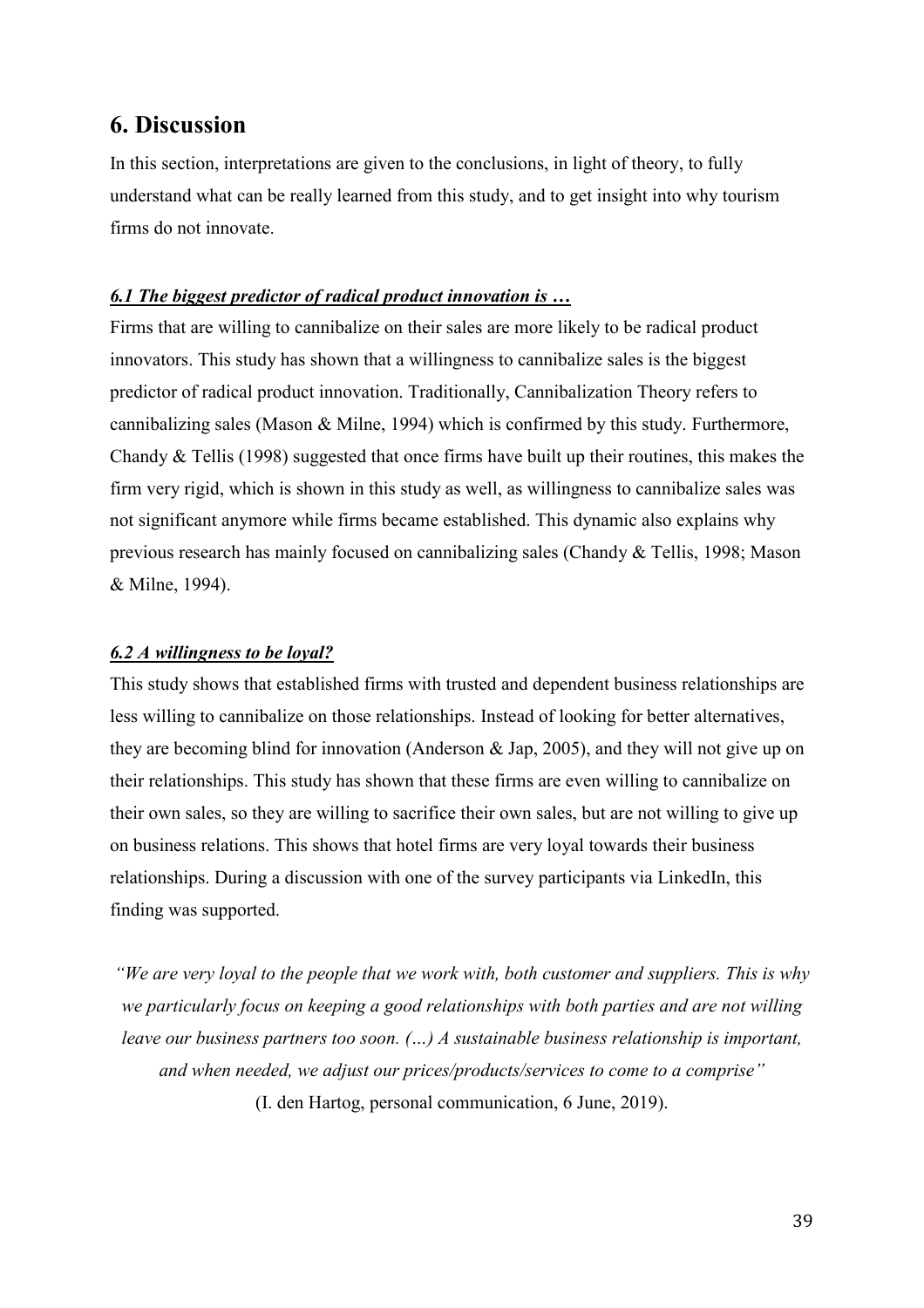#### <span id="page-46-0"></span>*6.3 The hotel industry's own definition of radical product innovation*

Trust and dependence in business relationships do lead directly to radical product innovation, and in established firms thus also to less willingness to cannibalize. These firms achieve radical product innovation through cannibalizing their own sales, together with being loyal to their trusted business partners on which their depend. However, for truly radical innovation, those relationships, investments made and capabilities learned must be cannibalized as well, because radical product innovation is truly disruptive (Chandy & Tellis, 1998).

A reasonable explanation for this general conclusion is that radical product innovation is perceived differently by hotel managers, and is truly involving more incremental innovation. This would explain why a willingness to cannibalize sales is present, however, not on the other dimensions, because for incremental innovation, sales have sometimes to be sacrifised as well. This also confirms why willingness to cannibalize investments on radical product innovation is not significant and willingness to cannibalize capabilities is. The hotel sector mainly involves processes for delivering their service, which are more easily replaceable by new processes, relative to changing the infrastructure, because it is very hard for a hotel to abandon its property and change completely. This also confirms why the effect of product champion influence is only significant on the willingness to cannibalize capabilities, because of the intangible aspect (processes).

Furthermore, this explains why the relationships of willingness to cannibalize relationships is not significant on radical product innovation, and even, while being insignificant, shows a negative relationship. This shows that the more willing to cannibalize relationships, the less radical product innovation firms could achieve. Hotel managers are thus convinced to be able to achieve radical innovation without cannibalizing relationships.

It is therefore believed that the hotel industry acts on its own definition of radical product innovation. This is confirmed during a discussion with one of the respondents as well:

*"Advancing technology leads to guests being more independent (self-check-in, smartphone check-in, smartphone requests, etc.). At the same time it is challenging to still be personal and unique to feel the guests appreciated, because you have less personal contact. At the moment this is what I perceive as radical innovation."*

(M. Beernink, personal communication, 5 june, 2019)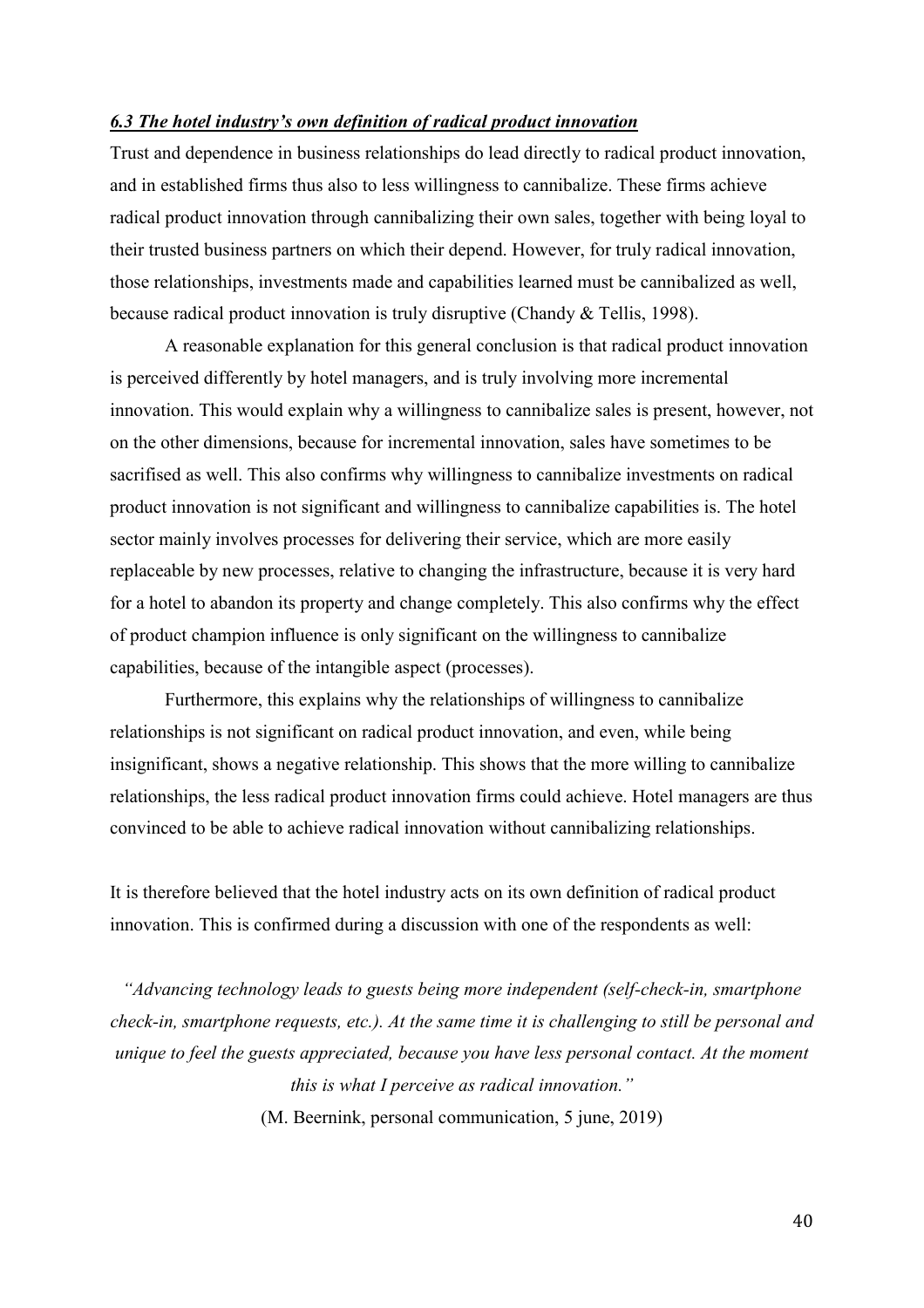These results show that when established firms with trusty and dependent relationships, who are being loyal, are willing to cannibalize only on their own sales, could achieve radical product innovation. When these firms would truly disrupt on their investments and relationships, they would lose their trusted relationships on which they depend.

This gives a lot of insights into the characteristics of the hotel industry, because innovation is clearly perceived very different than in other (more technical) industries (Nijssen et al., 2005). What would be perceived as radical innovation in the hotel industry, could be perceived as incremental innovation in other industries. Hotel firms think they are innovating radically, and think they can do so without cannibalizing on themselves and thereby truly disrupting their own firm and the market. Hotel managers are stuck in the wrong thinking pattern.

52% of all survey participants have requested to receive the results of this study. This together with a lot of discussions that were started because of this topic, shows that hotel firms are working on innovation, and that this topic is very relevant to study within this context of the hotel industry. Firms are thus willing to work on the future, but are not sure how.

This study thus shows that a hampering effect of ecosystems in the hotel industry does exist. However, the effect is more complex than originally thought. Hotel firms are convinced they need their loyalty to business partners in order to achieve radical product innovation. This could mean a very dangerous dynamic for the future of hotel firms. These firms are thus not just blind towards better alternative business relationships (Anderson & Jap, 2005), they are blind towards what it takes to achieve radical product innovation.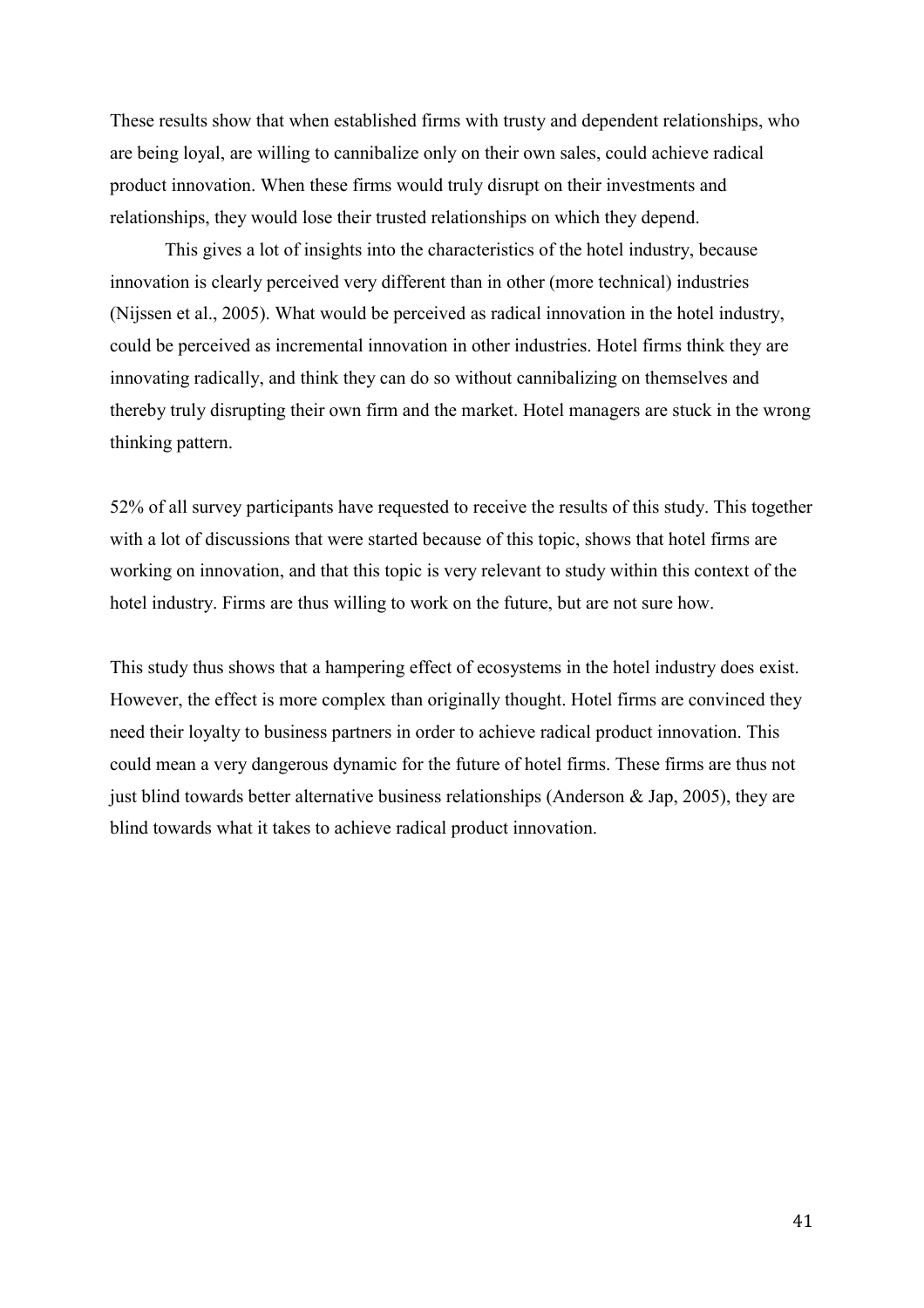# <span id="page-48-0"></span>**7. Practical implications**

This section translates the theoretical contributions, into practical implications for hotel managers who want to establish radical innovation.

#### <span id="page-48-1"></span>*7.1 Being like a young flexible firm again*

Once firms become established in their daily practices and business relationships, they are less willing to cannibalize on those relationships. This willingness to be loyal means that these firms lose their flexibility, which is needed for radical product innovation. Younger firms did not show that negative effect on willingness to cannibalize relationships yet, possibly because they do not have built up trusted and dependent relationships yet. This is however exactly the mindset that must be adopted within more established firms as well. Because firms have built up something does not mean that they must keep it. Established firms must think like a young flexible firm again, being willing to give up more to make room for even bigger things. Being established does not give the certainty anymore when disrupters like Airbnb come into play and take parts of the market.

#### <span id="page-48-2"></span>*7.2 Making the hard choice*

Of course firms must be loyal to its customers and its suppliers, and trusty business relationships can yield lots of mutual benefits. However, firms must be more loyal to themselves and its own employees. When eventually no radical innovation is taking place, other firms will take over and the firms future could be in danger. Firms must make the hard choice, and be willing to give up on parts of their organization, and be able to disconnect from their effective relationships. This study could be perceived by hotel managers as a warning signal, because with the current rapidly expanding technologies, incremental innovations cannot stand against radical innovations. Hard choices have to be made, and while radical innovation can look different for hotels, this is not a reason that less innovative ideas can make it. In the end difficult decisions like changing infrastructure and losing investments on property will eventually become reality. In order not to be forced to innovate more radical in order to survive, hotel firms must make the hard choice earlier than later, so they can get ahead in their market.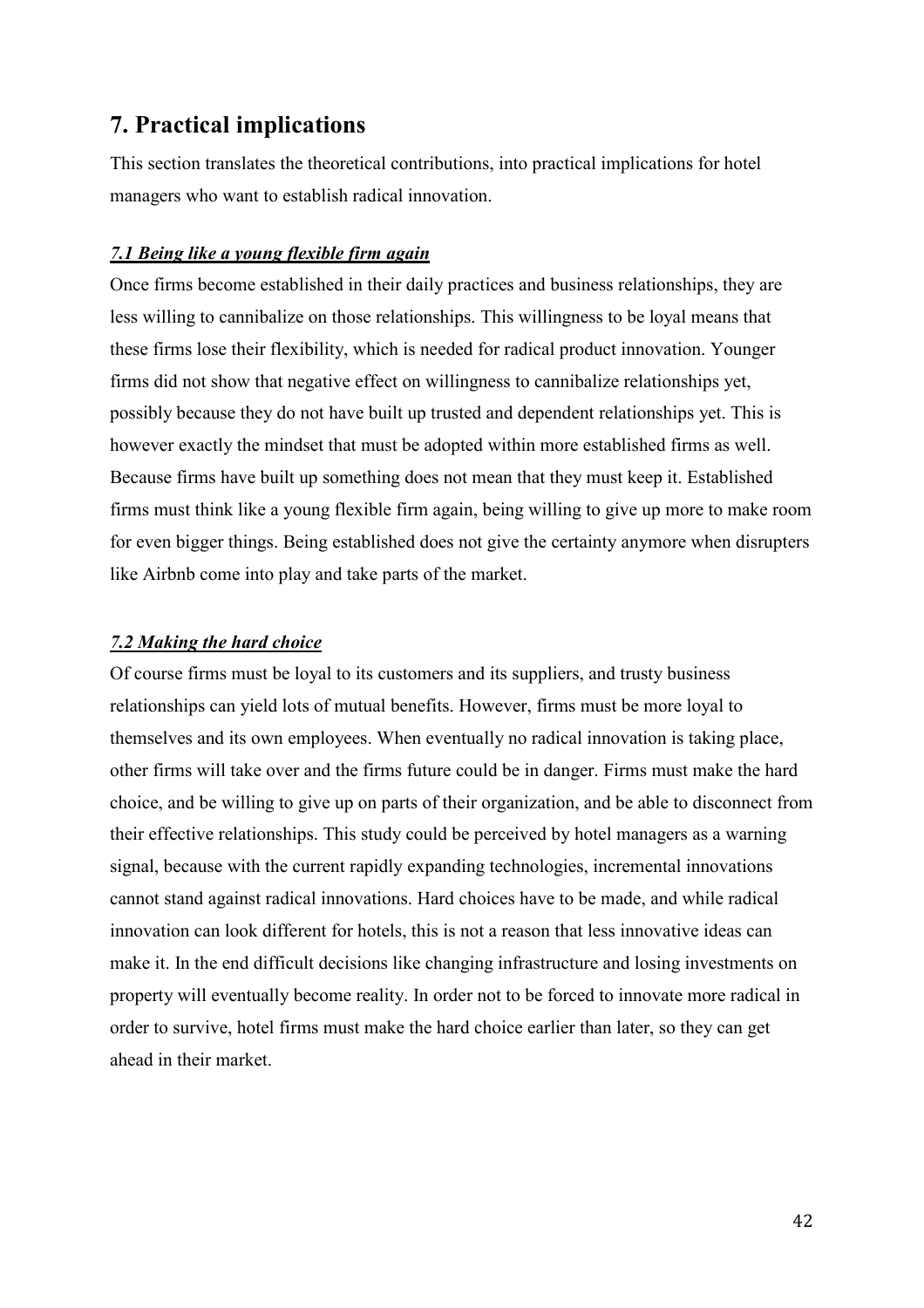#### <span id="page-49-0"></span>*7.3 Adopting portfolio thinking*

The thinking pattern that leads to a hampering effect of ecosystems must be broken through. One practical, more concrete way of doing this, is to adopt portfolio thinking and revise business relationships critically. Trusted relationships can be very efficient, but must not hinder radical innovation. While portfolio thinking will be difficult, because sometimes no alternative options could be visible, a firm must still try to do so without limitations. This flexible mindset will already bring firms closer to radical innovation.

#### <span id="page-49-1"></span>*7.4 Keeping a watch out*

The revealed dangerous dynamic of the faulty thinking pattern of hotel managers, leading to hampering ecosystems, currently has only harmed the lower segments of the hotel industry, which leads to hotel manages not feeling the pressure to change. However, Airbnb as a disruptor has already been proven very effective. Eventually there will be radical innovations that disrupt the middle and higher segments of the hotel market as well. Hotel firms are not keeping a watch out for truly radical innovation, because they think they cannot be harmed, because technological disrupters only harm the lower segment of the market traditionally belonging to hotels.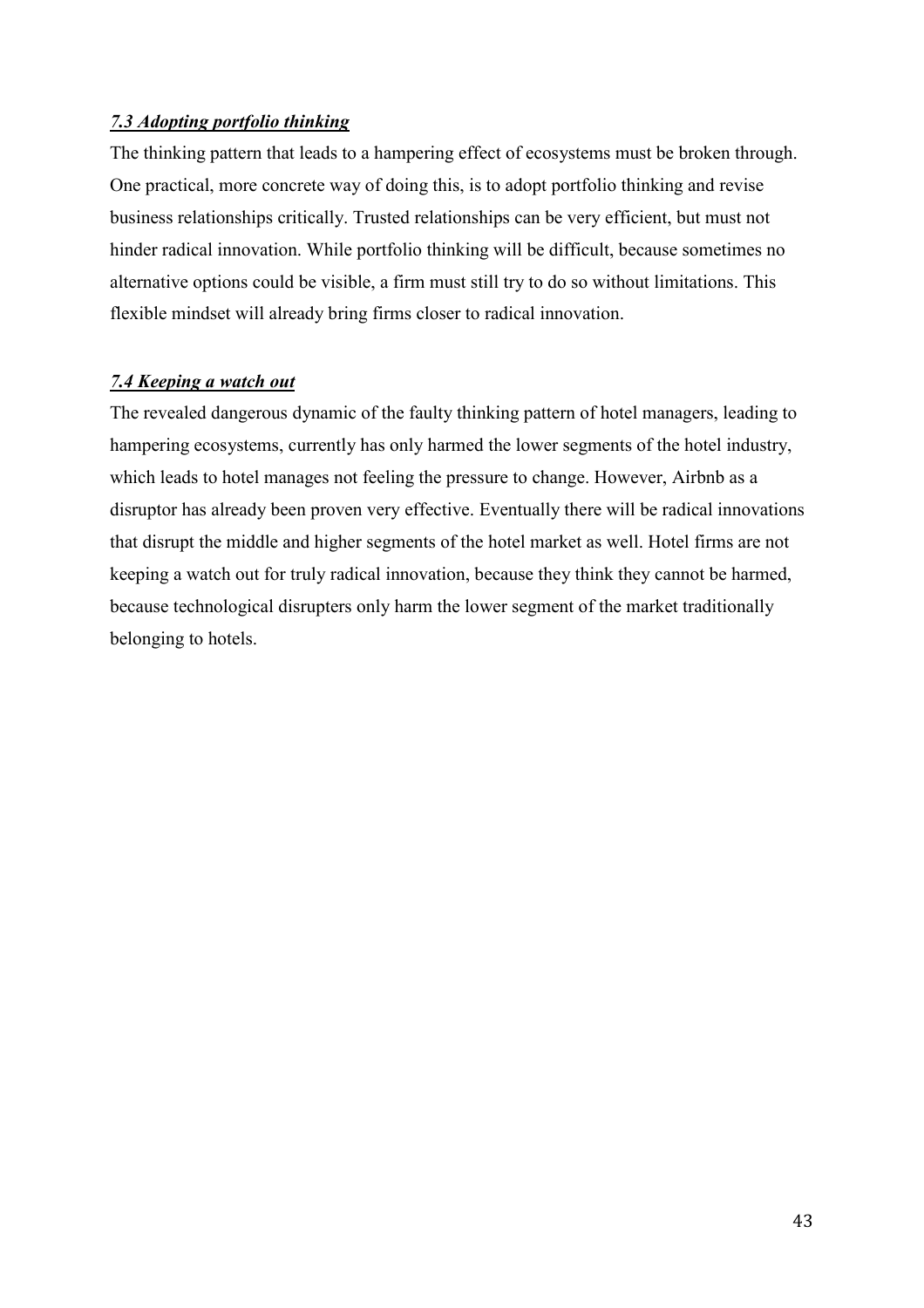### <span id="page-50-0"></span>**8. Limitations and future research recommendations**

This study concludes with limitations, that are split into researcher-related limitations, and methodology-related limitations, and are followed by corresponding future research advice.

#### <span id="page-50-1"></span>*8.1 Researcher-related limitations*

The first researcher-related limitation is the limited access to data. The respondents in this study are a very specific group of people, which forced the researcher to use non-traditional sampling methods like the virtual snowball sampling method, and personal professional networks. Eventually this led to higher management of famous Dutch hotels to participating in the survey, thereby increasing internal validity of the study. This limited access to data however also decreases external validity because it reduced generalizability of results to the whole population (Dudovski, 2016).

The second researcher-related limitation is the time constraint. The time available for this study was constrained by a deadline, which did not negatively impact the results for too much. However, more variables could be included to get a bigger picture of radical product innovation, more respondents could be included, and other industries could be explored.

The third researcher-related limitation is personal bias. While the researcher tried to remain as objective as possible throughout the research (Appendix X), a bias because of cultural and personal background can always affect a studies legitimacy (Dudovski, 2016). The data gathering process in this study could be slightly biased because of selection bias, and to reduce personal bias in the data analysis process, several methodology guides are used to keep that process very structured and objective (Field, 2013; Diamond, 2000; Baltar, 2012).

Concluding from researcher-related limitations, future research could focus on replicating this study in the same industry, but with a larger sample size and by conducting interviews, and including more variables. The relationship between radical product innovation and firm value and financial performance, which was tested by Nijsen et al., (2005) could be interesting to study in this context, to check if according to the hotel industry's own definition of radical product innovation, radical product innovations delivers more firm value and financial performance. It could be interesting to study if this indeed does not deliver as much firm value and firm performance as in the context of industrial firms (Nijssen et al., 2005).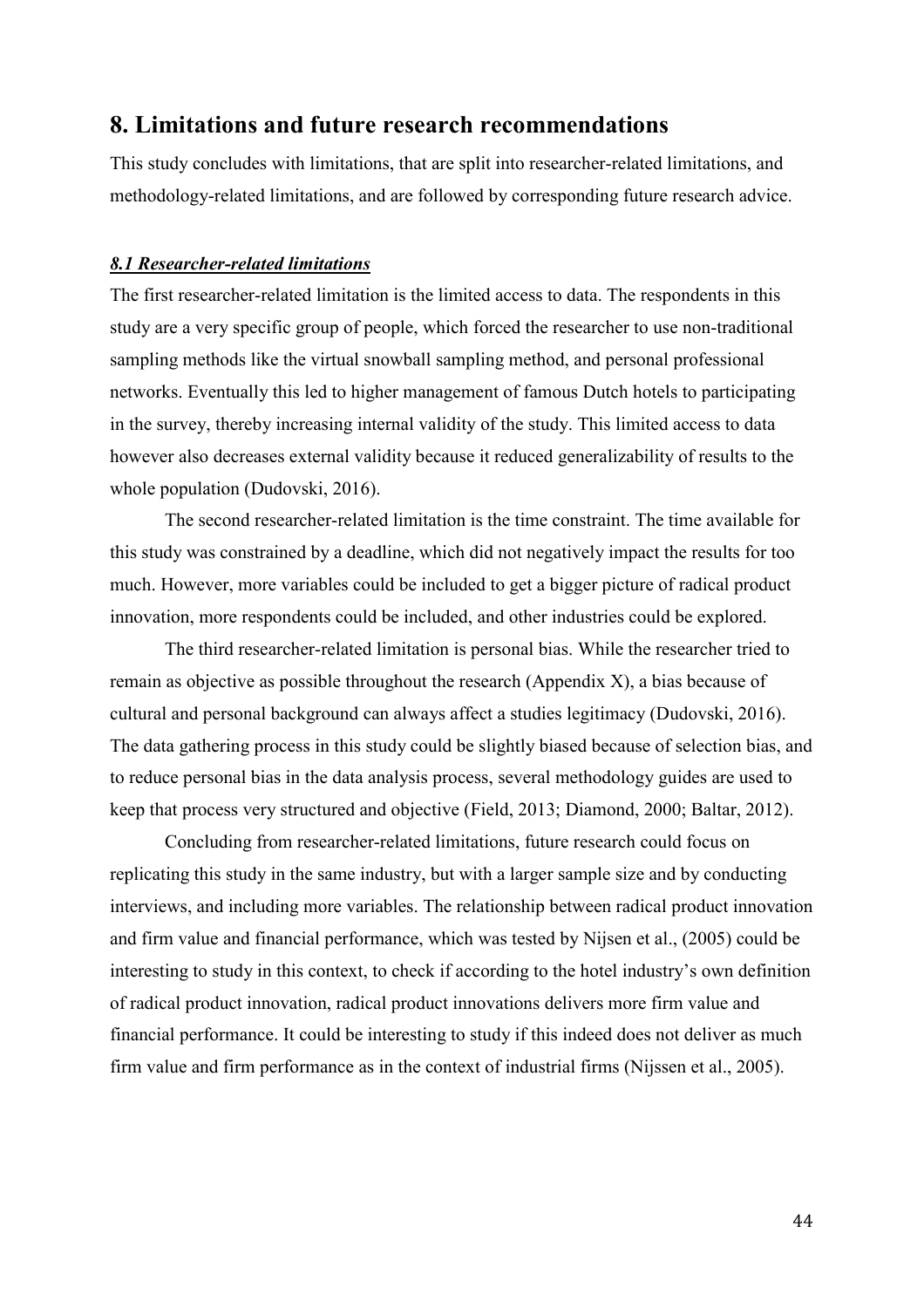#### <span id="page-51-0"></span>*8.2 Methodological-related limitations*

The first methodological-related limitation is the selection bias. All respondents for the survey were gathered by means of network of the researcher and by means of virtual networking site LinkedIn, which could decrease reliability, and increase validity (Dudovski, 2016). This is because the sample included high management functions who are very knowledgeable about innovation, deliver more accurate results than with only gathering respondents from hotel school alumni lists. However, it decreases reliability because when repeating the research within this specific hard to reach target population, the study could yield slightly different results. Due to selection bias and method of data gathering, hotel managers that are not contacted via email or those who do not have a LinkedIn account could not participate in this study, decreasing validity and reliability (Dudovski, 2016).

The second methodological-related limitation is the possible insufficient sample size for statistical measurement. When this study was first conducted, the sample size contained 120 respondents, showing much less significant correlations and effects. Therefore, it was decided to make the sample more robust and a sample size of 179 respondents was eventually achieved, showing more significant correlations and effects, which showed expected results. However, a larger sample could yield to an even better fit of the data. If the sample size is too small, it will be difficult to identify significant relationships from the data (Dudovski, 2016), which is shown in the additional analysis. Including all equations at once showed much less significant effects, showing generally weak results for the whole study

The third methodological-related limitation is the measurement error. How hotel managers perceive radical innovation could have also been studied by an open question in the survey. Furthermore, low reliability of three scale items could slightly distort the results of this study. Convergent validity showed no problematic results so these three variables were taken into the analysis without adjustment. Finally, the concept of willingness to cannibalize is originally perceived as being negative (Chandy & Tellis, 1998), which could influence participants into not agreeing with those statements.

Concluding from the methodological-related limitations, future research could focus on studying the willingness to cannibalize with a reversed positive construct, namely the willingness to be loyal. This would reveal more details about the hotel manager's thinking pattern and the dynamic of hampering ecosystems.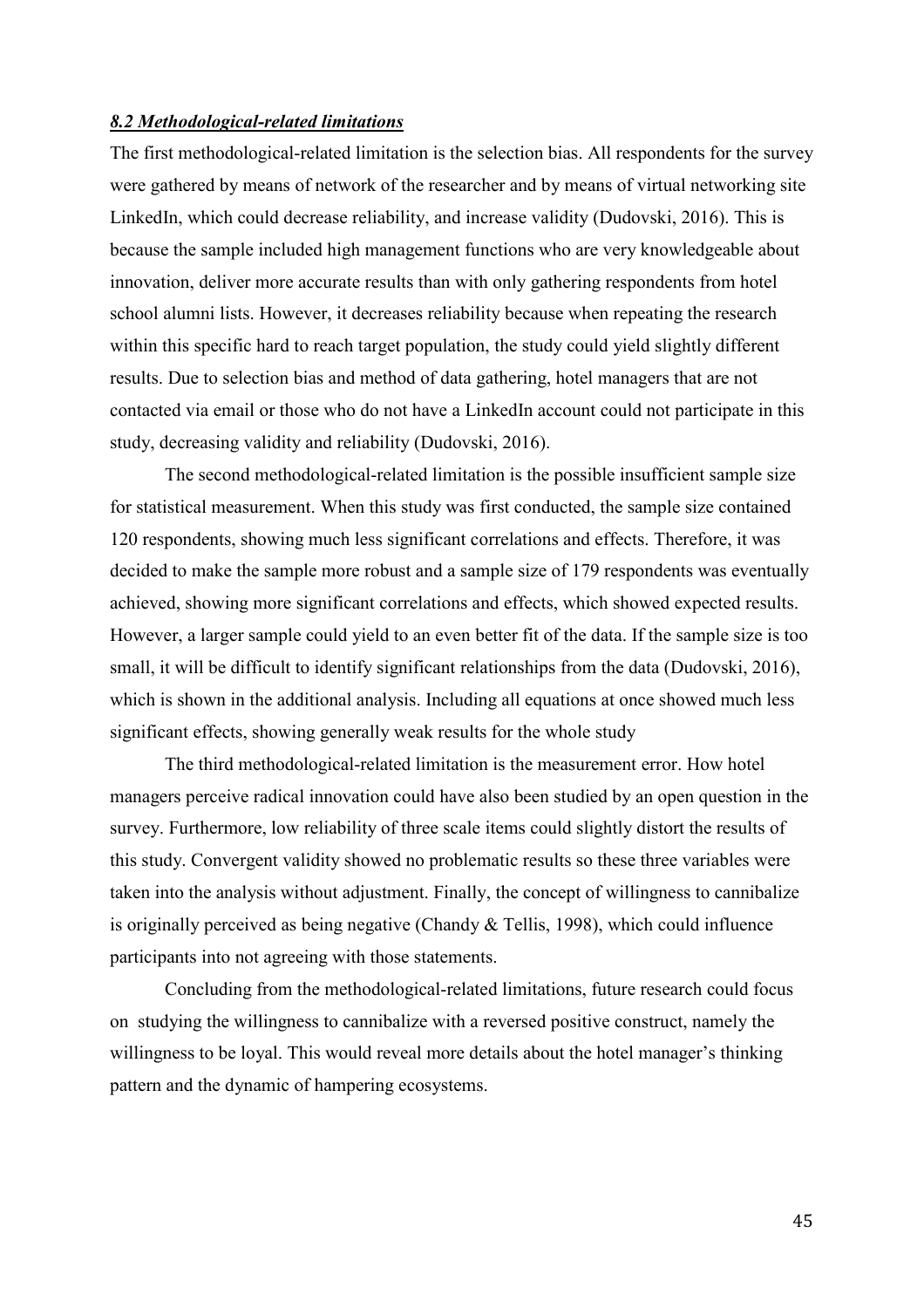# <span id="page-52-0"></span>**References**

- Aldebert, B., Dang, R. J., & Longhi, C. (2011). Innovation in the tourism industry: The case of Tourism@. *Tourism management, 32(5)*, 1204-1213.
- Anderson, E., & Jap, S. D. (2005). The dark side of close relationships. *MIT Sloan Management Review, 46(3)*, 75.
- Anderson, E., & Weitz, B. (1992). The use of pledges to build and sustain commitment in distribution channels. *Journal of marketing research, 29(1)*, 18-34.
- Babbie, E. R. (2015). *The practice of social research*. Nelson Education.
- Baltar, F., & Brunet, I. (2012). Social research 2.0: virtual snowball sampling method using Facebook*. Internet research, 22(1)*, 57-74.
- Beier, F. J., & Stern, L. W. (1969). Power in the Channel of Distribution. *Distribution channels: Behavioral dimensions,* 92-116.
- Baron, R. M., & Kenny, D. A. (1986). The moderator–mediator variable distinction in social psychological research: Conceptual, strategic, and statistical considerations. *Journal of personality and social psychology, 51(6)*, 1173.
- Chandy, R.K., & Tellis G.J. (1998). "Organizing for radical product innovation: the overlooked role of willingness to cannibalize." *Journal of Marketing Research 35 (4)*: 474-487.
- Chandy, R. K., & Tellis, G. J. (2000). The incumbent's curse? Incumbency, size, and radical product innovation*. Journal of marketing, 64(3)*, 1-17.
- Conner, K. R. (1988). Strategies for product cannibalism. *Strategic Management Journal, 9(S1)*, 9-26.
- Coleman, J. S. (1990). Foundations of social theory Belknap Press of Harvard University Press. Cambridge, MA.
- Christensen, C. M., & Bower, J. L. (1996). Customer power, strategic investment, and the failure of leading firms*. Strategic management journal, 17(3)*, 197-218.
- David, P. A. (1985). Clio and the Economics of QWERTY. *The American economic review, 75(2)*, 332-337.
- Deshpande, R., & Webster Jr, F. E. (1989). Organizational culture and marketing: defining the research agenda*. Journal of marketing, 53(1)*, 3-15.
- Diamond, S. S. (2000). Reference guide on survey research. *Reference manual on scientific evidence*, 221, 228.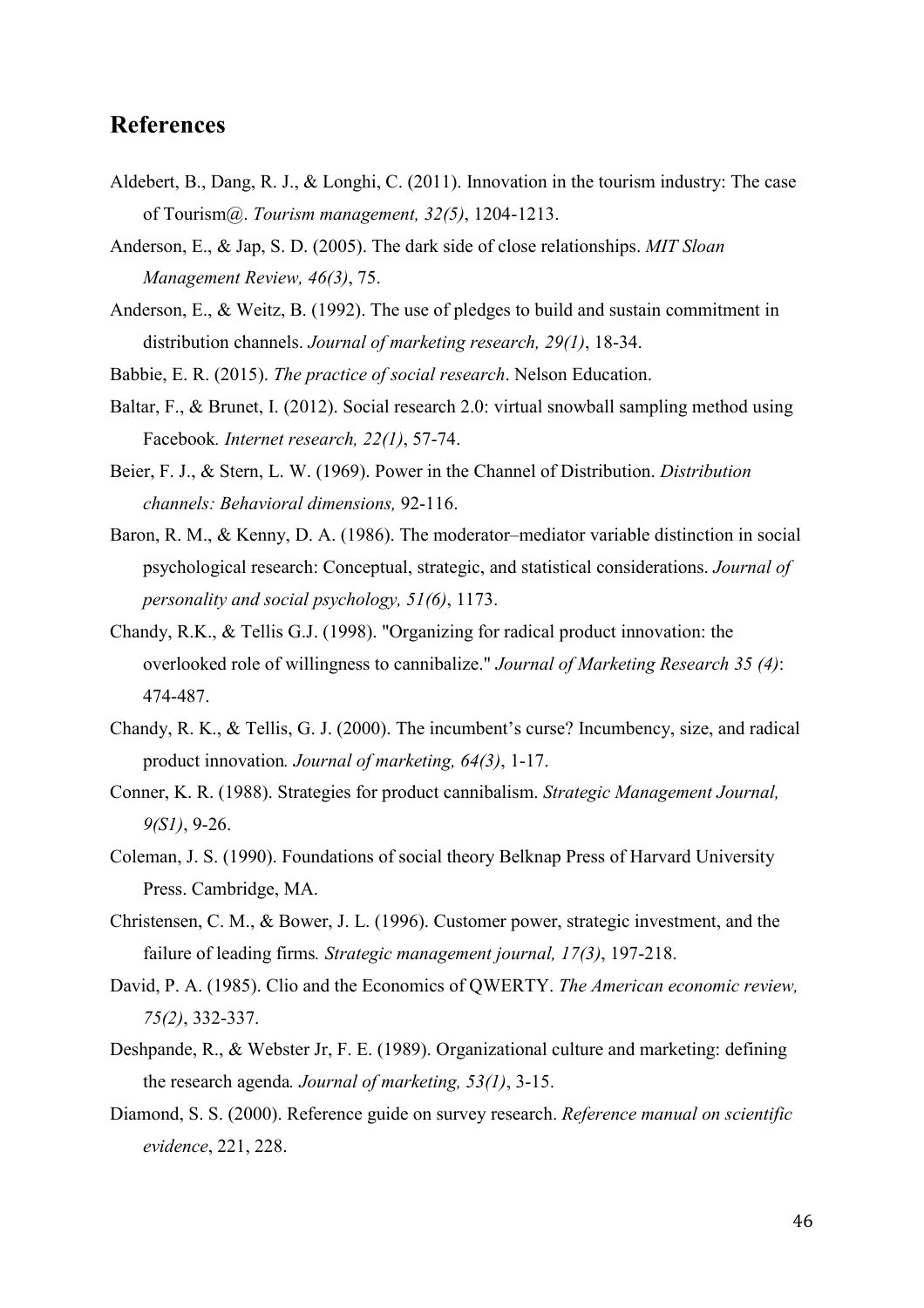- Doney, P. M., & Cannon, J. P. (1997). An examination of the nature of trust in buyer–seller relationships. *Journal of marketing, 61(2)*, 35-51.
- Duchon, D., Dunegan, K. J., & Barton, S. L. (1989). Framing the problem and making decisions: The facts are not enough. *IEEE transactions on engineering management, 36(1)*, 25-27.
- Dudovskiy, J. (2016). The ultimate guide to writing a dissertation in business studies: a stepby-step assistance. *Pittsburgh, USA.*
- Emerson, R. M. (1962). Power-dependence relations. *American sociological review*, 31-41.
- Euchner, J. (2016). Ecosystem Innovation. *Research-Technology Management,59*(2), 9-10. doi:10.1080/08956308.2016.1137720
- Field, A. (2013). *Discovering statistics using IBM SPSS statistics*. sage.
- Ford, D., & McDowell, R. (1999). Managing business relationships by analyzing the effects and value of different actions. *Industrial Marketing Management, 28(5)*, 429-442.
- Forza, C. (2002). Survey research in operations management: a process-based perspective. *International journal of operations & production management, 22(2)*, 152-194.
- Foster, R. N. (1986). Innovation: The attacker's advantage. Summit books. *New York*.
- Frazier, G. L., & Rody, R. C. (1991). The use of influence strategies in interfirm relationships in industrial product channels. *Journal of marketing, 55(1)*, 52-69.
- Ganesan, S. (1994). Determinants of long-term orientation in buyer-seller relationships. *Journal of marketing, 58(2)*, 1-19.
- Grayson, K., & Ambler, T. (1999). The dark side of long-term relationships in marketing services. *Journal of Marketing Research, 36(1)*, 132-141. https://doi.org/10.2307/3151921
- Gretzel, U., Werthner, H., Koo, C., & Lamsfus, C. (2015). Conceptual foundations for understanding smart tourism ecosystems. *Computers in Human Behavior, 50*, 558-563.
- Hair Jr, J. F., Hult, G. T. M., Ringle, C., & Sarstedt, M. (2016). *A primer on partial least squares structural equation modeling (PLS-SEM)*. Sage publications.
- Heide, J. B., & John, G. (1988). The role of dependence balancing in safeguarding transaction-specific assets in conventional channels*. Journal of marketing, 52(1)*, 20-35.
- Hillebrand, B., Kemp R.G.M., & Nijssen E.J. (2011). "Customer orientation and future market focus in NSD." *Journal of Service Management 22 (1)*: 67-84.
- Hjalager, A. M. (2010). A review of innovation research in tourism. *Tourism management, 31(1)*, 1-12.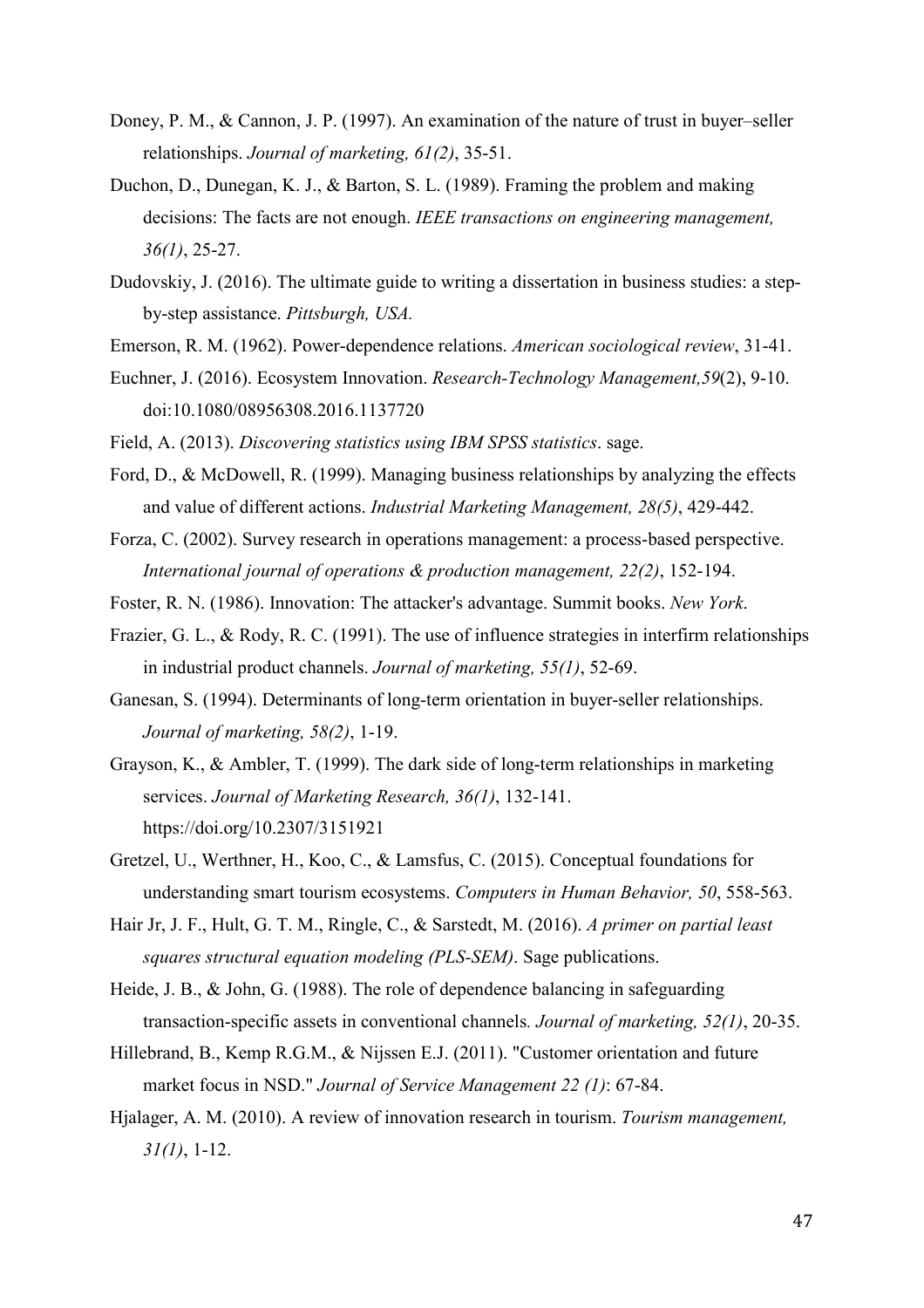- Hou, L. (2018). Destructive sharing economy: A passage from status to contract. *Computer Law & Security Review, 34(4)*, 965-976.
- Iansiti, M., & Levien, R. (2004). *The keystone advantage: what the new dynamics of business ecosystems mean for strategy, innovation, and sustainability*. Harvard Business Press.
- Jaworski, B. J., & Kohli, A. K. (1993). Market orientation: antecedents and consequences. *Journal of marketing, 57(3)*, 53-70.
- Kelley, S. W. (1992). Developing customer orientation among service employees. *Journal of the academy of Marketing Science, 20(1)*, 27-36.
- Kosinski, M., Matz, S. C., Gosling, S. D., Popov, V., & Stillwell, D. (2015). Facebook as a research tool for the social sciences: Opportunities, challenges, ethical considerations, and practical guidelines. *American Psychologist, 70(6)*, 543.
- Mahajan, V., & Wind, J. (1992). New product models: Practice, shortcomings and desired improvements. *Journal of Product Innovation Management: An international publication of the product development & management association, 9(2)*, 128-139.
- Mallery, P., & George, D. (2003). SPSS for Windows step by step: a simple guide and reference. Allyn, Bacon, Boston,.
- Markard, J., & Truffer, B. (2006). Innovation processes in large technical systems: Market liberalization as a driver for radical change?. *Research policy, 35(5)*, 609-625.
- Mason, C. H., & Milne, G. R. (1994). An approach for identifying cannibalization within product line extensions and multi-brand strategies. *Journal of Business Research, 31(2- 3)*, 163-170.
- McDonald, R. P. (1996), "Path analysis with composite variables", *Multivariate Behavioral Research, Vol. 31 No. 2*, 239‐270.
- McEvily, B., Zaheer, A., & Kamal, D. K. F. (2017). Mutual and exclusive: Dyadic sources of trust in interorganizational exchange. *Organization Science, 28(1)*, 74-92.
- Möller, K. K., & Halinen, A. (1999). Business relationships and networks:: Managerial challenge of network era. *Industrial marketing management, 28(5)*, 413-427.
- Moore, J. F. (2006). Business ecosystems and the view from the firm. *The antitrust bulletin, 51(1)*, 31-75.
- Moorman, C., Zaltman, G., & Deshpande, R. (1992). Relationships between providers and users of market research: The dynamics of trust within and between organizations. *Journal of Marketing Research, 29(3)*, 314-314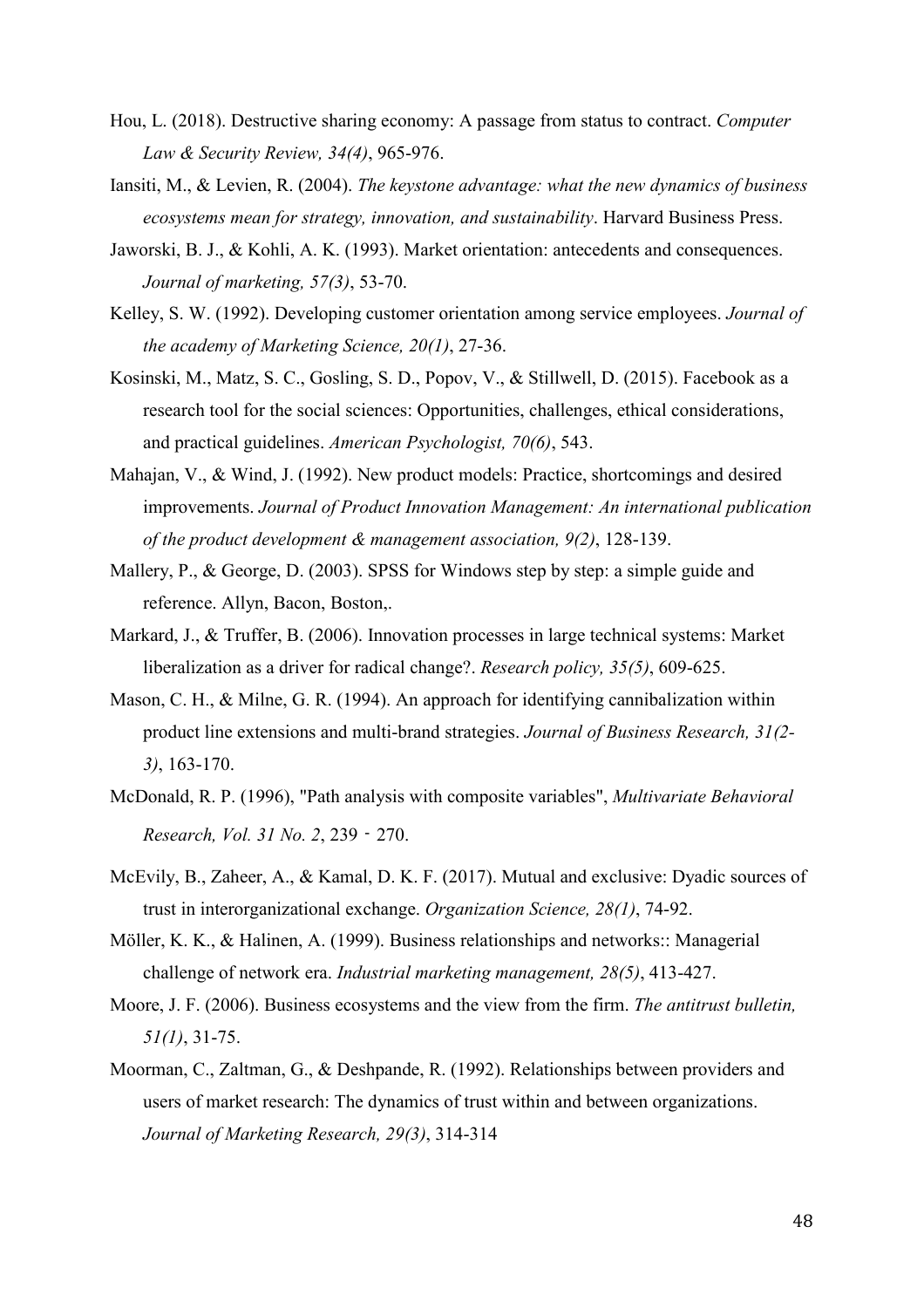- Moulaert, F., Martinelli, F., González, S., & Swyngedouw, E. (2007). Introduction: social innovation and governance in European cities: urban development between path dependency and radical innovation. *European Urban and Regional Studies (14)*, 195– 209.
- Narver, J. C., Slater, S. F., & MacLachlan, D. L. (2004). Responsive and proactive market orientation and new‐product success*. Journal of product innovation management, 21(5)*, 334-347.
- Nault, B. R., & Vandenbosch, M. B. (1996). Eating your own lunch: Protection through preemption. *Organization Science, 7(3)*, 342-358.
- Newell, A., & Simon, H. A. (1972). *Human problem solving* (Vol. 104, No. 9). Englewood Cliffs, NJ: Prentice-Hall.
- Nijssen, E.J., Hillebrand B., & Vermeulen P.A.M. (2005). "Unraveling willingness to cannibalize: a closer look at the barrier to radical innovation." *Technovation 25 (12)*: 1400-1409.
- Oppenheimer, D. M., Meyvis, T., & Davidenko, N. (2009). Instructional manipulation checks: Detecting satisficing to increase statistical power. *Journal of Experimental Social Psychology, 45(4)*, 867-872.
- Pallant, J. (2013). *SPSS survival manual*. McGraw-Hill Education (UK).
- Price, J. L., Mueller, C. W. (1986). *Handbook of Organizational Measurement*. Marshfield, MA: Pilman.
- Rip, A., Kemp, R. (1998). Technological change. In: Rayner, S., Malone, E.L. (Eds.), Human Choice and Climate Change—Resources and Technology. *Battelle Press, Columbus, pp.* 327–399.
- Rossi, P. H., Wright, J. D., & Anderson, A. B. (Eds.). (2013). *Handbook of survey research*. Academic Press.
- Rubera, G., & Kirca A.H. (2012). "Firm innovativeness and its performance outcomes: a meta-analytic review and theoretical integration." *Journal of Marketing 76 (3)*: 130-147.
- Schumpeter, J.A, (1942). *Capitalism. Socialism, and Democracy*. New York: Harper
- Slater, S. F., & Narver, J. C. (1998). Customer-led and market-oriented: let's not confuse the two. *Strategic management journal, 19(10)*, 1001-1006.
- Stamboulis, Y., & Skayannis, P. (2003). Innovation strategies and technology for experiencebased tourism. *Tourism management, 24(1)*, 35-43.